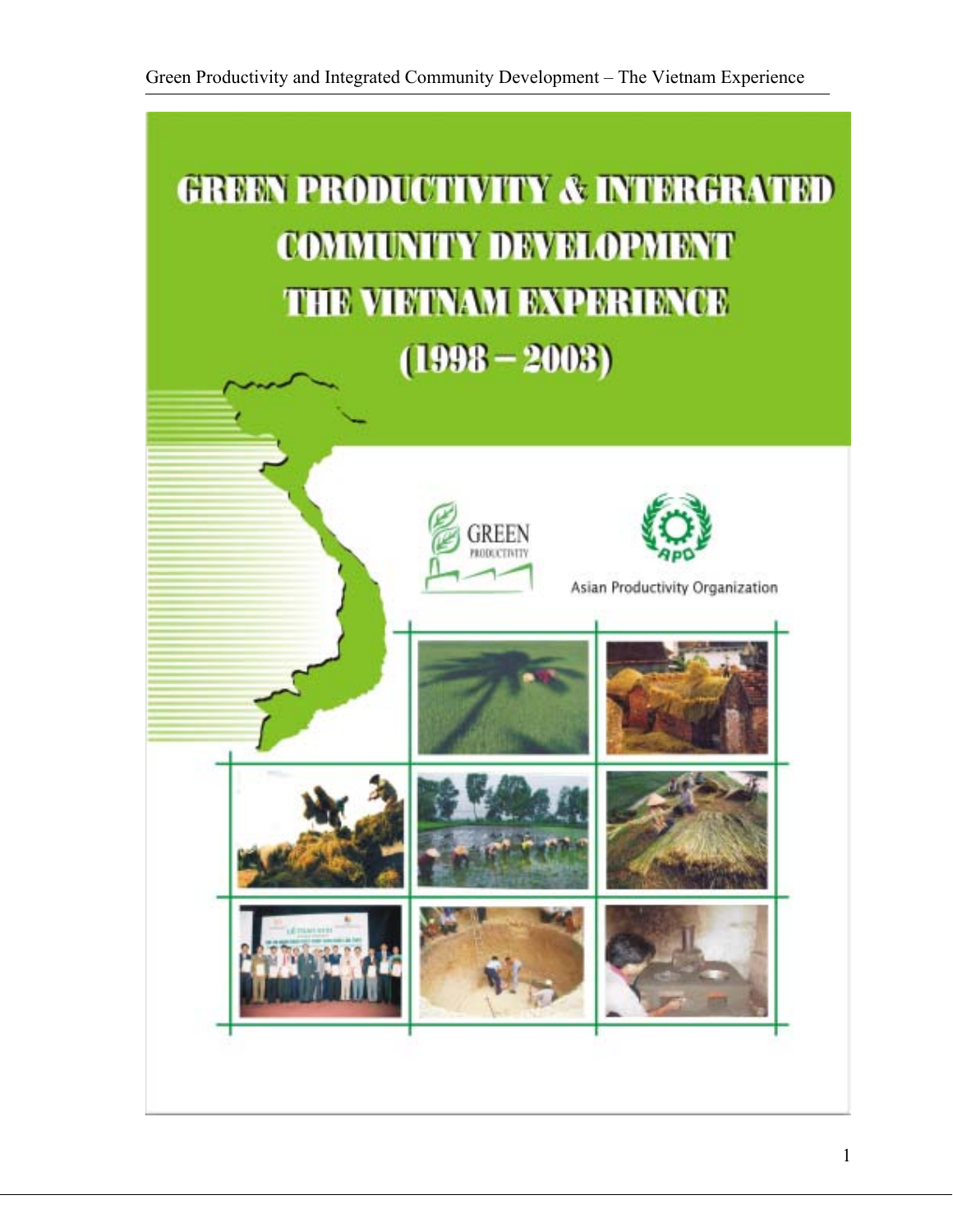**GREEN PRODUCTI VI TY -**

INTEGRATED COMMUNITY DEVELOPMENT FOR POVERTY ALLEVIATION THE VIETNAM EXPERIENCE

**APO DEMONSTRATION PROJECTS IN VIETNAM** 

**1998-2003** 





**ASIAN PRODUCTIVITY ORGANIZATION VIETNAM PRODUCTIVITY CENTRE**

**2006 ASIAN PRODUCTIVITY ORGANIZATION** 

**©** Asian Productivity Organization, 2006 ISBN: 92-833-7044-9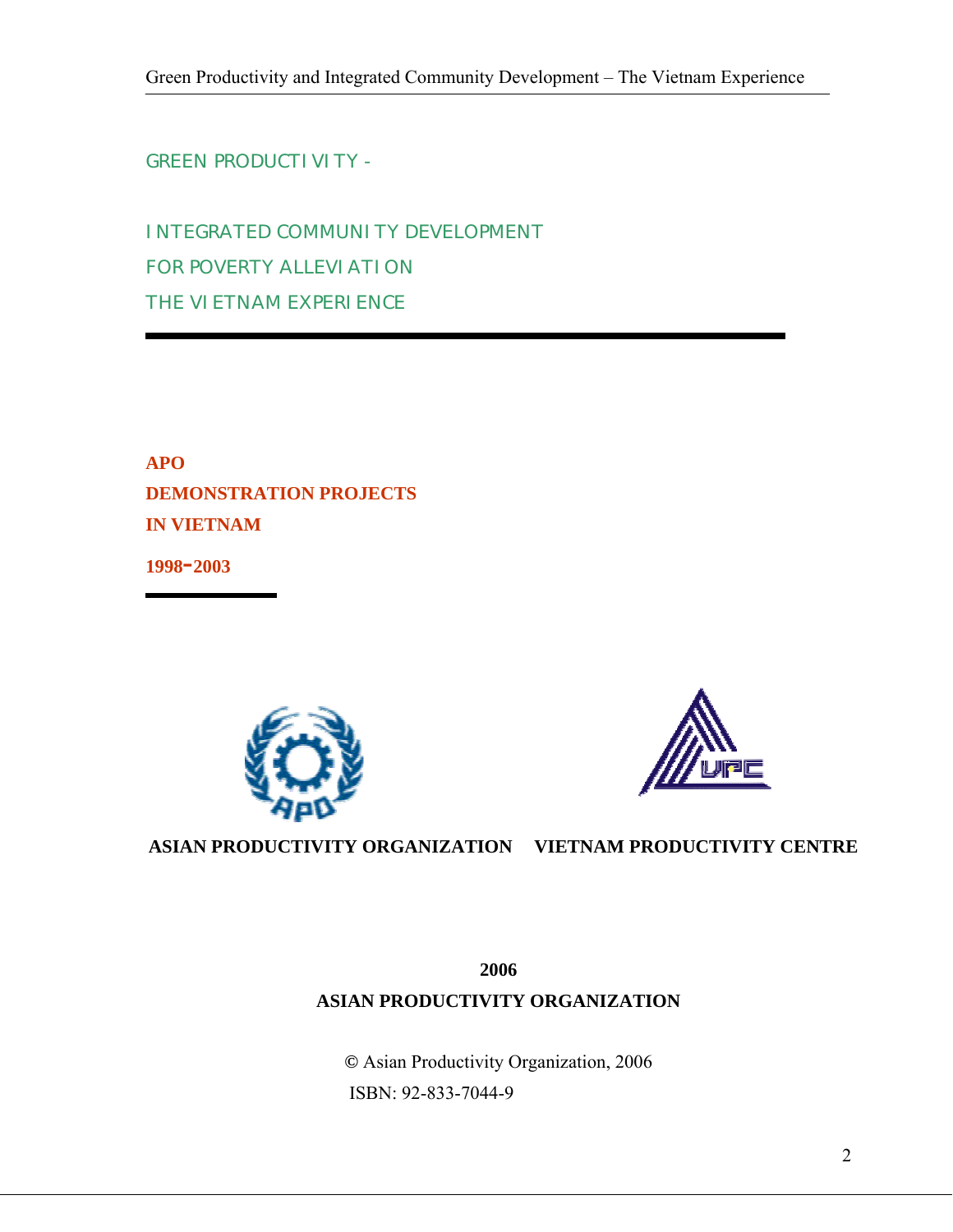# **TABLE OF CONTENTS**

| PREFACE.         |                                                                |  |
|------------------|----------------------------------------------------------------|--|
|                  |                                                                |  |
| 1.               |                                                                |  |
| $\overline{2}$ . |                                                                |  |
| 3 <sub>1</sub>   |                                                                |  |
| ❖                |                                                                |  |
| ❖                |                                                                |  |
| ❖                |                                                                |  |
| $\overline{4}$ . |                                                                |  |
| ❖                |                                                                |  |
| ❖                |                                                                |  |
| ❖                |                                                                |  |
| ❖                |                                                                |  |
| ❖                |                                                                |  |
| ❖                |                                                                |  |
| 5.               |                                                                |  |
| ❖                |                                                                |  |
| ❖                |                                                                |  |
| ❖                |                                                                |  |
| 6.               |                                                                |  |
| ❖                |                                                                |  |
| $\cdot$          |                                                                |  |
| 7                |                                                                |  |
|                  |                                                                |  |
| ❖                |                                                                |  |
| ❖                |                                                                |  |
| ❖                |                                                                |  |
| ❖                | Thang Thanh village, Truong Yen commune, Ninh Binh province35  |  |
| ❖                |                                                                |  |
| ❖                | Phuoc Kieu village, Dien Phuong commune, Quang Nam province 42 |  |
| ❖                |                                                                |  |
| ❖                |                                                                |  |
| ❖                |                                                                |  |
| ❖                | Phuoc Hanh village, Phuoc Hau commune, Vinh Long province54    |  |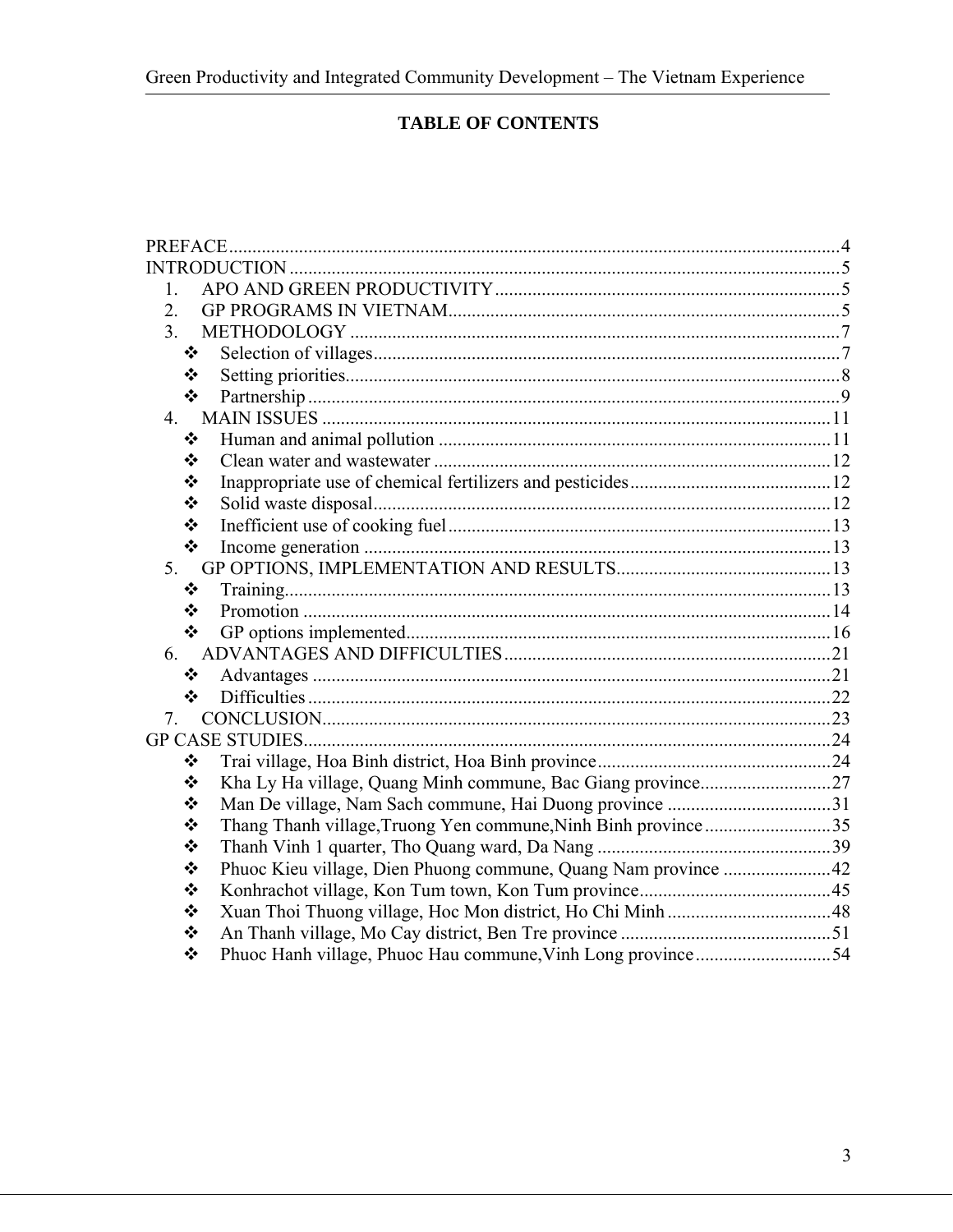# PREFACE

The Vietnam Productivity Centre (VPC), together with the Asian Productivity Organization (APO) and the Ministry of Science and Technology (MOST) has successfully implemented Green Productivity (GP)/Integrated Community Development Projects at the community level. Between 1998 and 2003, GP Demonstration Projects were successfully implemented in 81 villages in Vietnam. These projects were made possible with the financial support of the APO and the Vietnamese Directorate for Standards and Quality (STAMEQ). The VPC also had the cooperation and support of MOST, various provincial Departments of Science and Technology (DOST), the Departments of Natural Resource and Environment (DONRE), Departments of Rural and Agricultural Development (DARD), the communities where projects were implemented, many research institutes, and countless other organizations.

The VPC would like to thank all the above-mentioned organizations and also the following organizations involved in the publication of this booklet:

- The APO for providing a grant for the publication of this booklet;
- DOST, DONRE, DARD, and various Provincial Departments of Standards and Quality for providing invaluable comments that have contributed to the success of this booklet; and
- The staff of the VPC who compiled this booklet.

This booklet provides details of the GP methodology and GP in Vietnam and gives information on the project implementation progress in Viet Nam. It clearly demonstrates how GP can be successfully applied within communities.

If you have any comments and/or suggestions on how this booklet can be improved, we would like to hear from you. Your comments and/or suggestions will help us make this booklet an invaluable resource that can be used to promote and expand GP programs in Vietnamese communities as well as internationally.

#### **Vietnam Productivity Centre**

Directorate for Standards and Quality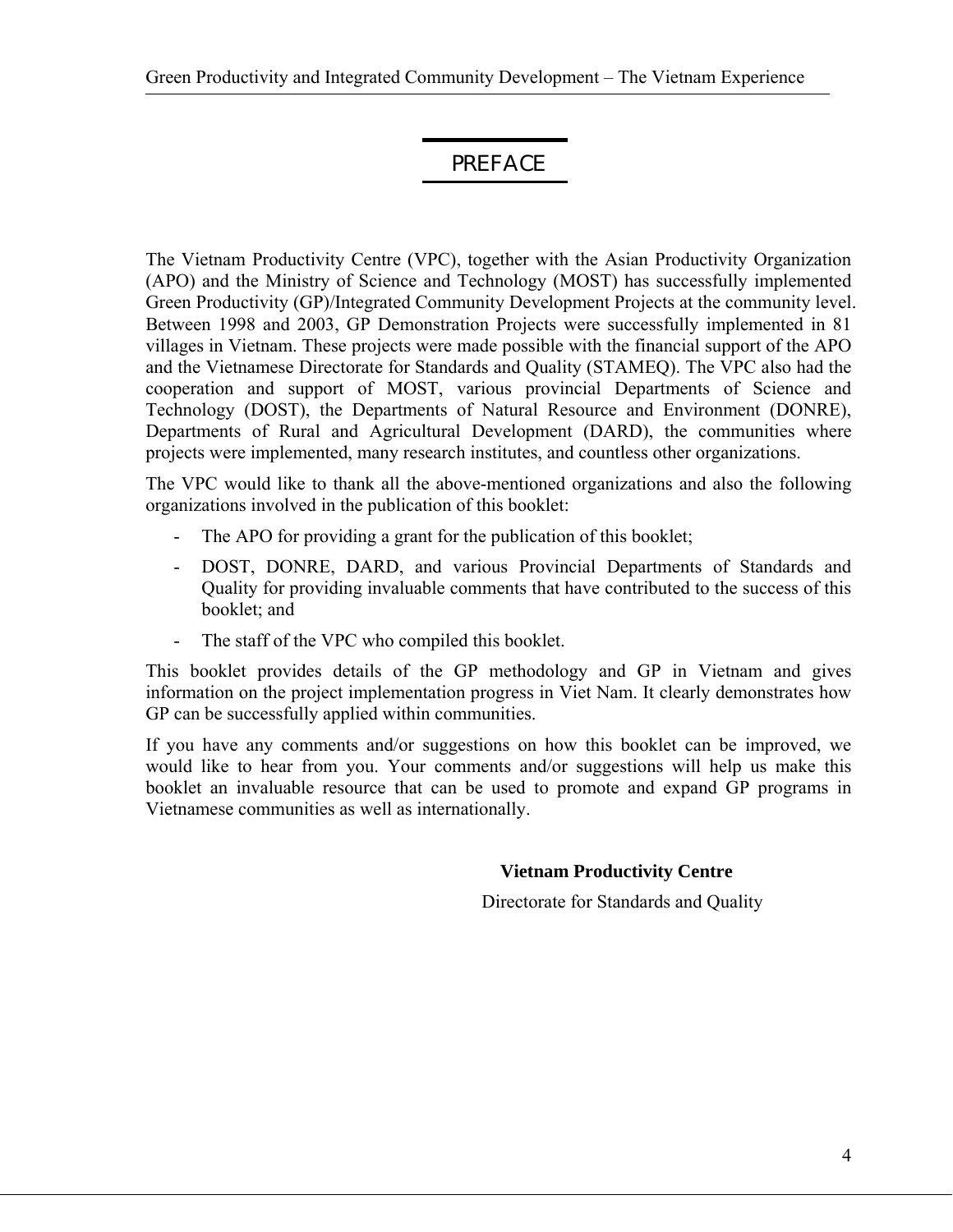Green Productivity and Integrated Community Development – The Vietnam Experience

INTRODUCTION

## **1. APO AND GREEN PRODUCTIVITY**

The Green Productivity (GP) concept was established by the Asian Productivity Organization (APO) in 1994 as an outcome of the Rio Earth Summit in 1992. GP is a strategy used to address environmentally sustainable development and aims to enhance productivity and socioeconomic development while ensuring environmental protection. It applies environmental management tools, techniques, and technologies to reduce the impact of an organization's or communities' activities, goods, and services on the environment.



GP is applicable to the manufacturing, agricultural, and service sectors. Nineteen countries throughout Asia and the Pacific are members of the APO, and GP methodology has been, and continues to be, applied to many different-sized enterprises within these countries. The benefits gained from GP implementation are significant in terms of productivity enhancement and environmental protection. Vietnam is the first country to implement GP at the community level.

# **2. GP PROGRAMS IN VIETNAM**



The GP in Communities Program began in Vietnam in 1998 as a pilot program in three villages. In Phase II, 1999–2000, the GP Program was expanded to nine villages. In these phases, the primary areas of concern included clean water supply, solid waste management, and reduction in the use of pesticides and chemical fertilizers, and traditional career development.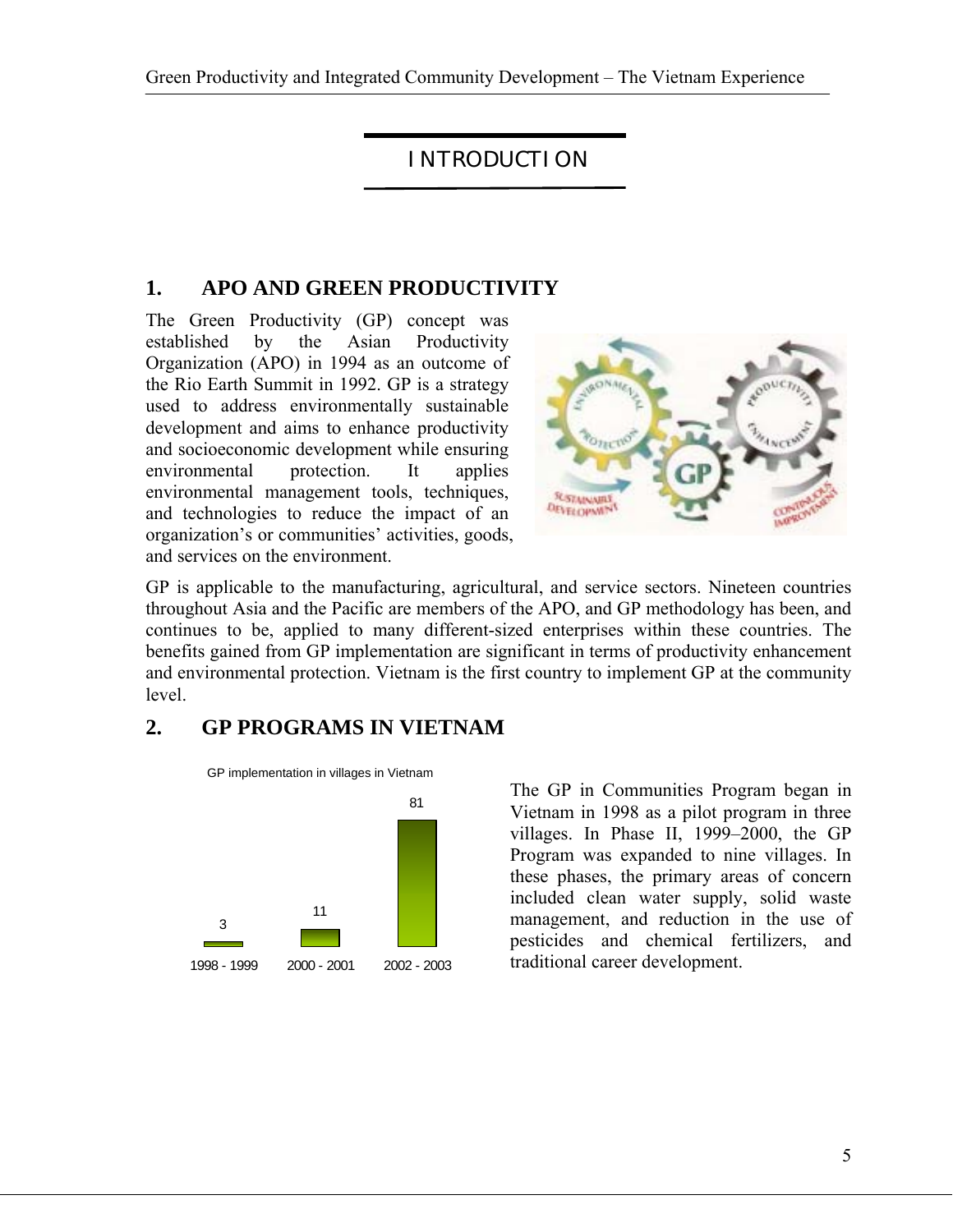The Vietnam Productivity Centre (VPC), under the Directorate for Standards and Quality (STAMEQ), has been successfully implementing GP projects in community groups in Vietnam since 1998. Given that the majority of GP projects in other APO member countries have been implemented in the industrial sector and on agricultural farms, Vietnam was the first country to implement the GP concept in community groups. The GP Program in Vietnam is, therefore, different from those in other APO member countries as far as the nature and scope are concerned.

In response to the success of Phases I and II (1998-2000), the GP Program was expanded so that in 2001-2003, GP was introduced into 81 villages in 21 provinces. Villages from the north, the south and the center of Vietnam currently participate in the GP Program. The characteristics of villages under the GP Program vary as displayed as follow:



*Characteristics of villages under GP* phase. *Program in Vietnam* 



In addition to the GP issues considered in Phase I and Phase II, additional GP options have been generated and implemented. These include planting trees to prevent sand erosion, worm farming, beekeeping and the use of a foliage color table to control nitrogenous fertilizer use in rice farming. Additional GP options for environmental protection and income generation were developed and implemented widely in this

*"Vietnam has set a pioneer example for other Asian countries to follow in the application of Green Productivity (GP) at community level" – Takashi Tajima, Secretary -General – Asian Productivity Organization*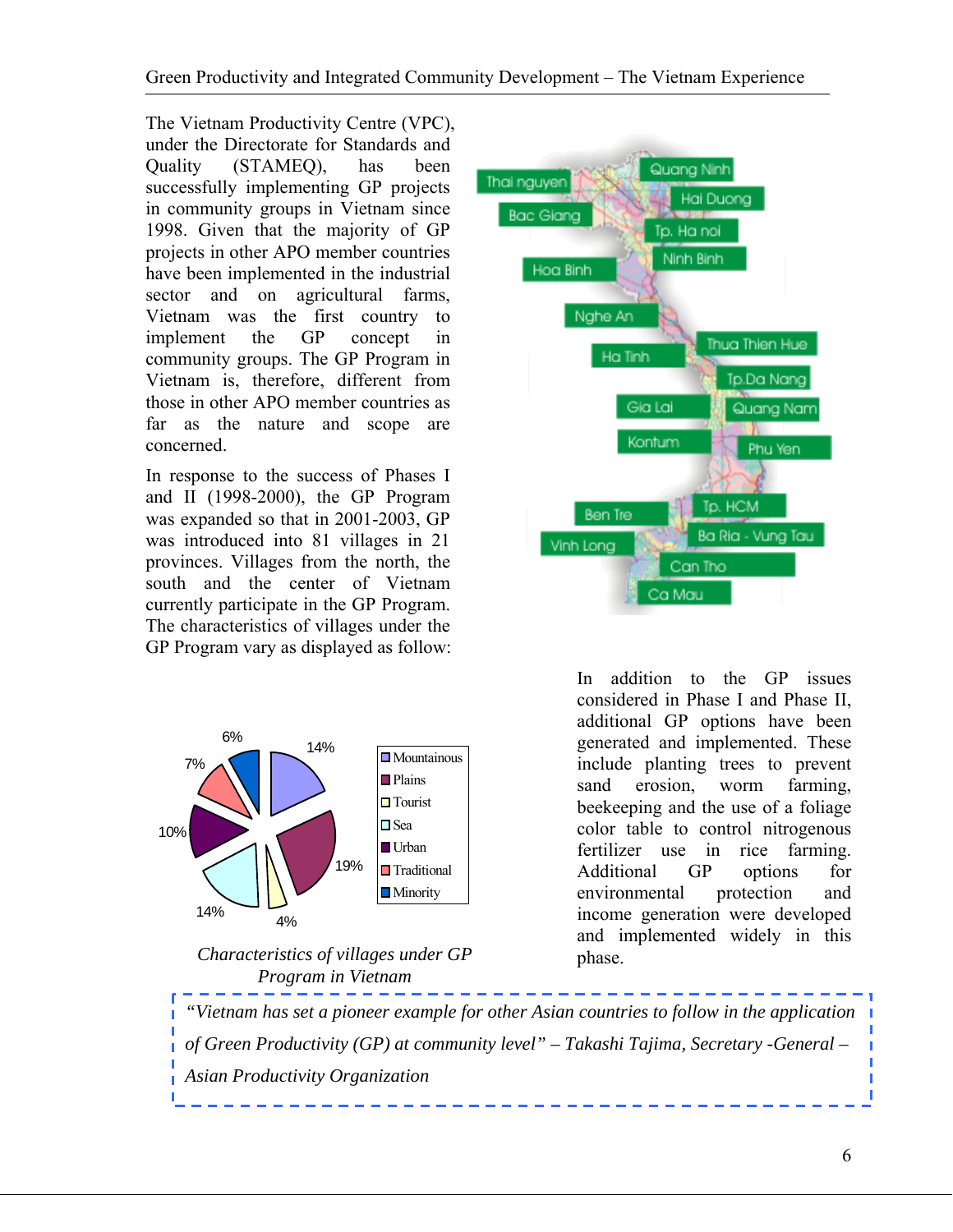|                  |                    |   | March Mega |  |                          |   | <b>SILA ANDREA</b><br>Mand <sup>es</sup> |   |  |
|------------------|--------------------|---|------------|--|--------------------------|---|------------------------------------------|---|--|
| Province         | <b>All Co</b>      |   | RA         |  | Touris<br>$\mathbf{v}^2$ |   |                                          |   |  |
| Ha Noi           | Howng Long         |   |            |  |                          |   |                                          |   |  |
| <b>Hal Dusng</b> | <b>Man De</b>      |   |            |  |                          |   |                                          |   |  |
| Quang Nmh        | My Cu              |   |            |  |                          |   |                                          |   |  |
| That Nguyên      | Thanh Lap          |   | ۰          |  |                          |   |                                          |   |  |
| Bar Olang        | Kha Ly Ha          | ۰ |            |  |                          |   |                                          |   |  |
|                  | Tinh Loc           | ٠ |            |  |                          |   |                                          |   |  |
|                  | Ago                |   |            |  |                          |   |                                          |   |  |
|                  | <b>Binfr</b> Art.  |   | ٠          |  |                          |   |                                          |   |  |
|                  | CRO Mot            |   |            |  |                          |   |                                          |   |  |
|                  | Dong Huang         |   | ۰          |  |                          |   |                                          |   |  |
|                  | Lat                | ۰ |            |  |                          |   |                                          |   |  |
|                  | Thuan              |   | ۰          |  |                          |   |                                          |   |  |
|                  | Thung Dong         |   |            |  |                          |   |                                          |   |  |
|                  | <b>Unt San</b>     |   |            |  |                          |   |                                          |   |  |
| himh Binh.       | Thang Tharth       |   |            |  |                          |   |                                          |   |  |
|                  | Van Thi            |   |            |  |                          |   |                                          |   |  |
|                  | Wyon Thi           | ٠ | ■          |  |                          |   |                                          |   |  |
|                  | Trt Chinh          |   |            |  |                          |   |                                          |   |  |
|                  | <b>IGen That</b>   |   |            |  |                          |   |                                          |   |  |
| Hos Birth        | Lac                |   |            |  |                          |   |                                          | ۰ |  |
|                  | Dam                |   |            |  |                          |   |                                          |   |  |
|                  | Trail              |   |            |  |                          |   |                                          |   |  |
| Ha Tinh          | <b>Xuan Tham</b>   |   |            |  |                          |   |                                          |   |  |
|                  | <b>Thach Chau</b>  |   |            |  | ۰                        |   |                                          |   |  |
|                  | Fix Lot            |   |            |  |                          |   |                                          |   |  |
| Nghie An-        | Guynh Luong        |   |            |  |                          |   |                                          |   |  |
|                  | Nghi Thu           |   |            |  | ۰                        |   |                                          |   |  |
|                  | Hung Nhan          |   |            |  |                          |   |                                          |   |  |
| Hue              | Phy Hau            |   |            |  |                          |   |                                          |   |  |
|                  | Phu Har            |   |            |  |                          |   |                                          |   |  |
|                  | <b>Thuy Chau</b>   |   |            |  | ۰                        |   |                                          |   |  |
| Da Nang          | Nam 02             |   | ۰          |  |                          |   |                                          |   |  |
|                  | Thanh Vinn         |   |            |  | ۰                        |   |                                          |   |  |
|                  | Hita Phy           |   |            |  |                          | - |                                          |   |  |
| Quang Nam        | Phone like         | ٠ |            |  |                          |   |                                          |   |  |
| Ola Lat          | Pleashum           |   |            |  |                          |   | ٠                                        |   |  |
| tion Turn        | Konfirachot        |   |            |  |                          |   |                                          |   |  |
| <b>Friu Ven</b>  | Hoa An             |   |            |  |                          |   |                                          |   |  |
| He Chi Minh      | <b>Numm Thai</b>   |   | ۰          |  |                          |   |                                          |   |  |
|                  | <b>Binh Charth</b> |   |            |  |                          |   |                                          |   |  |
|                  | Thai My            |   |            |  |                          |   |                                          |   |  |
| <b>Carl Thú</b>  | <b>Dinn Phuse</b>  |   |            |  |                          |   |                                          |   |  |
|                  |                    |   |            |  |                          |   |                                          |   |  |
|                  | N101 L00           |   |            |  |                          |   |                                          |   |  |
| Vinh Lang        | Phuos Hau          |   | ٠          |  |                          |   |                                          |   |  |
|                  | Phy Thanh          |   |            |  |                          |   |                                          |   |  |
| Vung Tau         | Lang Lon           | ٠ |            |  |                          |   |                                          |   |  |
|                  | Phupc Hall         |   |            |  | ٠                        |   |                                          |   |  |
| Ban Tra          | An Phong           | ٠ |            |  |                          |   |                                          |   |  |
|                  | Art Elinin         | ۰ |            |  |                          |   |                                          |   |  |
|                  | An Lòr.            | ٠ |            |  |                          |   |                                          |   |  |
| <b>Califau</b>   | <b>Ba Dieu</b>     |   |            |  |                          |   |                                          |   |  |
|                  | Cal Ro             |   |            |  |                          |   |                                          |   |  |

# **3. METHODOLOGY**

The process of implementing the GP program in Vietnam adopted the following organizational framework:



- Establish of the National Steering Committee;
- Develop of a national action plan;
- Set up provincial steering committees, who coordinate all project activities in the province through a coordinator;
- Combine national action plan with provincial plans;
- Select participating villages;
- Establish a GP team in each village, which includes representatives from local leaders, relevant sectors and social organizations; and
- Select the households to pilot the program.

## **Selection of villages**

In order to participate in the GP Program, villages are required to meet the following criteria: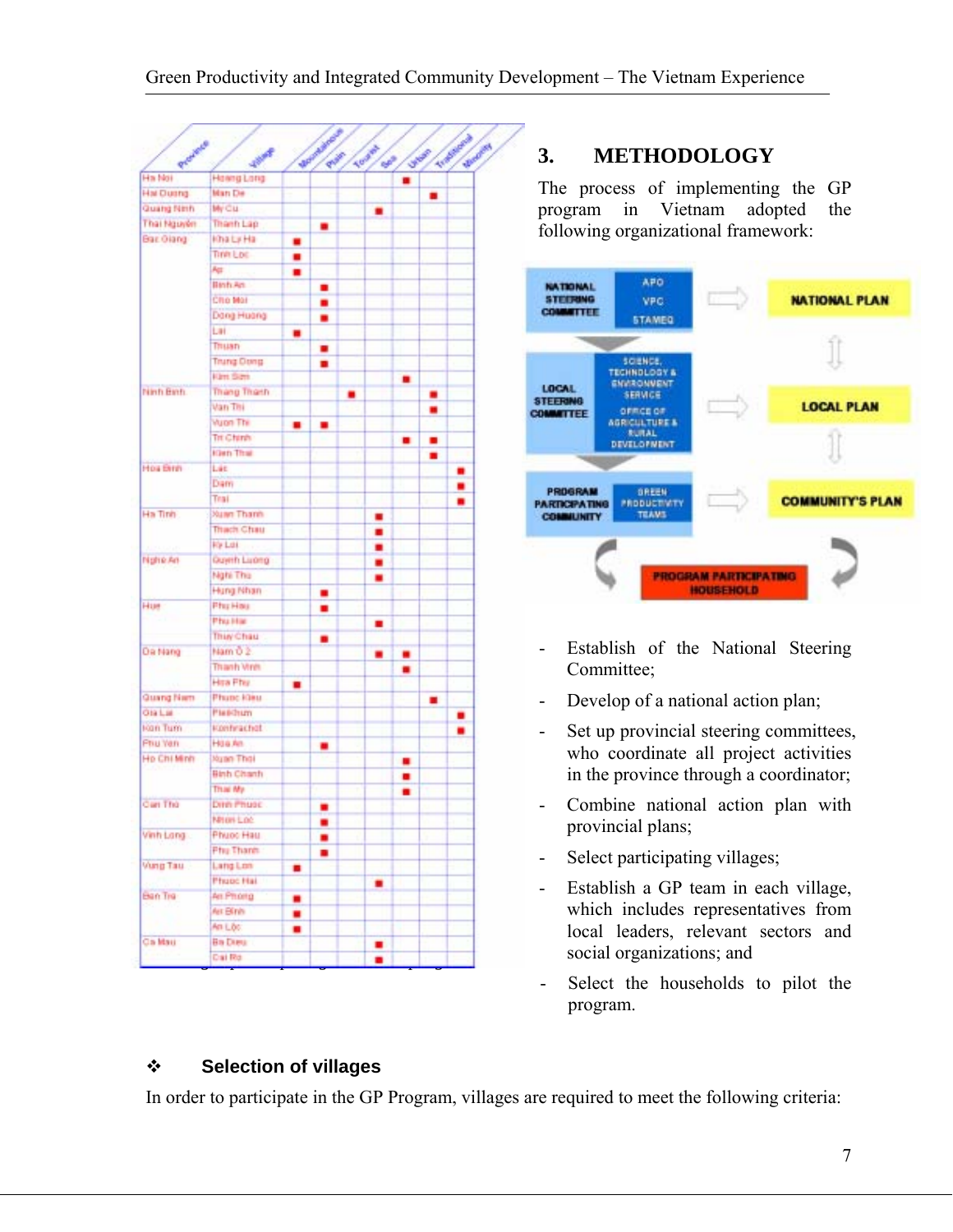- − Commitment of local authorities to GP implementation;
- − Commitment of village/commune to GP implementation; and
- − Both the village and province need allocate amount of budget for GP option implementation.

The VPC reviews the information from the provincial level, and based on this will organize an initial survey of the registered villages. The selection of participating villages is based on the requirements and commitment of both the village and the provinces.

#### **Setting priorities**

Selected villages will be classified based on priority, as described below:

- − First priority: Provinces that participate in the GP Program for the first time;
- − Second priority: Provinces that participate in Phase 1 and Phase 2; and
- Third priority: Villages that participated in a previous phase and is currently expanding and maintaining the program.

The onsite visits for VPC staff to the province is based on the village's priority ranking.

First priority: The average number of onsite visits is eight.

| $1st$ visit:               | Agreement between VPC and provincial DOSTEs                         |
|----------------------------|---------------------------------------------------------------------|
| $2nd$ visit:               | Training on GP concepts and methodology, GP option generation and   |
|                            | selection, and development of an implementation plan for GP options |
| $3rd$ visit:               | GP options training (integrate with monitoring)                     |
| $4^{th}$ , $5^{th}$ visit: | Monitoring                                                          |
| $6^{\text{th}}$ visit:     | Exchange with other GP teams                                        |
| $7th$ visit:               | Prepare for GP contest                                              |
| $8^{th}$ visit:            | GP contest at village                                               |
|                            |                                                                     |

Second priority: The average number of site visits is seven.

| $1st$ visit:               | Agreement between VPC and provincial DOSTEs              |
|----------------------------|----------------------------------------------------------|
| $2nd$ visit:               | GP option generation and selection and development of an |
|                            | implementation plan for GP options                       |
| $3rd$ visit:               | GP options training (integrate with monitoring)          |
| $4^{th}$ , $5^{th}$ visit: | Monitoring                                               |
| $6th$ visit:               | Prepare for GP contest                                   |
| $7th$ visit:               | GP contest at village                                    |
|                            |                                                          |

8

Third priority: The average number of onsite visits is five.

|                                 | $1st$ visit: GP options training        |
|---------------------------------|-----------------------------------------|
| $2nd$ , $3rd$ visit: Monitoring |                                         |
| $4^{\text{th}}$ visit:          | Exchange experience with other GP teams |
| $5^{\text{th}}$ visit:          | GP contest at village                   |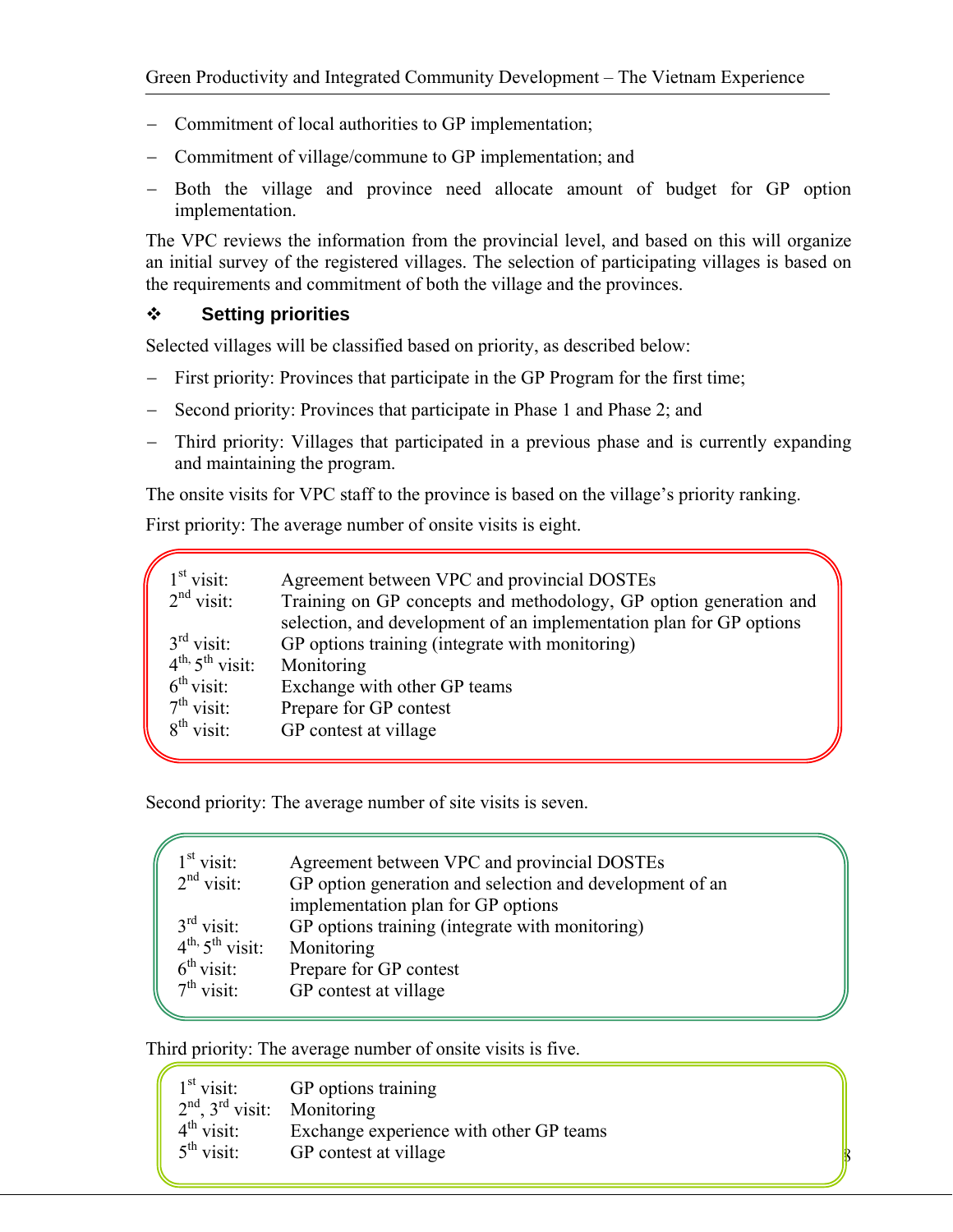## **Partnership**

#### 3.3.1 Steering Committee

The GP process involves various organizations at different levels such as:

- − The Central Steering Committee;
- − Provincial Steering Committees; and
- GP Teams.

The Central Steering Committee includes representatives from the APO, STAMEQ, VPC, and



*GP competition* 

external technical experts. This committee has responsibility for the overall coordination of the project, providing technical expert support, and monitoring the progress of the project.

A Provincial Steering Committee is also formed in each province to implement the GP Program. These committees include representatives from the provincial DOSTE, the village head and local experts who support villagers in implementing GP projects. The Provincial Steering Committees are important for ensuring commitment and support from provincial and community managers. The main responsibility of the

provincial steering committee is to monitor project activities in their province and to adjust the implementation plan as the situation changes.

GP teams are formed in each village. The team members are representatives from local unions or associations, such as the local Women's Union, Youth Union, and Farmers' Association. The GP team system encourages and empowers all team members, as they become directly involved in promoting project activities and helping fellow villagers to understand the benefits of the program. Through the GP teams, GP options have expanded widely in the surrounding communities.

A typical GP team includes eight to10 members. However, the number of team members may change according to the scale of each village. Each team member has responsibility for a particular issue, such as the provision of clean water supplies, solid waste management systems, or chemical and pesticide control. The teams develop self-governing regulations as a framework for the GP team's activities. GP teams meet frequently to identify the problems that are faced by the village to propose and implement solutions to solve those problems.

## 3.3.2 Project coordinator

In order to evaluate and monitor the project's progress, a network of coordinators is established from national to village level. At the national level, a group of coordinators is established. Each coordinator is responsible for monitoring GP programs in several provinces. Each province is assigned one coordinator to monitor the progress of projects at the provincial level and to report to the VPC. The coordinators at the village act as a bridge between village and provincial organizations.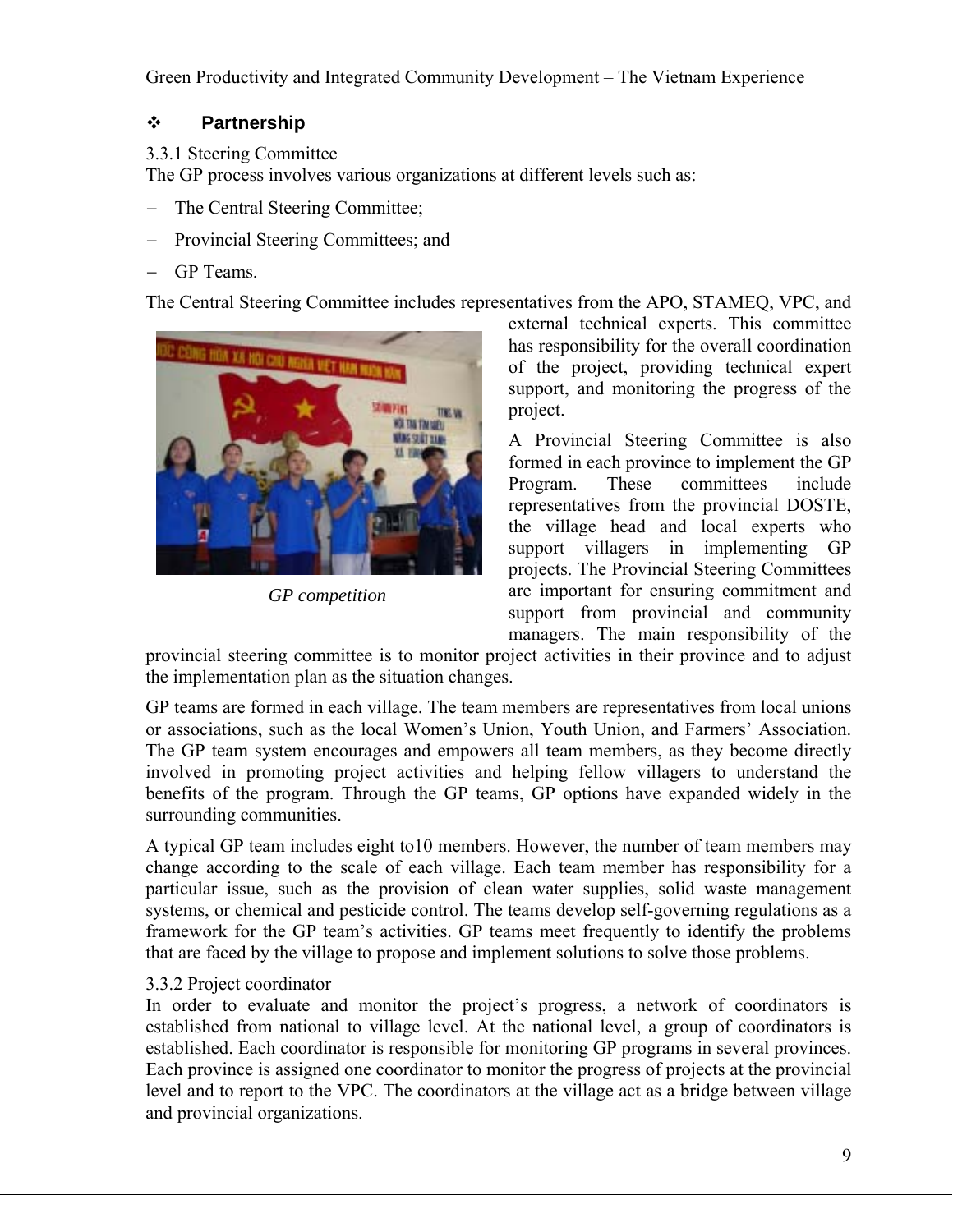3.3.3 Coordination with other local programs in the province

The program's budget is a joint effort between the state and the people:

- The APO, VPC, and STAMEQ provide experts and help the program apply appropriate technologies.

- The budget to realize these solutions is from the Science Research Fund of the MOST.

- Local people give labor and financial contributions to develop models for their own locality.

Most GP options are implemented in conjunction with other local programs in the provinces, such as the Mountain Rural Development Program, the Rural



Clean Water Supply Program, or the Poverty Alleviation Program. As many other community development programs also have similar objectives to the GP Program, the integration of these programs with GP can strengthen the overall contribution to socioeconomic development in rural areas.

#### 3.3.4 Network of experts

GP teams and other coordinators of project activities in the province are trained in GP methodologies. The network of local technical experts is established with reference to the identified problems and proposed GP options for each area. The DOSTE coordinates and implements GP options with the collaboration of technical experts from various fields such as energy, agriculture, clean water supply, and forestry extension. These experts train and transfer relevant technical information and expertise to GP team members and villagers.



*GP experts meeting*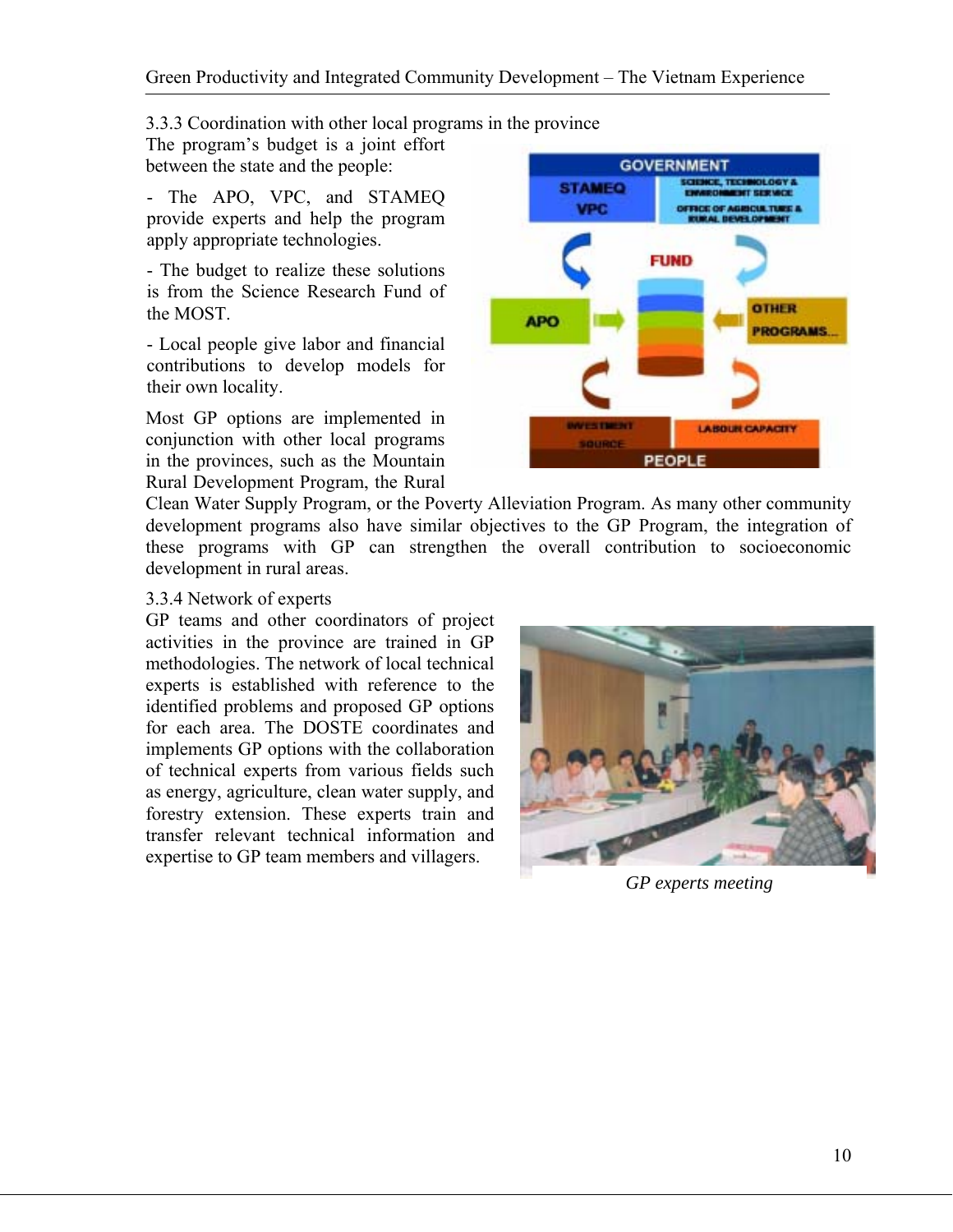

The villages cover a range of different socioeconomic conditions and have differing environmental conditions and problems. Some of the problems that are commonly faced include:

- Human and animal pollution;

- Clean potable water supply;

- Pollution due to storm water runoff;

- Solid waste disposal;

*Main issues in GP implementation villages*

- Inappropriate use of chemical fertilizers and pesticides;

- Low income; and

- Limited environmental awareness of villagers, especially regarding the application of new technologies for environmental protection.

# **Human and animal pollution**

The primary causes of human and animal waste pollution are:

- − Facilities: old breeding facilities, limited knowledge and budget for the construction of appropriate breeding facilities;
- Technology: lack of understanding of the options available for rearing animals;
- People: limited awareness of environmental protection;
- − Management: local regulations are not adequate or enforced, cooperation between each government level is weak, and regular meetings to consider environmental protection issues are not convened;
- − Lack of funds for the construction of suitable latrines; and
- − Lack of treatment systems.

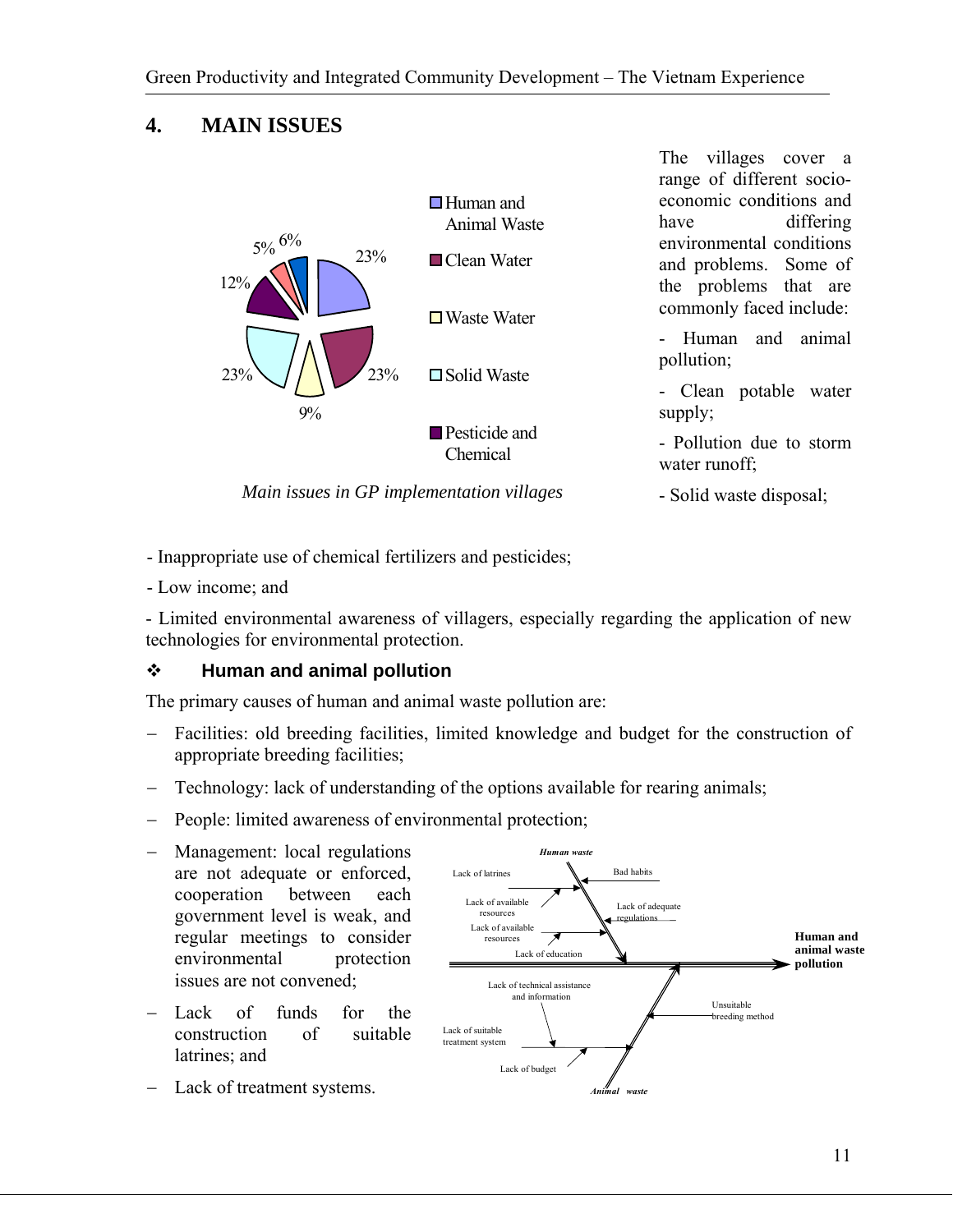#### **Clean water and wastewater**

The main causes for lack of clean water in rural areas are:

- − Geographic conditions (iron and manganese pollution);
- − Human and animal waste pollution;
- − Lack of budget and facilities for appropriate clean water treatment; and
- − Pollution due to storm water runoff.



#### **Inappropriate use of chemical fertilizers and pesticides**



#### **Solid waste disposal**

The main causes of unsuitable solid waste management can be summarized as:

- − Lack of knowledge of solid waste treatment;
- − Lack of solid waste collection and classification facilities;
- − Lack of infrastructure for solid waste collection and treatment:
- − Lack of solid waste collection teams; and



− Lack of regulations for solid waste management.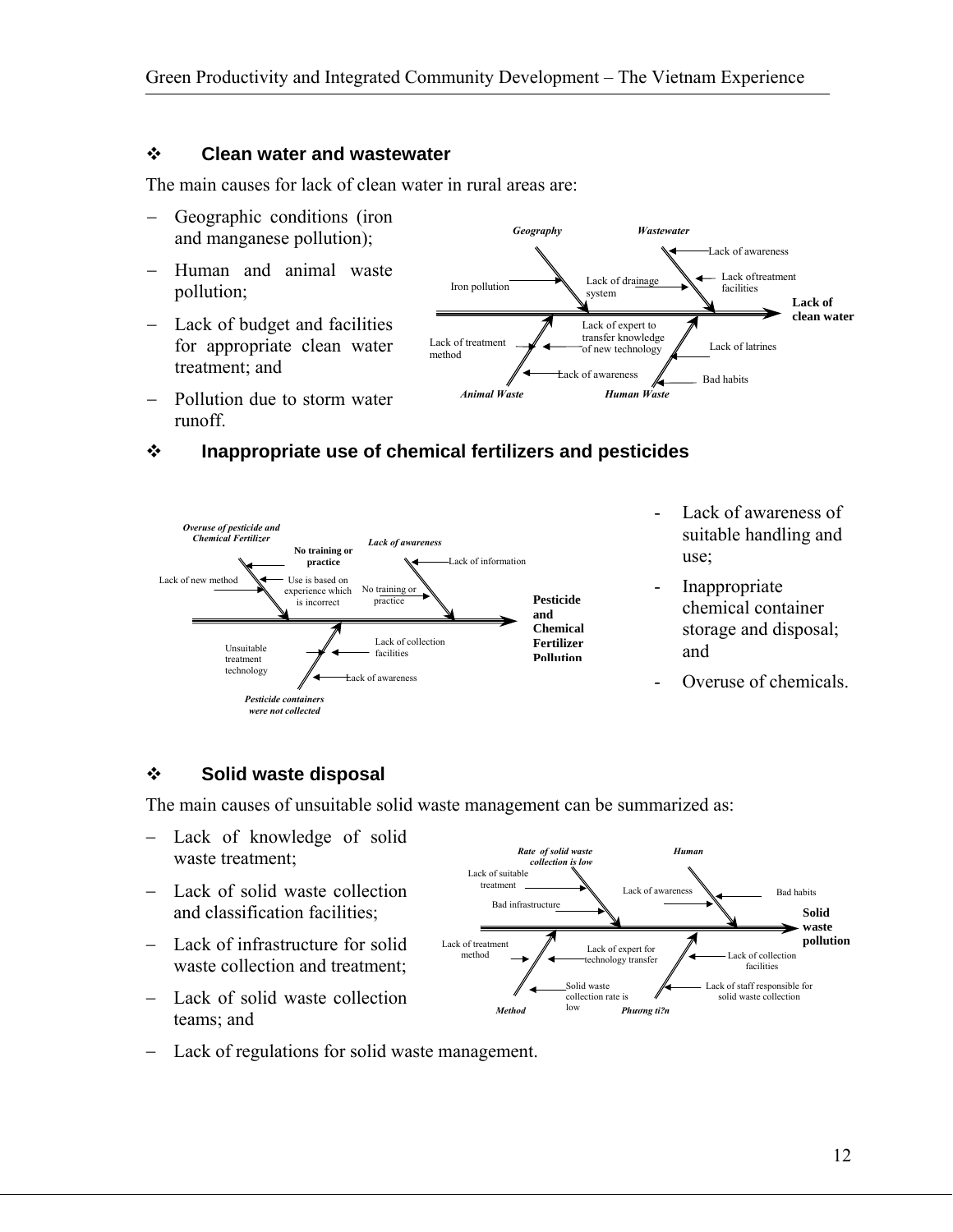## **Inefficient use of cooking fuel**

The main cause of inefficient use of cooking fuel, which lead to a large consumption of energy can be summarized as:



- − Lack of knowledge of available technology for saving energy;
- Renewable energy is not utilized; and
- − Lack of budget for the application of new technology.

# **Income generation**

The main causes of low income in rural areas are summarized as follows:

- − No alternate occupation/by-trade;
- − Unstable market prices for agricultural products;
- − Not enough capital for investment;
- − Lack of information on available technologies; and
- − Poor economic returns for crops.

# **5. GP OPTIONS, IMPLEMENTATION AND RESULTS**

Through its five-year implementation period (1998-2003), the GP Program resulted in significant benefits to people in rural areas in terms of living standard enhancement and environmental protection. In addition to the tangible achievements of biogas, energy-saving stoves, hygienic latrines, etc., there were also intangible achievements, such as enhanced awareness of environmental protection that is also important.

# **Training**

Training and promotion are effective methods to increase local people's awareness of environmental protection. Through the training courses, people have opportunity to learn technical information that can help them to improve their quality of life and the local environment. The training courses vary greatly, depending on the local problems faced and the solutions proposed by the GP team. Training in the GP concepts and methodology has been held in 21 provinces within Vietnam, with the participation of 1,857 people. Training courses on new rice varieties attracted more than 1,000 people in Hai Duong; Environmental *Integrated Pest Management training course*

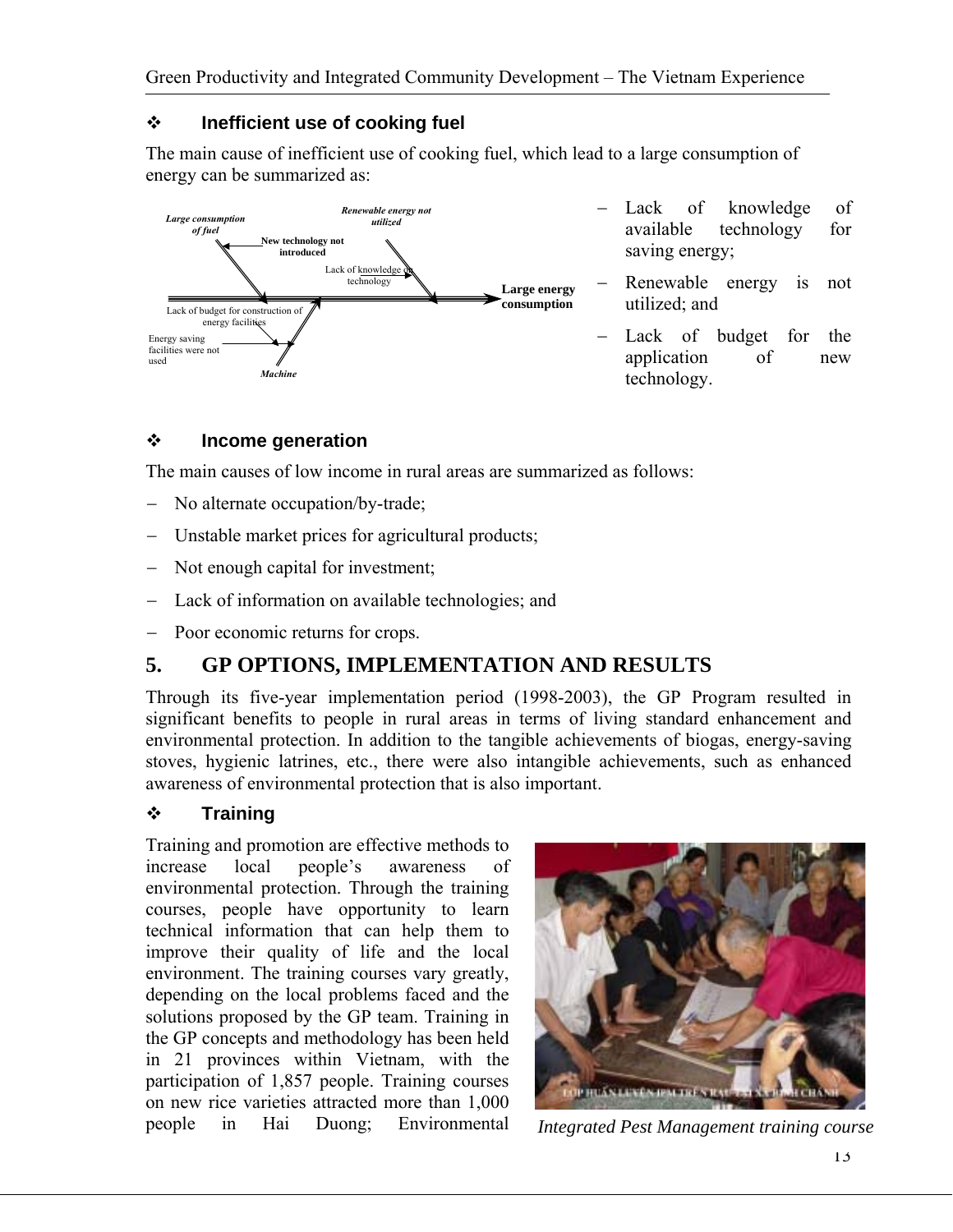Awareness attracted 200 people in Phu Hai-Hue; and Integrated Pest Management in Ha Tinh, Ho Chi Minh, and Nghe An, Phu Yen had involved more than 700 participants. Through these training courses, people had an opportunity to learn about new GP options, which may help them improve their living standards as well as the environmental conditions in their area.

*"We just provide the Green Productivity methodology for villagers and they will apply this methodology to solve their own problems. The key factor for the success of the project is the awareness of the people. While they recognize the benefits of the GP options, they will implement and disseminate these options" – Mr. Dang Thanh Long, Office for Environment and Community Development, Vietnam Productivity Centre* 

#### **Promotion**

GP promotion and dissemination activities are a very important factor in the success of the GP Program. Depending on the project goals and contents, a number of channels are used to promote GP including:

- Banners, slogans, and posters;
- Establishing a promotion campaign on mass media, i.e., TV and radio;
- Organizing study missions on GP practices;
- Facilitating GP demonstration village visits;
- Conducting GP competitions;
- Reporting on GP Programs through TV, local, and national media; and
- Organizing training courses, seminars, or conferences on GP practices.



*GP competition* 14



*GP banner*

The main method of promoting the GP methodology and news in villages is through the use of banners, slogans, posters, local radio, TV, and notice boards. The aims are to disseminate the benefits of GP solutions as well as appeal to people to join the Program. This has been most successfully used in Hai Duong, Phu Yen, Da Nang, and Ho Chi Minh City.

Another GP promotional activity is to visit demonstration villages that have successfully implemented the program to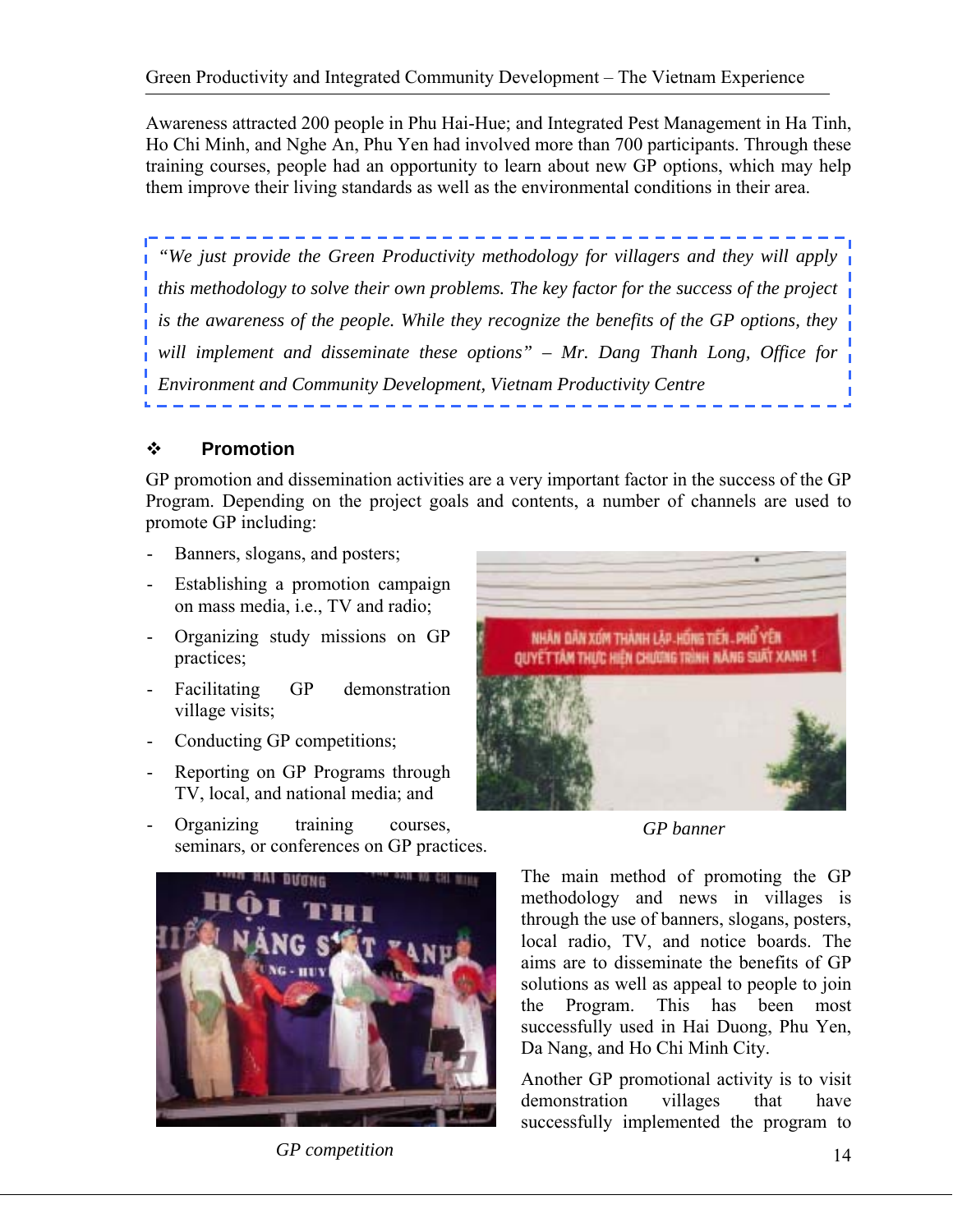Green Productivity and Integrated Community Development – The Vietnam Experience

learn and share practical GP experiences. These visits can be both locally organized by provincial authorities, or occur to share information among provinces and can be organized at a national level. This method of promotion provides villagers with opportunities to learn and share experience in GP implementation. The achievements gained from implementation of a GP demonstration projects are practical and visual, facilitating program enhancement on a broad scale.

The GP competitions are an additional way to motivate local people to participate in the program. At the competition, contestants are questioned on GP, GP solutions, project implementation, and benefits. These competitions are an effective way to promote GP activities and are usually organized in conjunction with entertainment activities in the villages.



*Picture exhibition at GP convention* 

Recognizing the benefits of the GP Program serves as a driving force for the villagers to initiate programs in their area. For example, the competition in Hai Duong attracted more than 1,000 participants.

Publicizing the GP Program on TV and in local or national press, as well as organizing GP conferences and seminars to share the experiences and expertise of villagers are also very useful tools for GP promotion. In order to help with the nation-wide expansion of GP, two conferences on GP

methodology were held in Ninh Binh and Ho Chi Minh City which provided an opportunity for villagers of all regions to exchange GP practices. Moreover, in cooperation with local and

national TV, the VPC made programs about GP methodology and practices to disseminate its benefits to all Vietnamese.

A national Green Productivity Conference was held in Hanoi in March 2003. Approximately 250 delegates from 81 villages in 21 provinces and cities attended. It offered an opportunity for the delegates, many of whom were visiting Hanoi for the first time to share experiences with each other. GP teams reported their achievements as well as difficulties. Front-rank teams were recognized with award from STAMEQ. Participants listened to comments from



*Awards Ceremony for national GP convention*

many local and foreign experts. Each team showed photos of their locality, their activities, and even the products produced during the project implementation process.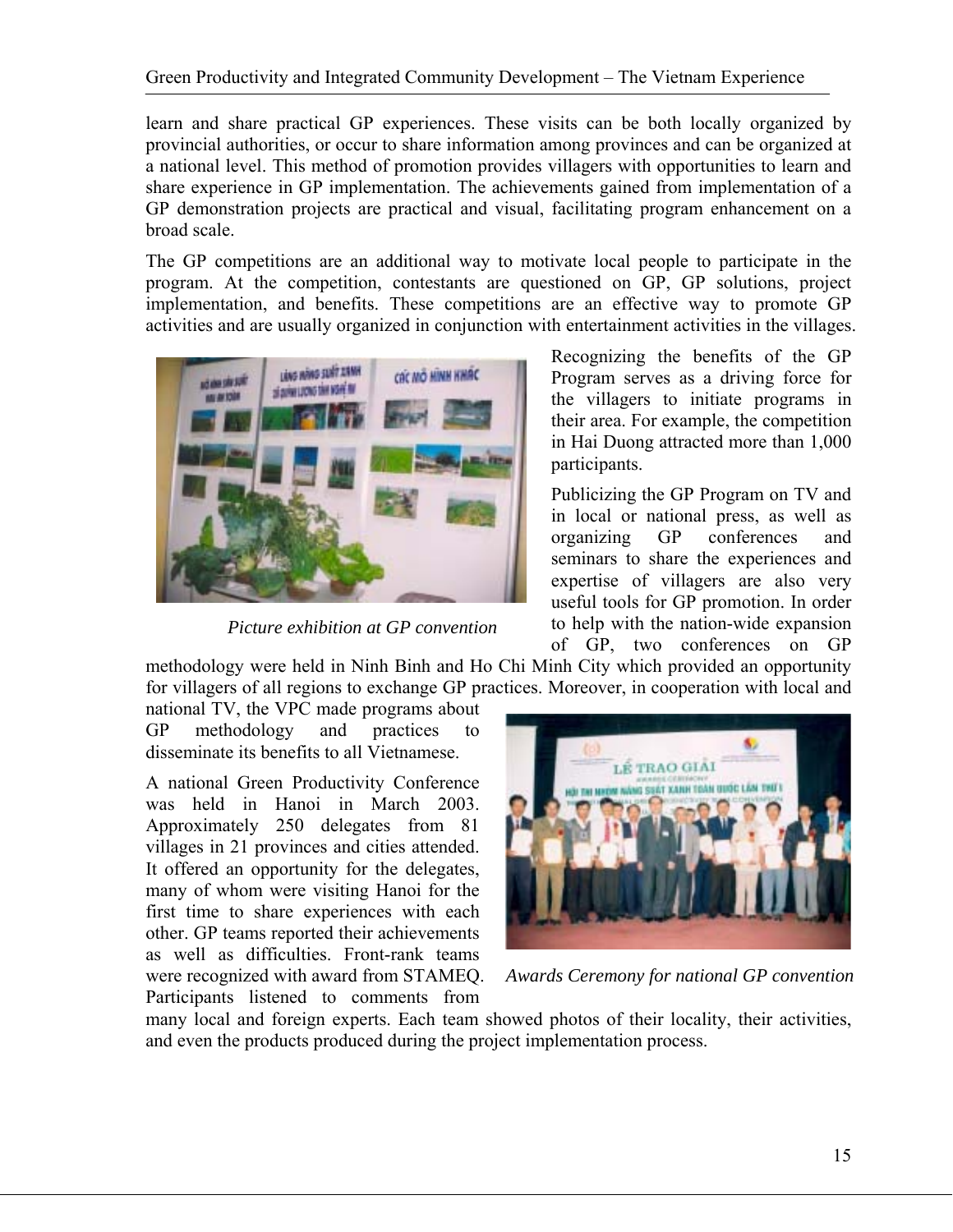#### **GP options implemented**

Many GP option have been implemented during the various phases of the GP Program-an overview of all options is provided in Table 2. For more details, the following sections describe the most significant achievements for each of the key issues.

| <b>Problem</b>              | <b>GP</b> option                                                                                            |
|-----------------------------|-------------------------------------------------------------------------------------------------------------|
| Animal waste pollution      | Construction of clean pig breeding facilities                                                               |
|                             | Construction of central cow breeding facilities                                                             |
|                             | Construction of biogas plants                                                                               |
|                             | Construction of plastic bag Biogas models                                                                   |
|                             | Construction of pig breeding facilities suitable for combination<br>with a biogas model                     |
|                             | Composting models                                                                                           |
| Human waste pollution       | Construction of hygienic latrines                                                                           |
|                             | Construction of a public latrine                                                                            |
| Lack of clean potable water | Improve well system                                                                                         |
|                             | Installation of simple filtration water treatment systems                                                   |
|                             | Construction of a central water supply plant                                                                |
|                             | Construction of tank for rain water collection                                                              |
|                             | Water treatment by flocculation and micro filtration (to remove<br>micro organisms)                         |
|                             | Water treatment system by flocculation/disinfection or sand/<br>gravel/activated carbon filtration systems. |
| Wastewater pollution        | Install water treatment facilities in each household                                                        |
|                             | Construction of border and drainage system around common<br>wells                                           |
|                             | Construction of a drainage systems                                                                          |
|                             | Improve drainage systems                                                                                    |
|                             | Improper use of pesticide Training courses on how to use pesticide properly                                 |
| and chemical fertilizer     | Plantation of high yield rice variety which also has high pest<br>resistance                                |
|                             | Application of integrated pest management (IPM) on rice and<br>vegetables                                   |
|                             | Application of bio-product instead of chemical fertilizer                                                   |

*Table 2: Summary of GP Options Implemented in Viet Nam to Date*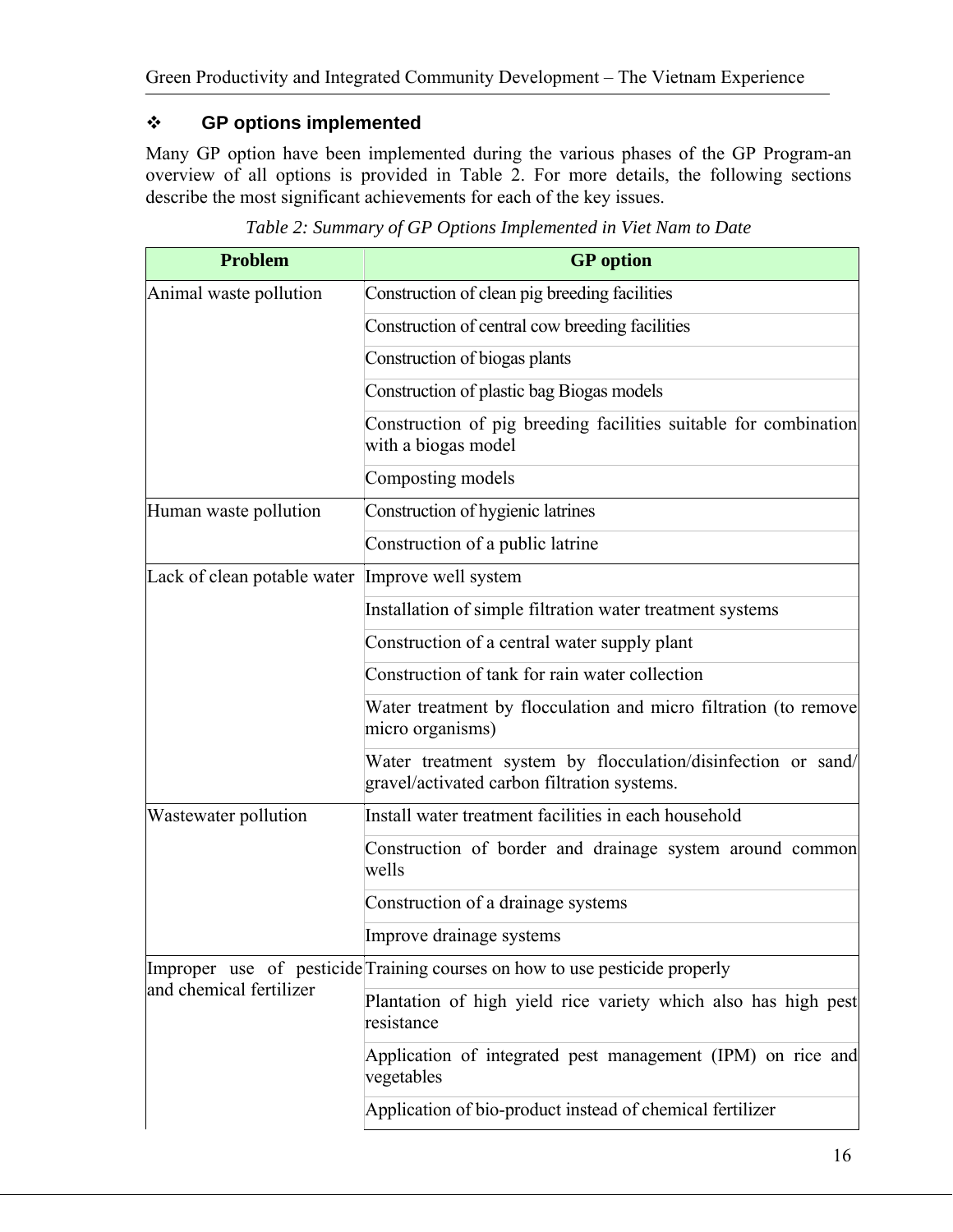| <b>Problem</b>                     | <b>GP</b> option                                                                                                             |
|------------------------------------|------------------------------------------------------------------------------------------------------------------------------|
|                                    | Proper use of pesticides for fruit                                                                                           |
|                                    | Application of "safe vegetable" limit on chemical fertilizers<br>through the application of bio-fertilizer and bio-pesticide |
|                                    | Application of natural farming                                                                                               |
|                                    | Application of "safe vegetable" limit                                                                                        |
|                                    | Application of plant color table to control the use of chemical<br>fertilizers                                               |
| Environmental pollution            | Establishment of environmental protection regulations                                                                        |
| from solid waste disposal          | Set up a solid waste classification system                                                                                   |
|                                    | Establish solid waste collection system                                                                                      |
|                                    | Construction of common rubbish bins                                                                                          |
|                                    | Launch of a cleaning campaign                                                                                                |
|                                    | Construction of bins for pesticide container collection                                                                      |
|                                    | Improvement of rural roads for solid waste transportation                                                                    |
|                                    | Construction of landfills                                                                                                    |
| Inefficient use of cooking<br>fuel | Construction of energy efficient stove                                                                                       |
| Low income generation              | Construction of advanced furnaces for processing of agricultural<br>products                                                 |
|                                    | Mushroom cultivation                                                                                                         |
|                                    | Worm farming                                                                                                                 |
|                                    | Beekeeping at household level                                                                                                |
|                                    | Pigeon breading                                                                                                              |
|                                    | Frog breading                                                                                                                |
|                                    | Development of traditional careers in village                                                                                |
|                                    | Improvement of the garden and plant trees with high economic<br>returns                                                      |
|                                    | Change of Cow breed                                                                                                          |
|                                    | Rice-fish, rice-shrimp model                                                                                                 |
|                                    | Pig rearing                                                                                                                  |
|                                    | Planting of orange trees with high pest resistance                                                                           |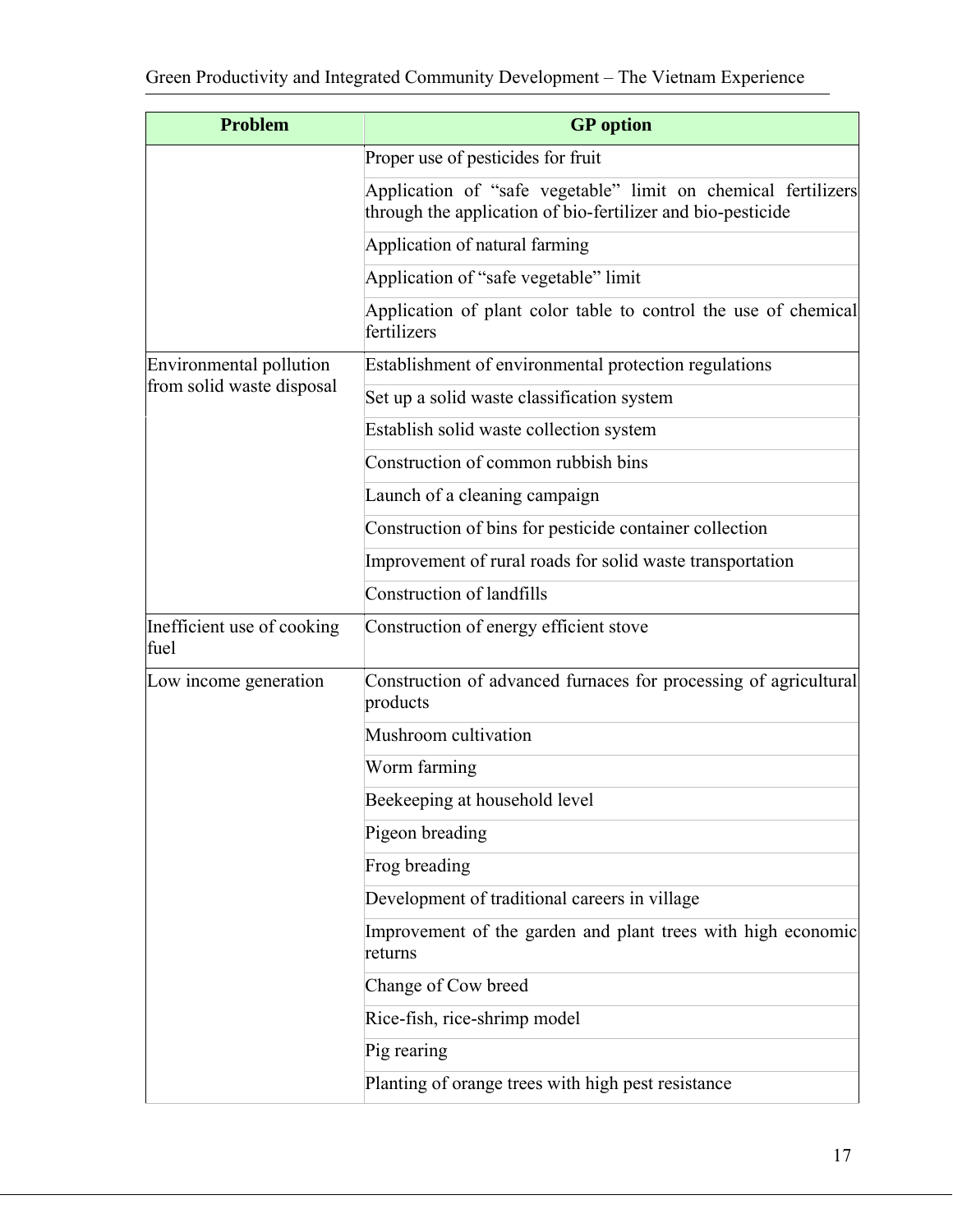| <b>Problem</b>                              | <b>GP</b> option                       |
|---------------------------------------------|----------------------------------------|
|                                             | Plantation of high-yield corn          |
| Decrease of forest coverage Tree plantation |                                        |
| area                                        | Planting trees to prevent sand erosion |
| Inadequate rural<br>infrastructure          | Construction of concrete road          |

- 5.3.1 Human and animal waste
- − 200 hygienic pig breeding facilities were constructed
- − 524 hygienic latrines were built
- 138 biogas plants were constructed
- − 22 composting models
- − 10 central breeding facilities were constructed to separate cows from household residential areas



*Hygienic latrine* 



*Hygienic latrine model* 

GP options for human and animal waste have brought practical benefits for people in terms of improvements in the environmental conditions and productivity. For example, the construction of pig breeding facilities has significantly contributed to a cleaner environment, reduced the incidence of disease in animals, enhanced productivity and reduced pollution. Through the application of biogas technologies, villagers can treat pollution from human and animal waste and produce fuel for cooking, protect human health, and with regards to economic aspects, biogas technology can save 700,000-1,000,000 dong/household for fuel, with a payback period of 3-4 years. This GP option also has

other economic and social benefits including increased income generation, job creation, and a reduction in diseases associated with human and animal waste, etc.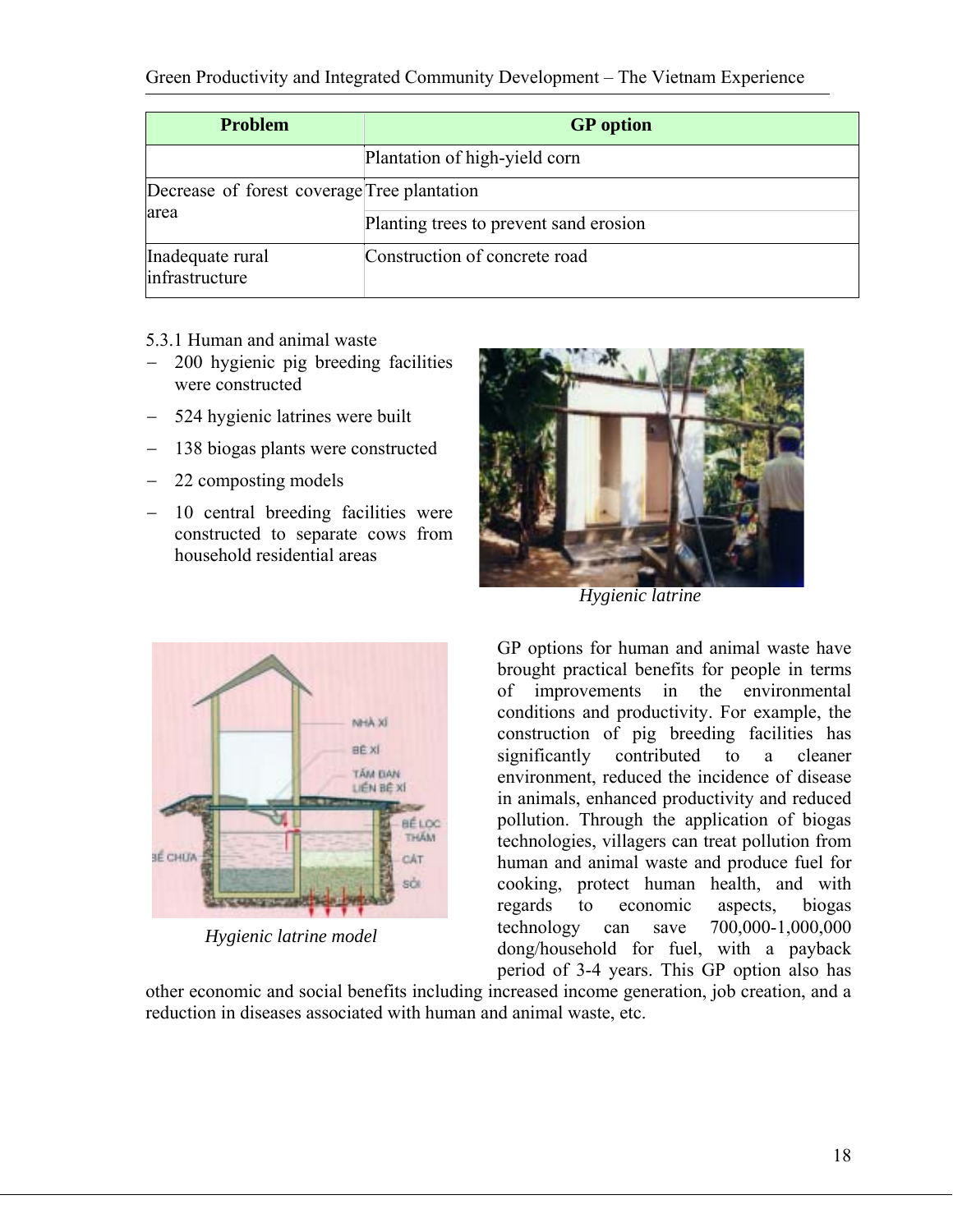

*GP options for human and animal waste* 

- 5.3.2 Water Pollution
- − 33% of the 21 provinces involved in the GP program have constructed water treatment plants to supply water for the whole community.
- − 28% of the 21 GP provinces have wastewater treatment facilities or drainage systems.

Implementing of the above GP options has increased the number of rural people with access with clean water. Numerous GP options are simple and easy to implement with low costs such as the rainwater collection tanks. This GP option has provided various benefits, including: minimizing diseases associated with wastewater pollution, resulting in reduced expenses for hospital treatment, providing economic benefits to the entire community. With regards to social aspects, the simple act of providing of a rainwater tank can help to increase people's awareness of their role in environmental protection, create a beautiful landscape for the village, reduce skin and gastric disease prevalence, reduce wastewater pollution and mosquito populations, and increase the number of people with access to clean water.

#### 5.3.4 Pesticides and chemical fertilizers

- − 127 households applied Integrated Pest Management (IPM);
- six "safe vegetable" models were applied in four provinces;
- − four provinces have applied natural farming; and
- − 100 color tables were supplied to farmers, to limit the use of nitrogenous fertilizers.

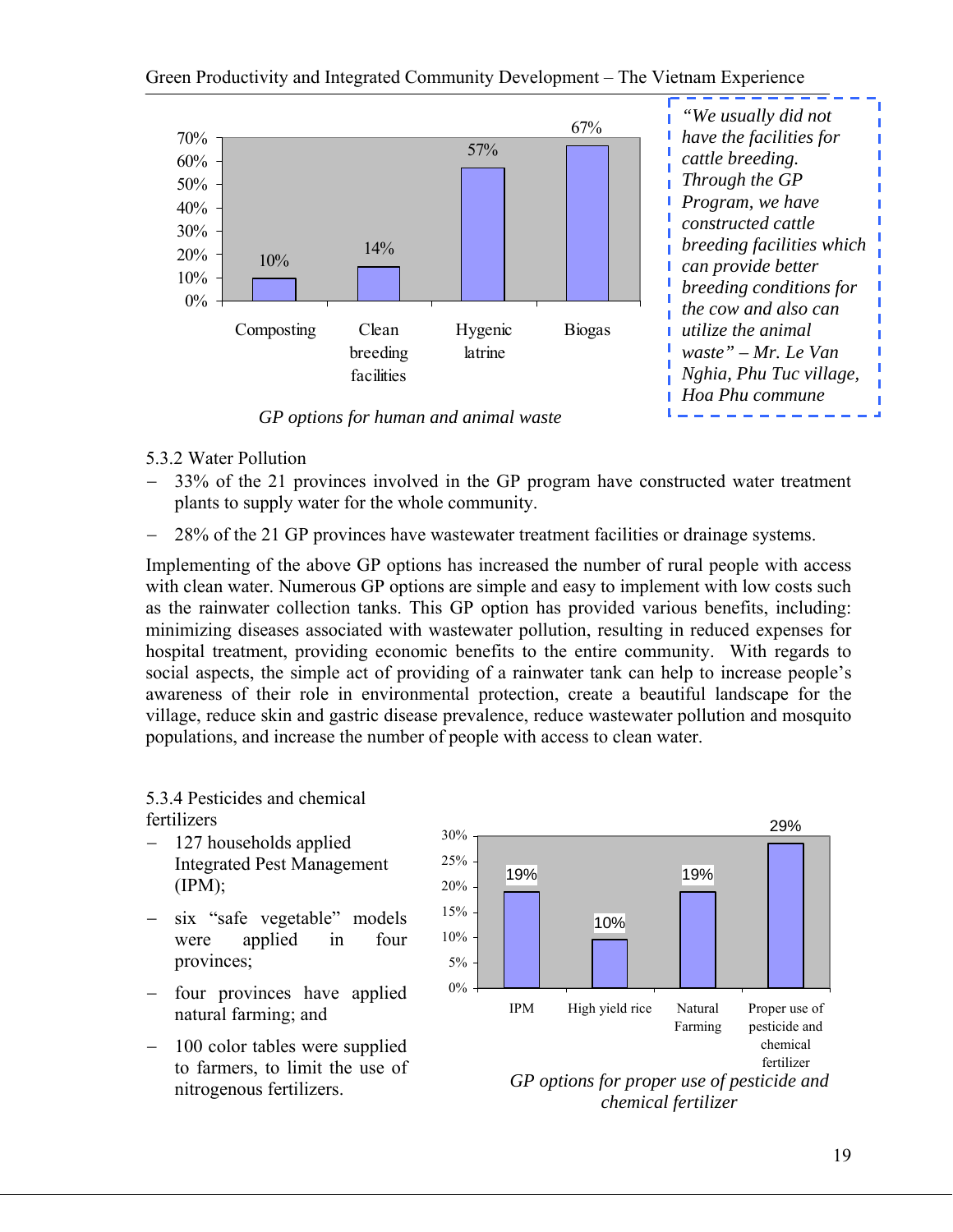*The use of a color table was applied to control the application of nitrogenous fertilizers. Inappropriate use of nitrogenous fertilizer can increase the loss of rice, which can cause a 30- 40% yield reduction. Through the use of a color table, farmers can halve the amount of nitrogenous fertilizer applied, providing significant cost savings.* 

#### 5.3.5 Solid waste management

- 34% of provinces have established a solid waste collection teams;
- − 523 solid waste collection bins were constructed;
- − Three common landfills were constructed; and
- − 29% of provinces have established environmental protection regulations.

The application of solid waste management in communities has contributed to improving environmental conditions in regional areas.



*Solid waste collection* 

Additionally, it has also helped to reduce adverse effects on human health resulting from pollution of the environment. The awareness of people on environmental issues has been also enhanced through their daily activities.

#### 5.3.6 Energy conservation



449 energy efficient stoves have been constructed;

- − 200 advanced furnaces were applied for agricultural food processing; and
- − 43% of GP provinces have applied energy conservation options.

*Advanced furnace*

*The advanced furnace contains a separate dry chamber to ensure improved hygiene and high product quality. Workers' health is also protected since smoke is released through a high chimney. In economic terms, the return for high-quality products is significantly greater compared to the application of a traditional furnace. The application of an advanced furnace also saves 5% of fuel.*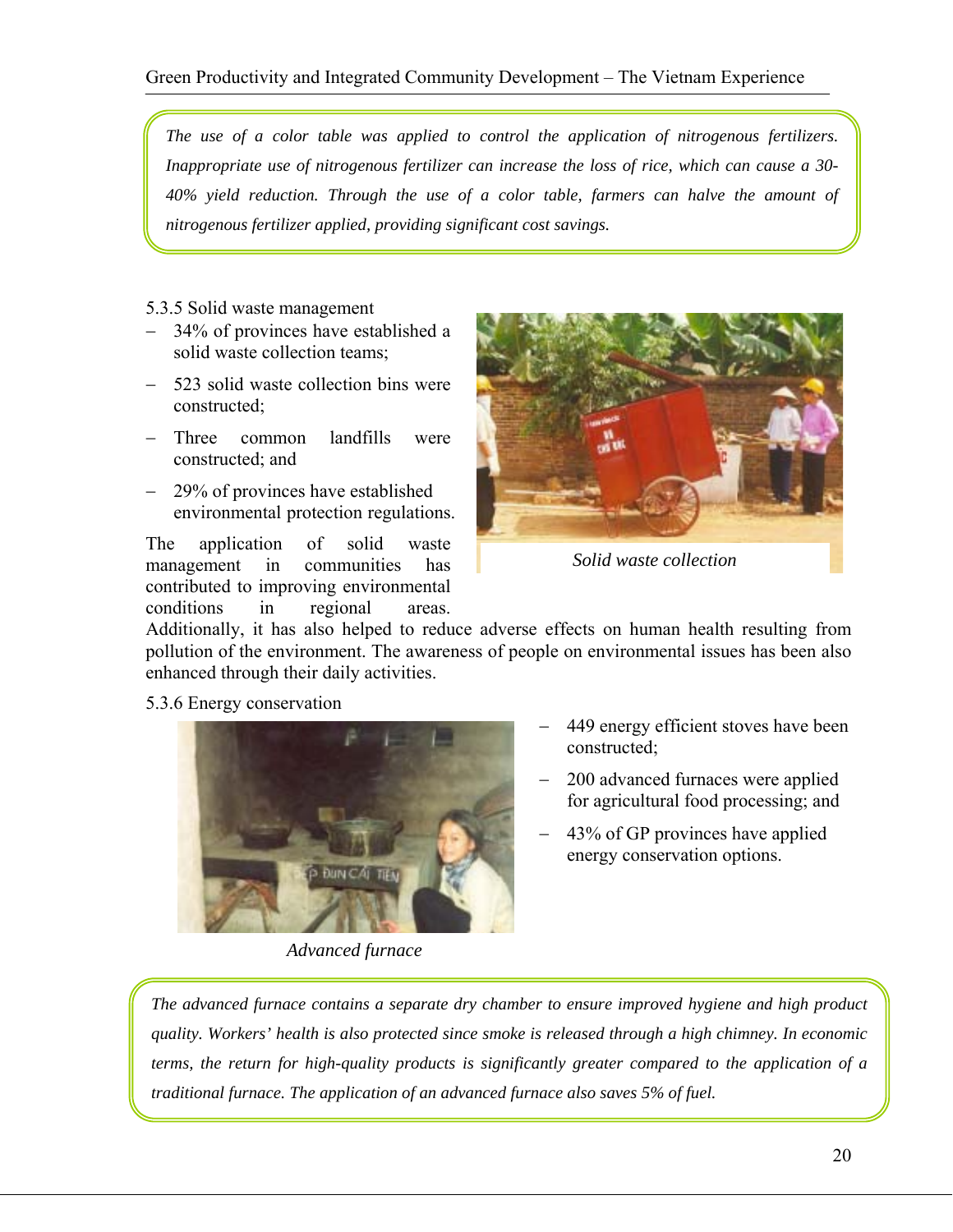5.3.7 Income generation

- 14% of GP provinces grow mushrooms;
- − 50% of traditional villages expanded traditional careers; and

33% of total GP villages applied GP options for income generation



GP options for income generation have contributed to an improvement of the living standard of villagers. Other GP options such as worm farming and beekeeping attracted the attention of villagers. These create supplementary work for villagers, which help them to further increase their living standard.

*Methods of Income Generation* 

# **6. ADVANTAGES AND DIFFICULTIES**

## **Advantages**

- Development of rural communities is one of the priorities of the Government's development strategy. The objectives of the GP Program fit well within these priorities.
- The GP Program has strong support of governmental authorities at different levels such as MOST, the Ministry of Natural Resource and Environment (MONRE), the DOSTE, the Departments of Agriculture and Rural Development and various Research Institutes.



*Clean environment campaign*

- A network of experienced experts has been established in the provinces as a result of the GP program.
- The GP project has mobilized the participation of people from top to bottom level. A Steering Committee established at the provincial level has monitored the progress of the project, while the GP team has participated in the entire project cycle of planning, implementation and monitoring.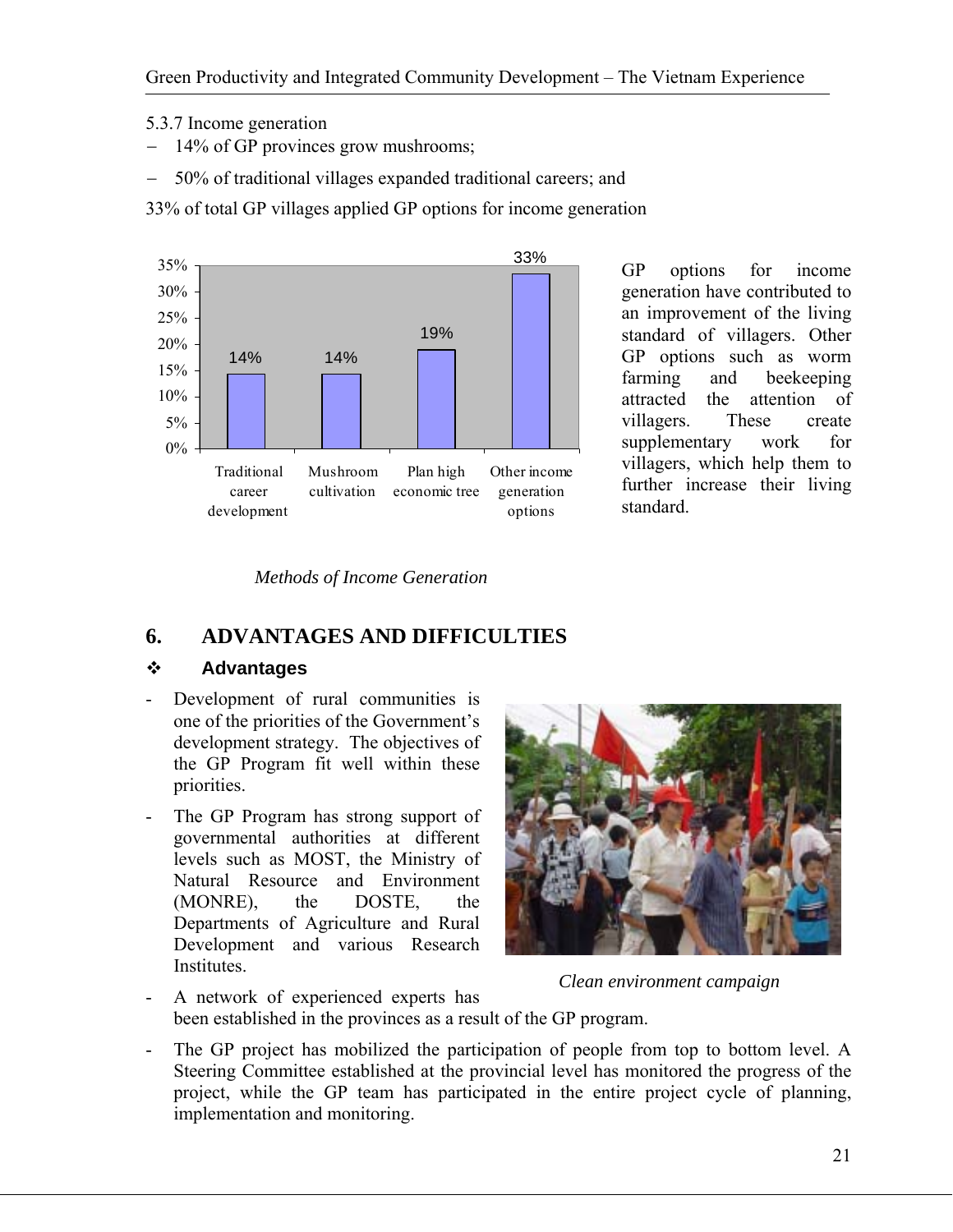- The GP teams are participated in by a number of unions at the village level (Farmers' union, Women's union, Youth union), which play an important role in the success of the projects.
- The GP methodology is simple and easy to apply in rural areas. Most GP options have brought many benefits to villagers. Therefore, the GP program has expanded to more household and villages.
- The program has mobilized contributions from the government, local authorities and villagers.

## **Difficulties**

Difficulties that have been met in implementing the GP Projects include:

- − Changing the mindset of the villagers to encourage the alignment of productivity and environmental protection.
- Environmental protection is often not a high priority in local communities or even within the local authorities.
- − Some GP options depend on time. For example, mushroom cultivation should be conducted at harvesting time, and beekeeping should be conducted in the flower season (March) to have maximum yield. Biogas plants run into difficulties in the rainy season when the ground water level is high.



*Mushroom growing* 

- − A common problem encountered is how to maintain GP activities after the completion of the project, once external funding ceases.
- − People often look to the government for investment to solve their own problems and do not recognize that environmental pollution is caused by their actions.

*"While there are many approach to the development of rural communities, based on the Vietnamese experiences the APO's integrated Community Development (GP-ICD) approach for sustainable development has proven a practical way and workable approach" – Takashi Tajima, Secretary- General, Asian Productivity Organization*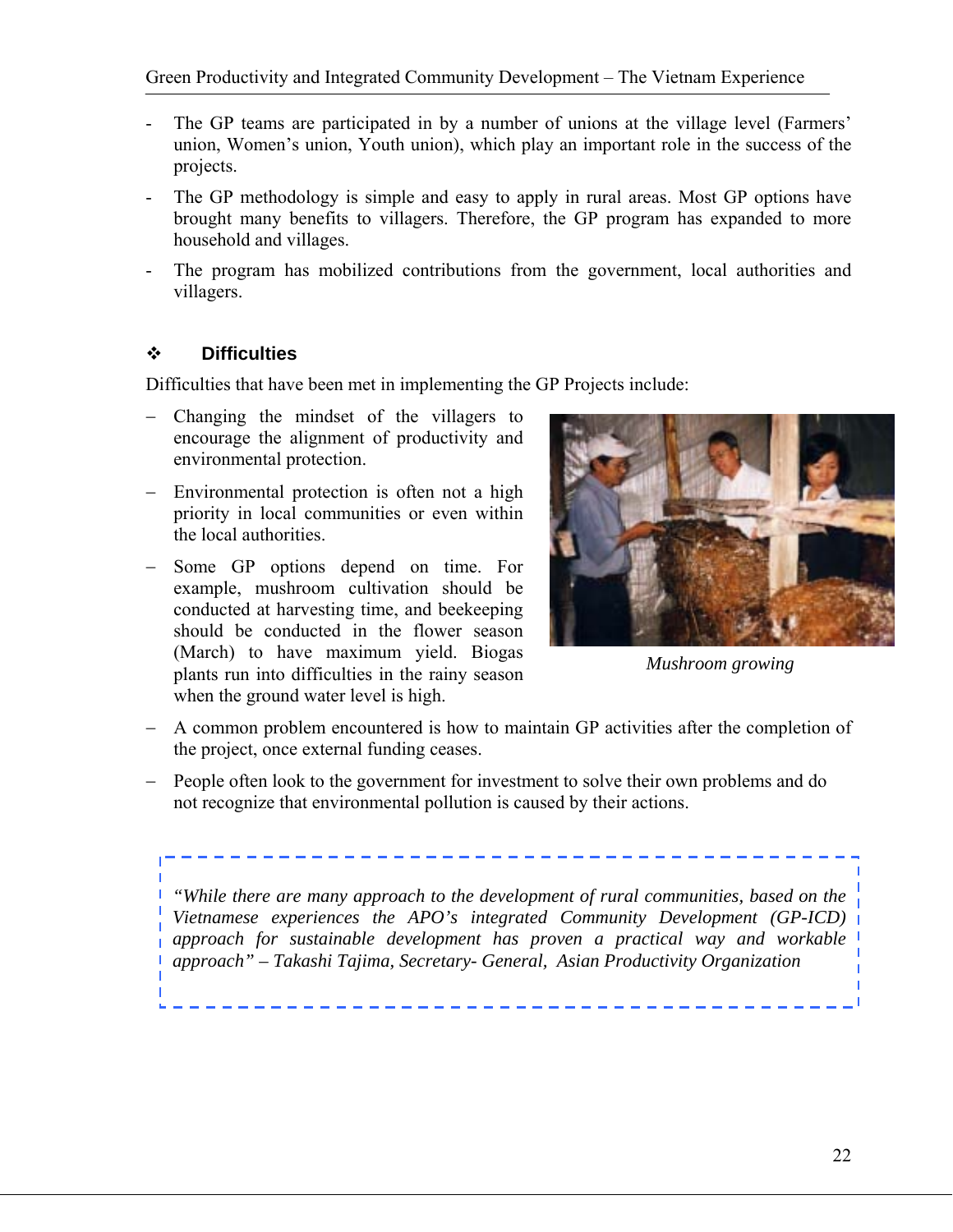# **7. CONCLUSION**

During five years of implementation, the GP Program significantly contributed to rural development in terms of social, economic, and environmental protection. The GP options vary, based on the different conditions of each village. GP has become part of people's lives and can be considered an effective tool for enhancing productivity and socio-economic development sustainably. The concept of GP promotes the ideology that environmental protection should be viewed as an essential element in any development and should be integrated into the global community. Given the grass-roots approach of this program, it is widely accepted and has been very successful throughout the community.

The GP program has received support from many agencies including the Ministry of Science and Technology, the Ministry of Resource and Environment, the Department of Science, Technology and Environment (DOSTE), and the Department of Rural and Agricultural Development (DARD). Through the GP Program, these agencies have built effective relationships, which have strengthened other programs such as Clean Water and Clean Environment and the program on Socio-economic Development in Rural Areas. This in turn benefits the extension of the GP Program.

With such successful results, it is evident that productivity can be enhanced through environmentally sustainable development. Vietnam is the first country where the GP Program has been applied at the community level. Knowledge from these and existing projects will be used to promote the GP movement throughout Vietnam and to encourage other APO member countries to apply GP Programs for local socioeconomic development. In August 2002, Vietnam in cooperation with the APO



New ways of thinking about the environment are increasing standards of living in rural Vietnam



t á

organized a workshop on Green Productivity and Integrated Community Development at the World Summit on Sustainable Development in Johannesburg, with the purpose of sharing with other countries the achievements and experiences of the program.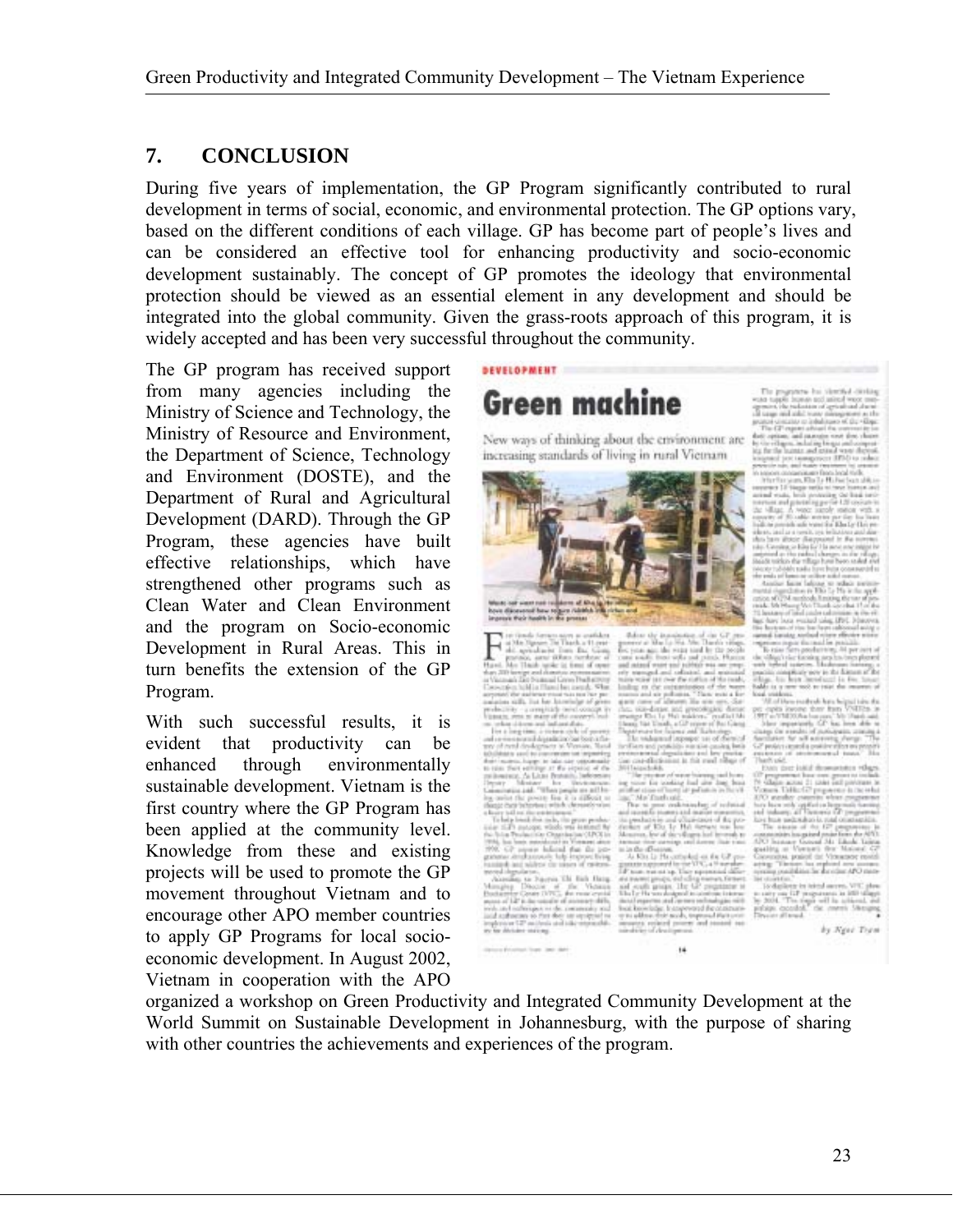# **GP CASE STUDIES**



#### **Trai village, Hoa Binh district, Hoa Binh province**

#### GENERAL INFORMATION

Trai village implemented Green Productivity (GP) in 2002 under the GP Integrated Community Development Program. Trai in Hoa Binh District, Hoa Binh province, is located on a low hill next to National Highway 6. Some characteristics of the village are as follows:



#### *Trai village, Hoa Binh district, Hoa Binh province*

| Total amount of land: 22 ha                                  |
|--------------------------------------------------------------|
| Cultivated land: 18 ha, comprising                           |
| $\mathbf{o}$<br>Vegetable plantation : $4.8$ ha, and         |
| $\mathbf{o}$<br>Lowlands used for rice cultivation: 13.2 ha. |
| Tenure lands: 4 ha                                           |
| <b>Population: 484 people in 118 households</b>              |
| Average income: VND 4,100,000 /person/year                   |
| <b>Main production activities</b>                            |
| Agriculture: 98% of total income                             |
| Other: $2\%$                                                 |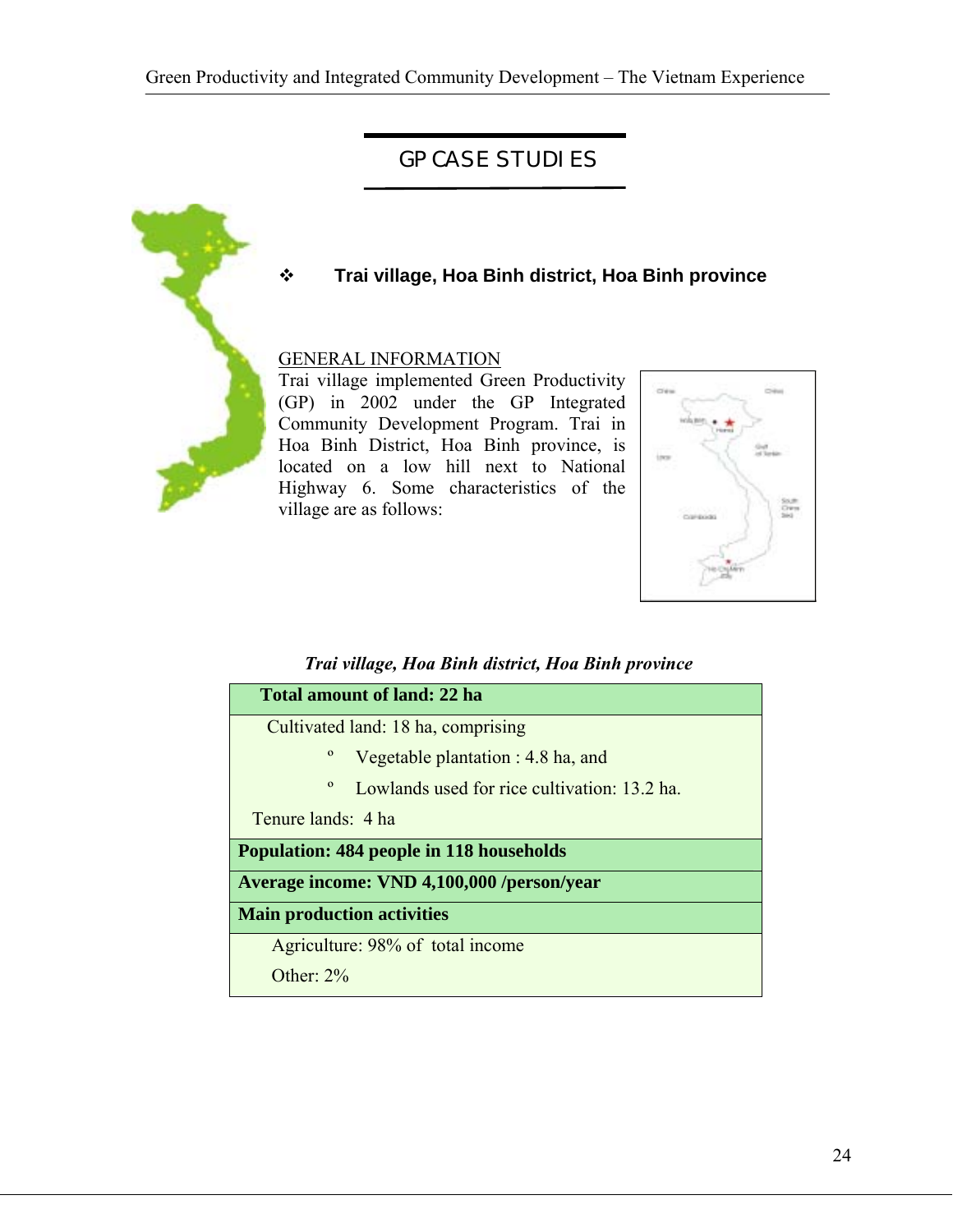- 20% of villagers used well water. However, the quality of well water was not good, which caused many health problems.
- The application of chemical pesticides and fertilizers was inappropriate. Bottles that contained chemicals were not collected and treated.
- 70% of households did not have hygienic latrines.
- Solid waste and wastewater were not properly treated and were typically discharged to gardens, rivers, or ponds.

#### GP OPTIONS

**(1)** Increase the awareness of the villagers of environmental protection and sustainable development;



*Water filtration model*

## IMPLEMENTATION AND RESULTS

- GP Training Activities:
	- − Two training courses on solid waste collection and management were conducted; and
	- − A training course on mushroom cultivation techniques was organized.
- GP Option Activities:
	- − A solid waste collection system was established.
	- − Environmental protection regulations were established in the village.



*Construction of biogas plant* 

- − Two mushroom cultivation models were applied, with initial results indicating a high income for villagers.
- Three counter current water filtration tanks were constructed. Many villagers have
- **(2)** Organize training courses on different GP technologies;
- **(3)** Establish a solid waste collection system;
- **(4)** Construct biogas plants and energy efficient stoves;
- **(5)** Utilize agricultural residues for mushroom cultivation;
- **(6)** Apply simple water treatment methods to ensure clean water supplies.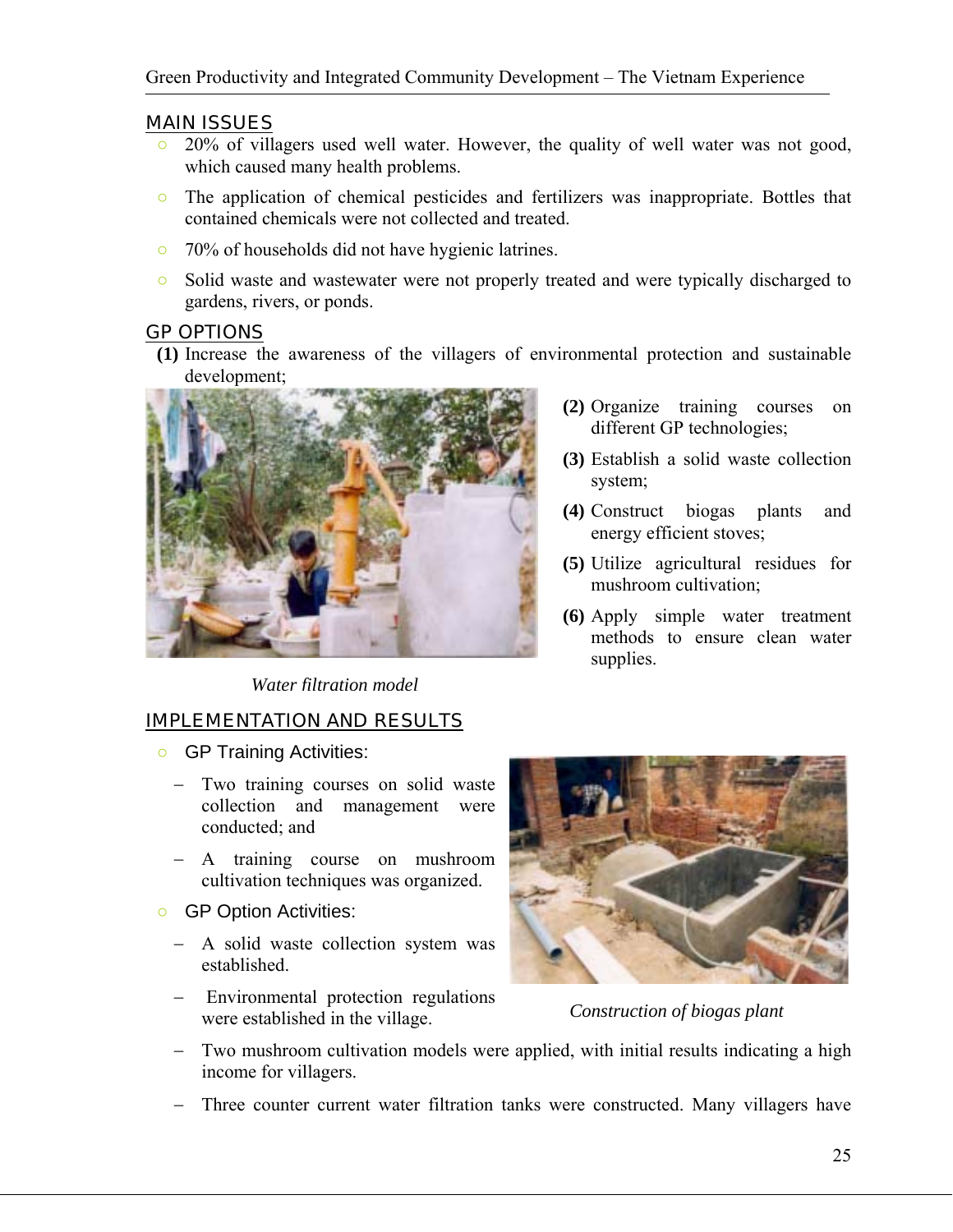observed the advantages of these water treatment systems and continue to install this model in their own homes.

- − Three biogas plants were constructed. These plants are capable of treating both human and animal sewage and creating clean fuel for cooking.
- − 75 energy-efficient stoves were constructed. These stoves reduce fuel consumption, smoke, output, and the time needed for cooking.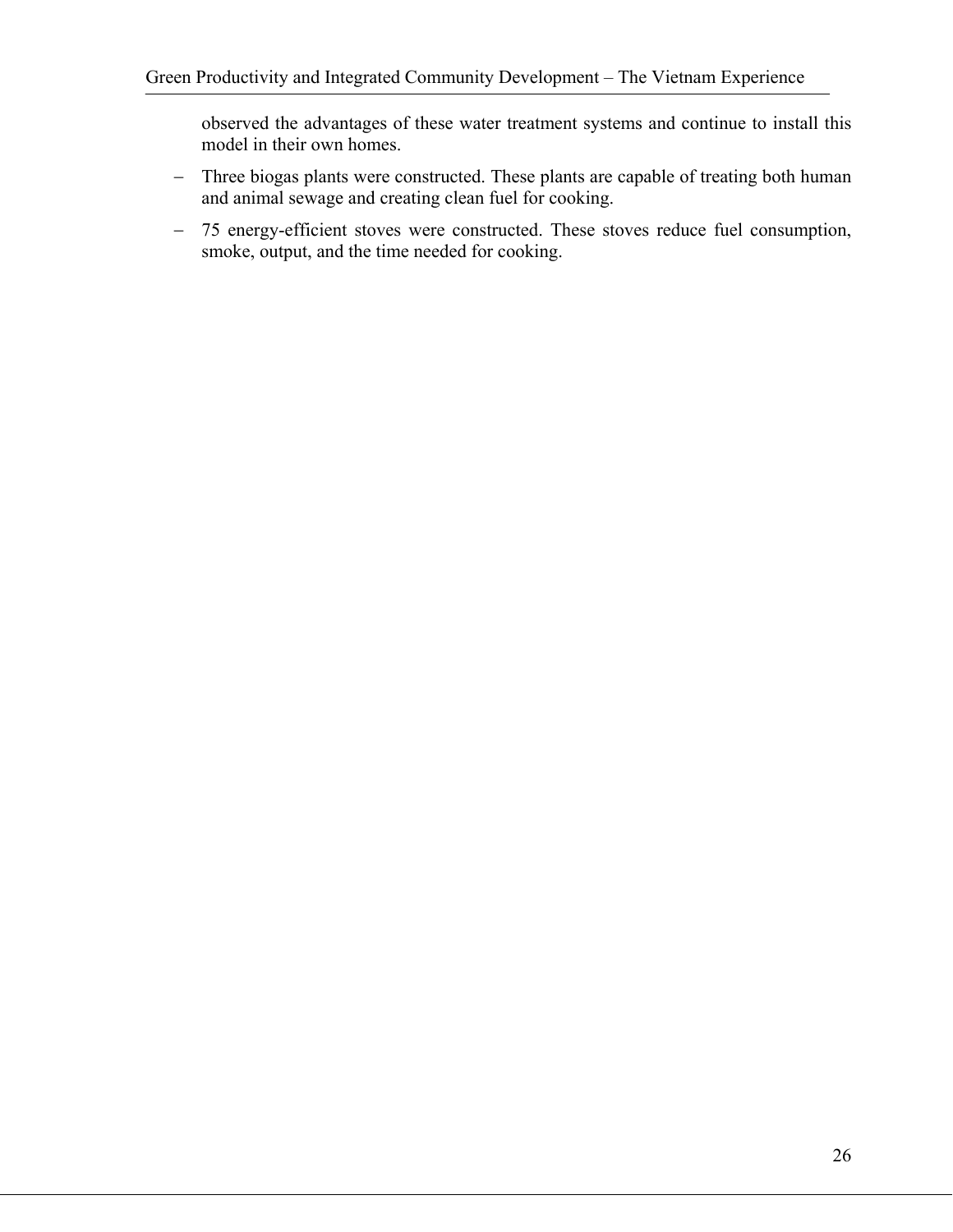

 **Kha Ly Ha village, Quang Minh commune, Bac Giang province**

#### GENERAL INFORMATION

Kha Ly Ha is a village that was selected for the initial Green Productivity Demonstration Program (GPDP) during 1998 and 1999. The GP program was extended in this village during 2000 and 2002 under the GP Development Assistance program.

Kha Ly Ha is an agricultural village in Bac Giang province. The village is located in a mountainous area, approximately 60 km north of Hanoi. Some characteristics of the village are as follows:



# *Kha Ly Ha village, Quang Minh commune, Viet Yen district*  **Total amount of land: 72 ha**  Cultivated land: 61 ha, comprising: º Vegetable plantation: 30 ha, and º Lowlands used for rice cultivation: 31 ha Residential land: 11 ha **Population: 1,509 people in 364 households Average income: VND3,750,000/person/year Main production activities**  Agriculture: 80% of total income Other: 20% from various services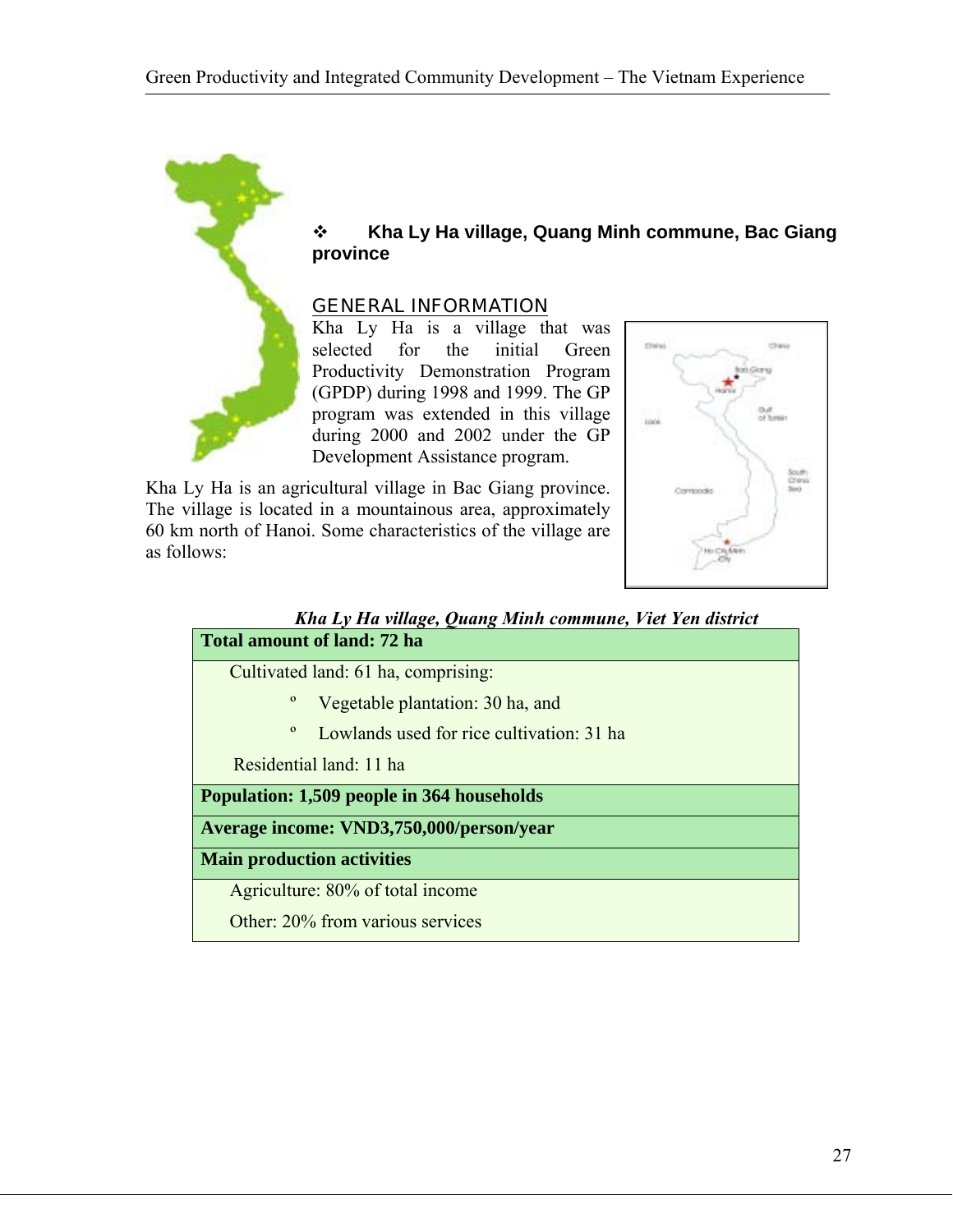- Access to potable water is a major problem in many villages in Vietnam, including Kha Ly Ha. Wells, ponds, and lakes were the primary source of water, however, these sources were often polluted and their use by villagers results in many health problems.
- Daily activities such as cooking and burning solid waste were causing significant amounts of air pollution.
- Practices for disposing of human and animal waste were inappropriate. Disposal problems were causing both air and water pollution.
- The application of chemical pesticides and chemical fertilizers was inappropriate and causing an increase in environmental pollution.
- Disposal methods for domestic waste were increasing the problem of air and water pollution. Waste was not collected and treated. It was either burned or thrown into gardens.
- Agricultural productivity was low, mostly due to inappropriate cultivation methods used by villagers.

#### GP OPTIONS

- **(1)** Set up village-specific environmental regulations and educate the villagers on environmental management, including wastewater treatment, potable water, and environmental regulations;
- **(2)** Construct a centralized water supply plant, publicize the plant among villagers, and encourage the development of additional simple water systems such as water filtration pools and well water;
- **(3)** Apply integrated pest management (IPM) techniques and use effective microorganisms (EM) during agricultural production within the village to limit the use of chemical fertilizers and pesticides;
- **(4)** Establish a waste collection system at each gate to collect rubbish from houses and public areas;
- **(5)** Apply biogas technology for treating sewage;
- **(6)** Install a drainage system to minimize the amount of flooding during the wet season;
- **(7)** Distribute semicircular rat traps to villagers to aid in reducing damage to vegetable crops caused by rats;
- **(8)** Construct energy-efficient stove to reduce the amount of energy used, minimize air pollution, and improve the health of villagers; and
- **(9)** Introduce mushroom cultivation techniques that make use of agricultural waste, such as straw, and produce a secondary income.

#### IMPLEMENTATION AND RESULTS

- **O** GP Training Activities:
	- A training course on GP implementation and other technologies was organized and attended by over 2,457 people.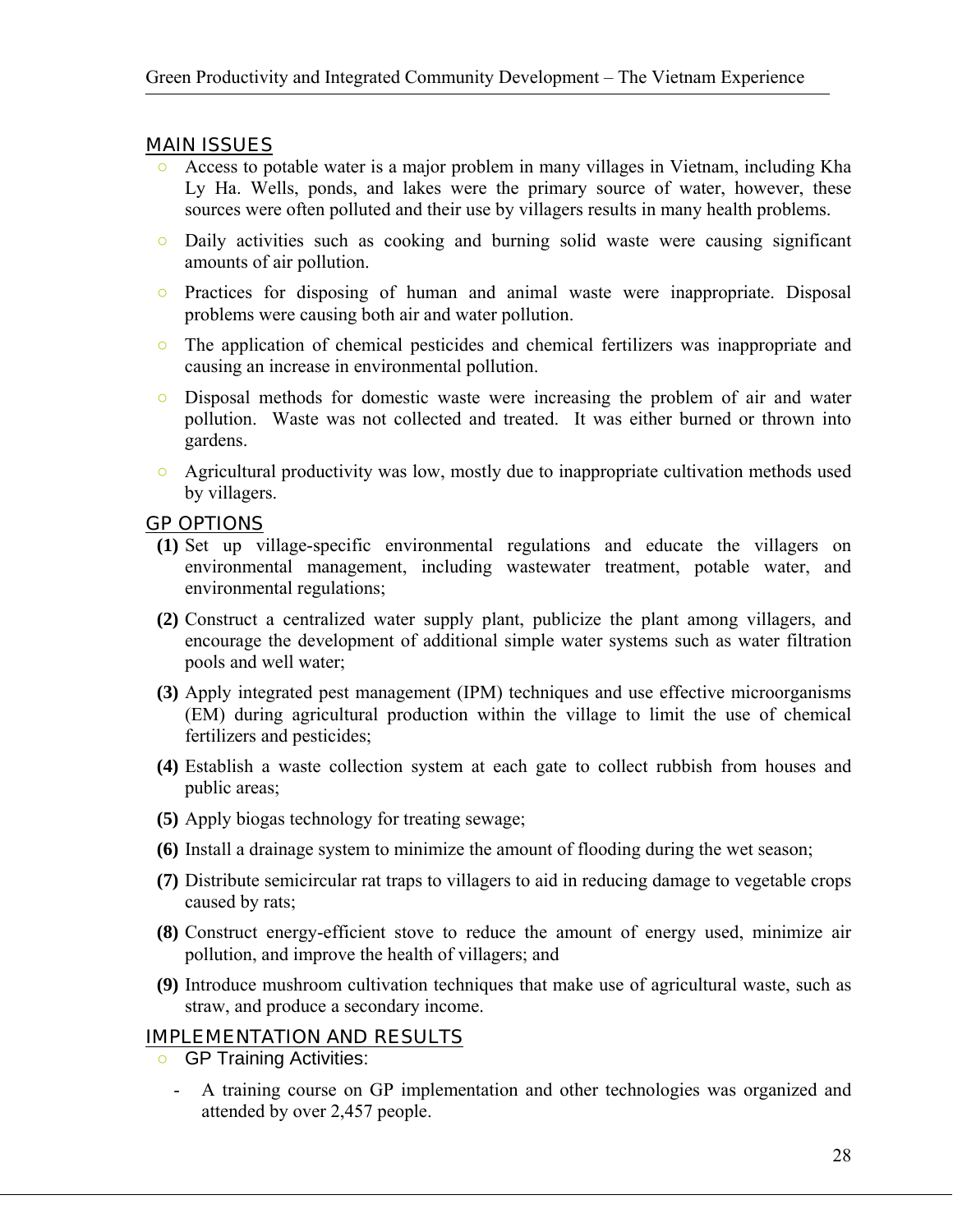#### **O** GP Option Activities:

- Constructed a centralized water supply plant with 30  $m^3/h$  capacity, and 97% of households in the village use groundwater from wells.
- 30 tons of straw was used for growing mushrooms. Normally this straw would have been burned. Mushroom growing utilized a waste product of the village and generated a secondary income. Mushroom growing increased the income of villagers; for 1 ton of mushrooms they can receive approximately USD90.
- 10 biogas chambers were constructed within the village. The total volume of the chambers is  $100 \text{ m}^3$ .



- *Mushroom cultivation*
- 20 dustbins were distributed throughout the village, a landfill was constructed, and a waste collection team was established.
- Energy-efficient stoves were introduced into 120 households. Due to a reduction in energy consumption, each household containing four to six people saves approximately USD12/year.



*Application of IPM in rice field* 

- Teams responsible for killing rats were formed in the village. By applying 700 semi-circular rat traps, teams in Kha Ly Ha village caught more than 10,000 rats. These rats were then used as pig food.
- 95% of households applied IPM technology to reduce the use of pesticides and chemical fertilizers and encourage the use of biological options.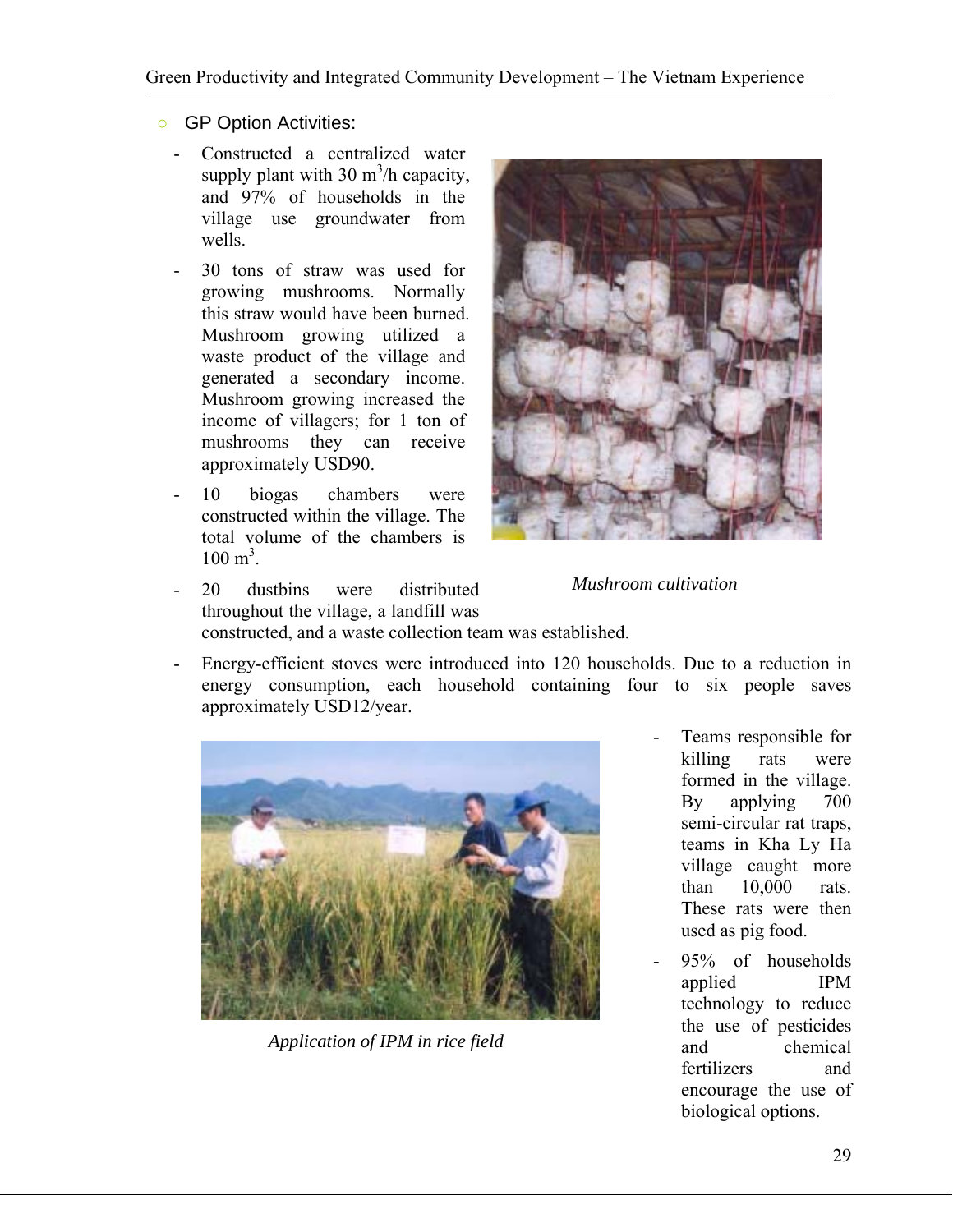- A pilot natural farming program was applied for rice, peanuts, soybeans, and potatoes.
- EMs were supplied to the village and used for rice cultivation and for treating solid waste. EMs are a catalyst for the disintegration of solid waste and reduce the odor from the landfill.
- Hybrid varieties of rice were cultivated with high pest resistance, which can reduce pesticide application.
- GP Promotional Activities:
	- Village-specific regulations were established to protect the environment. All households within the village made a commitment to follow these regulations.
	- The villagers became aware of the need to protect their environment. GP methodology has become the environmental preservation technique for the village. It is now applied to any new production activity.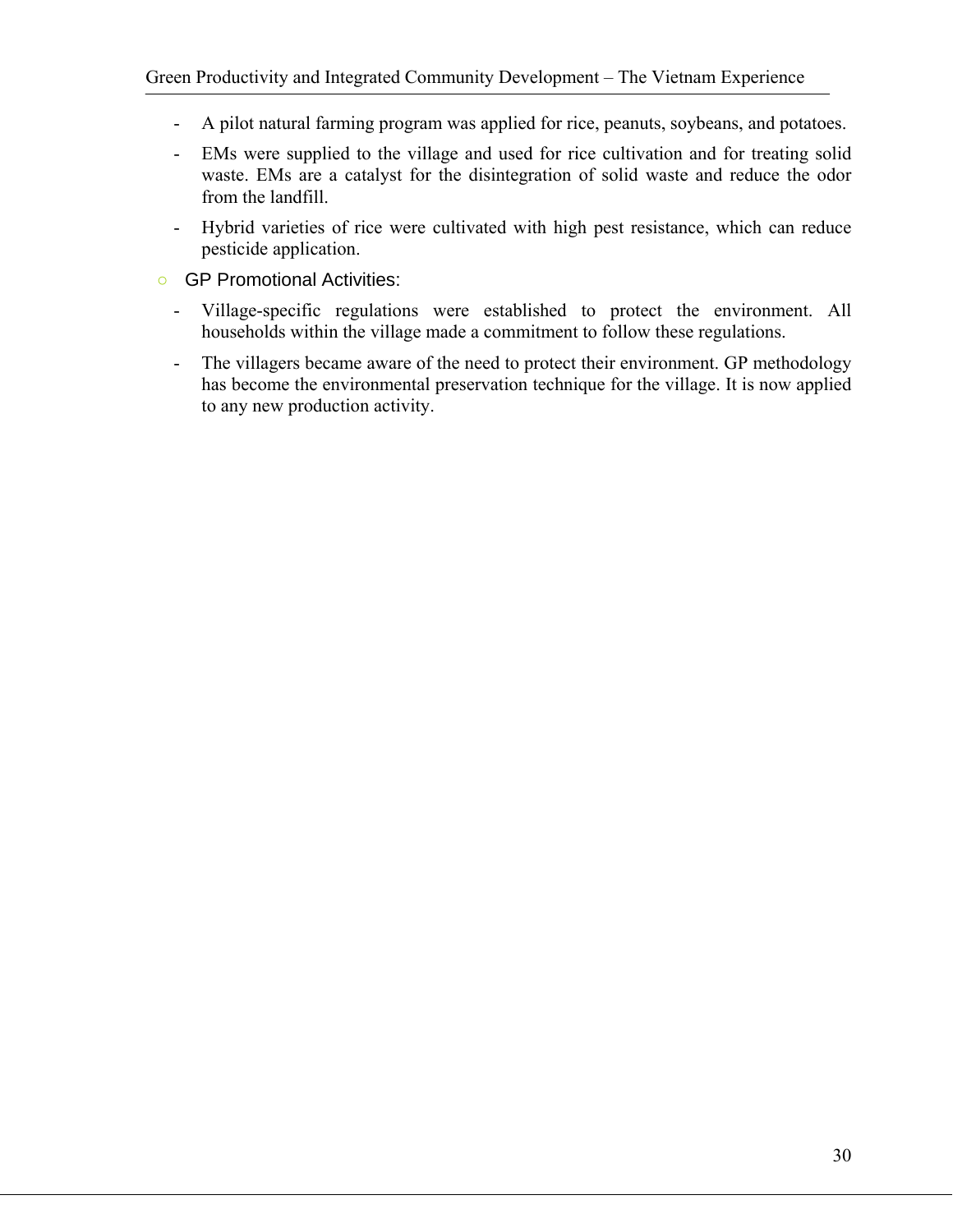

### **Man De village, Nam Sach commune, Hai Duong province**

# GENERAL INFORMATION

Man De village has implemented GP since 2002. Man De is located in Nam Sach commune, Hai Duong province. Some characteristics of the village are as follows:



#### *Man De village, Nam Sach commune, Hai Duong province*

| <b>Total area: 224 ha</b>                                |
|----------------------------------------------------------|
| Cultivated area: 148.58 ha                               |
| Farm produce area: 58.3 ha                               |
| Low- lying land area: 17.12 ha.                          |
| <b>Population: 3,012 people in 715 households</b>        |
| Average income: VND6,200,000/person/year                 |
| <b>Main production activities:</b>                       |
| Cultivation: 85% of the village's population             |
| Agricultural processing: 10% of the village's population |
| Other: $5%$                                              |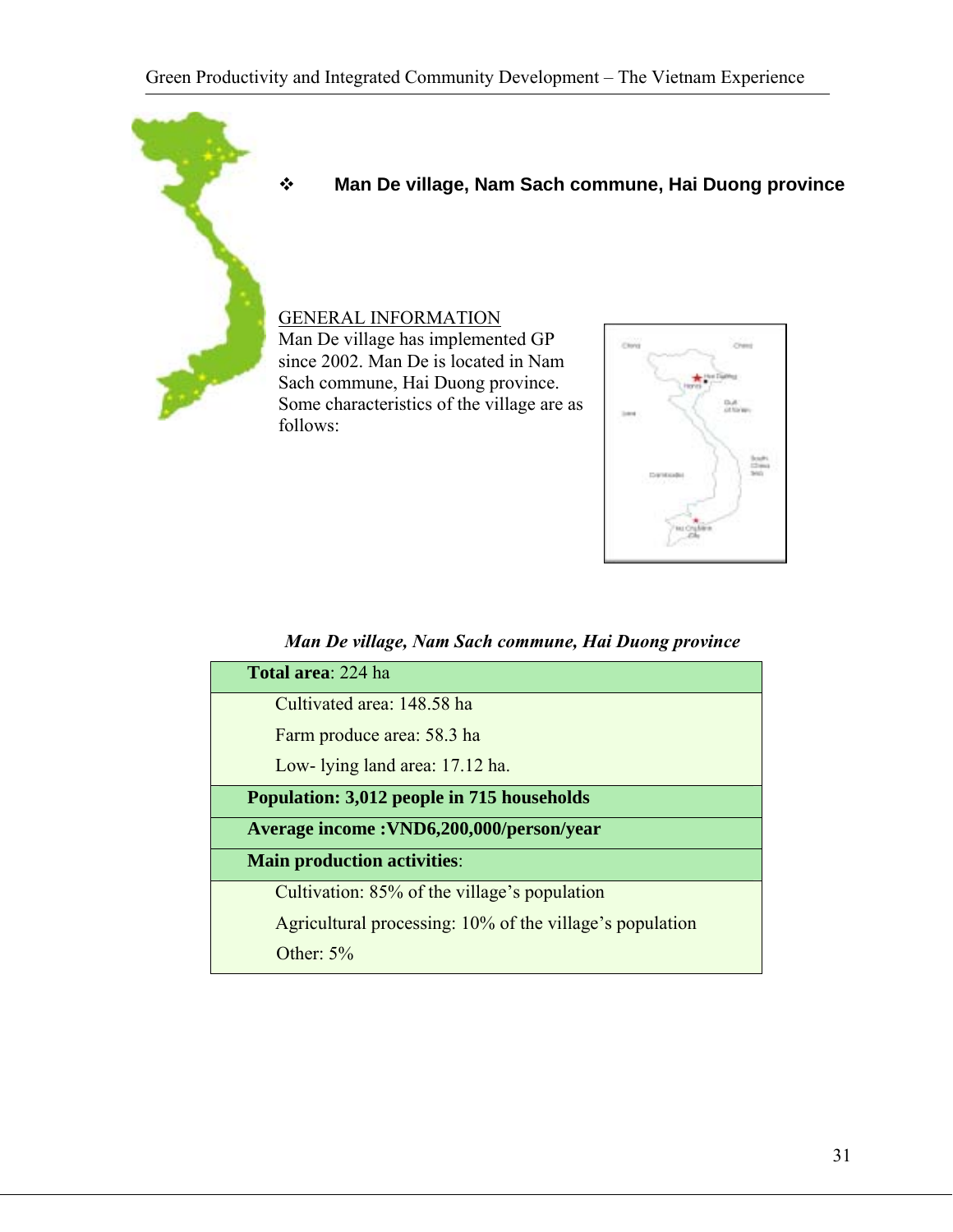- Inappropriate management of solid waste, human waste, and animal waste, which lead to air pollution, water pollution, and affected the landscape of the village and villagers' health (5.2% of the villagers had diarrhea and dysentery);
- No environmental protection regulations;
- The onion and garlic processing activities lead to air emissions that effected the health of the villagers (30% of the villagers had respiratory diseases);
- Due to a lack of water for domestic and drinking water needs, 100% of villagers used rain water for drinking and used polluted water for other domestic purposes, 100% of wells were contaminated with aluminum, 90% of ponds and lakes were polluted due to the lack of water drainage, these water pollution problems lead to health issues, and as a result 41.8% of villagers had trachoma;
- Lack of awareness of advanced technology application and environmental protection so that chemical fertilizers and pesticides were used two to five times over the permitted threshold, which led to environmental pollution and reduced the effectiveness of the chemicals; and
- $\circ$  Inadequate standard of rural traffic routes (nearly 10 km of pathways) which negatively impacted rural hygiene.

## GP OPTIONS

- **(1)** Conduct a propagation and promotion campaign to enhance the awareness of GP of villagers in the community;
- **(2)** Set up village-specific environmental regulations and educate the villagers on environmental management;
- **(3)** Establish a solid waste collection and management system;
- **(4)** Conduct training and apply IPM to reduce the reliance on chemical fertilizers and pesticides;
- **(5)** Apply advanced technologies to cultivation and livestock breeding activities to increase the economic effectiveness and protect the environment;
- **(6)** Use advanced furnaces to dry agricultural products to protect the environment;
- **(7)** Construct biogas plants to treat human and animal waste, and to produce fuel for cooking and other domestic purposes within households;
- **(8)** Cooperate with the sanitary and fresh water program to improve drinking water sources for the villagers; and
- **(9)** Construct a rural concrete road system to make traveling easy.

#### IMPLEMENTATION AND RESULTS

- **O** GP Training Activities:
	- Training courses on GP methodologies were organized and attended by over 50 participants, primarily made up of GP team members, environmental officers, and the manager of the commune.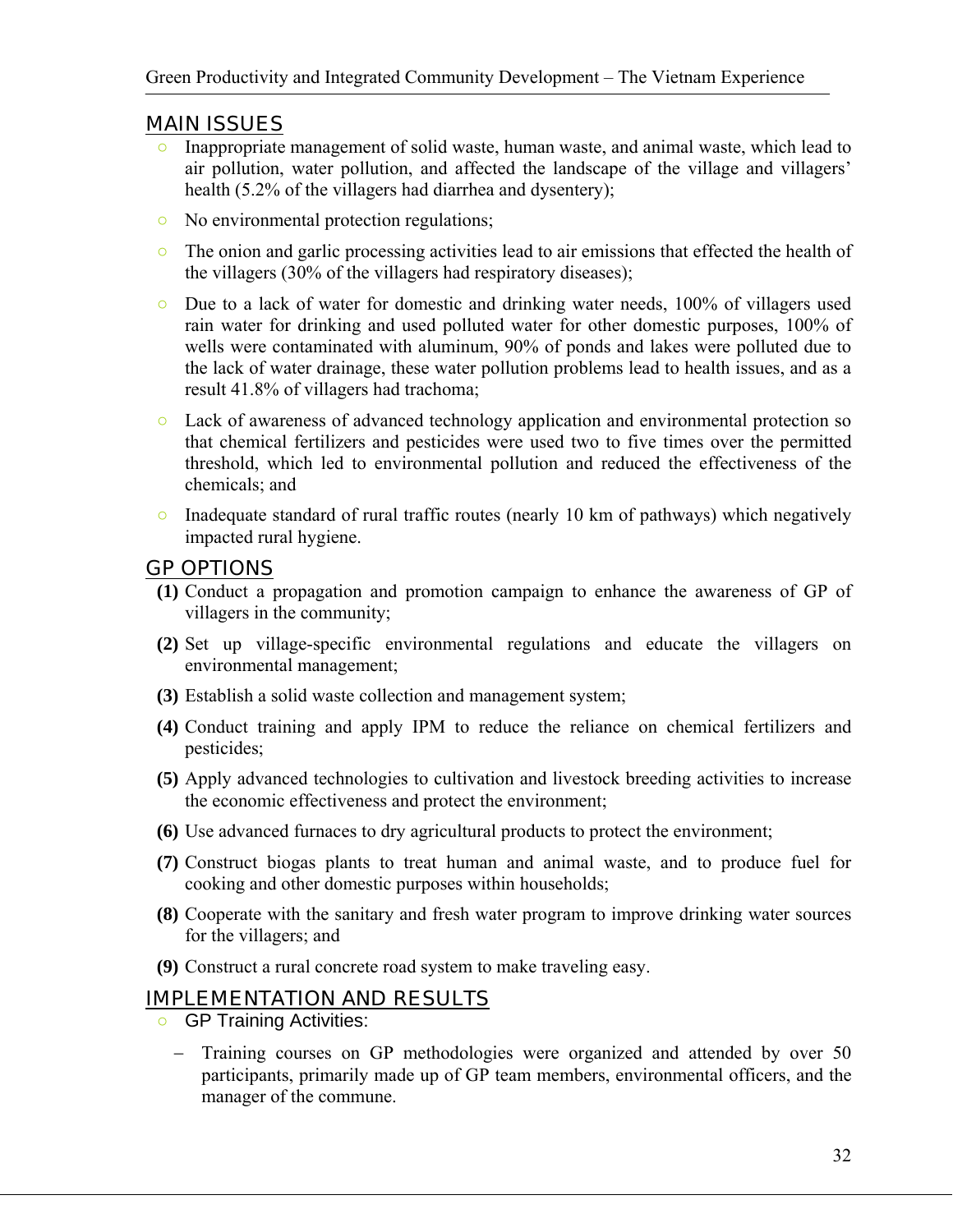- − A training course on new cultivation methods to support environmental protection was conducted with 1,000 participants attending.
- − A two-day training course on IPM was conducted for 40 people from the GP team and other technicians of the village.
- GP Option Activities:
	- The villagers established regulations for environmental protection, which has been approved by the commune authorities.
	- − A solid waste collection team with six members was established. Solid waste is now collected twice per week and treated.
	- − Many bins for pesticide container collection were constructed.
	- − A village environmental protection fund was established, with contributions from households and support by other sources.
	- 3000 m of drainage system and 7000 m of concrete roadway were constructed at the village.
	- − 180 pig breeding facilities and 65 two-compartment latrines were built.



*Dustbin in the field* 

− 200 advanced stoves for

processing agricultural products were constructed, which not only helped to increase the quality and productivity of the product, but also reduced environmental pollution and improved the health of villagers. In addition, this activity created jobs for more than 1,500 villagers from neighboring villages. Consequently, income has increased from VND300, 000 to VND400, 000/person/month.



*Banner for environmental protection* 

 $-$  A 10 m<sup>3</sup> biogas plant was constructed to treat animal waste and provide energy for a household of seven members.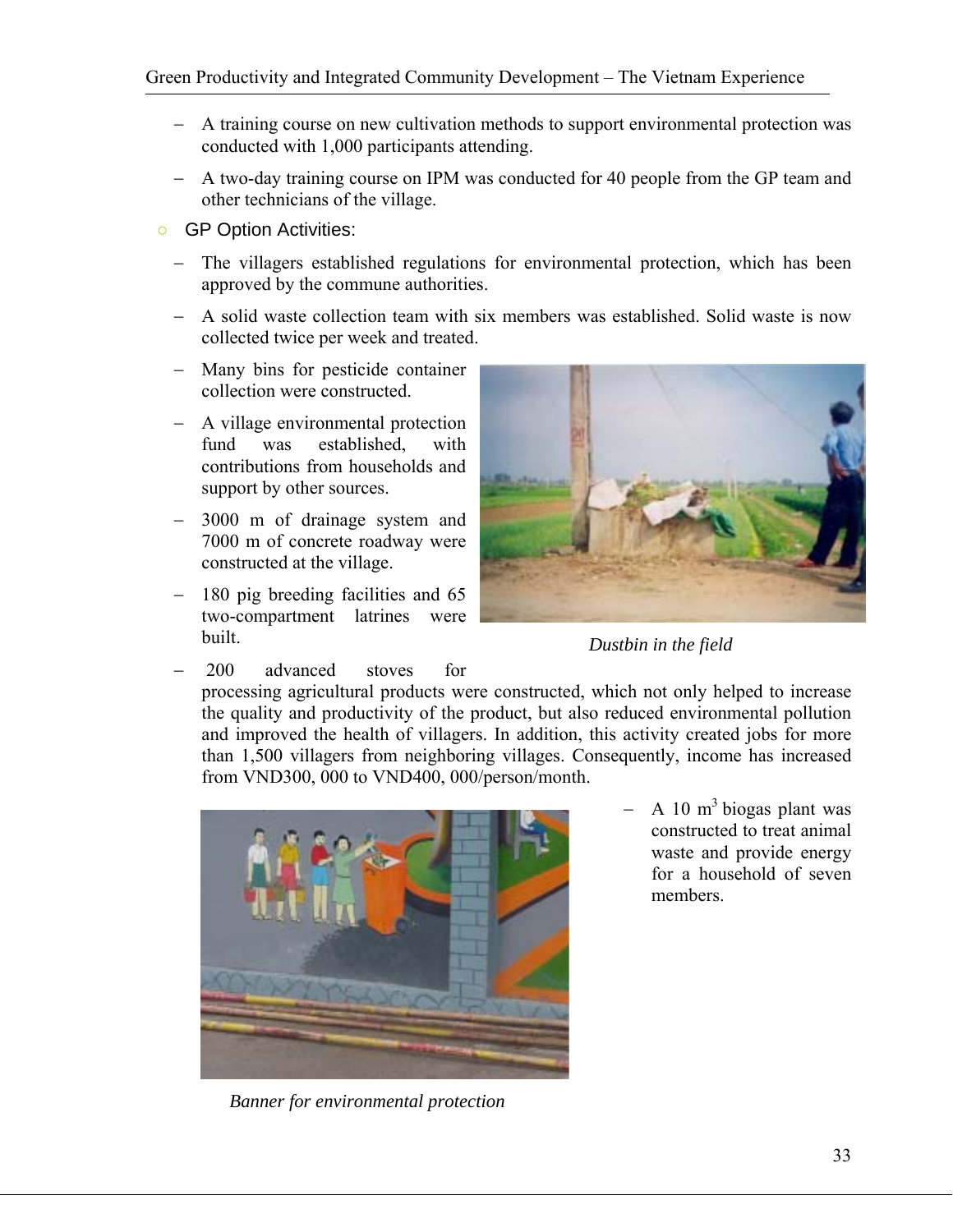GP Promotional Activities:

- − A cleaning campaign was launched at Man De village, with the participation of 1,000 people to clean up the whole village.
- − GP banners and slogans were suspended in the center and on the main road of the village, and GP articles were published in the Hai Duong provincial Technical and Science Bulletin.
- − GP activities have been disseminated through the mass media of the commune and province.
- − 2,000 brochures and posters on GP activities and an environmental promotion manual were issued.
- − A study mission to other GP villages was undertaken to gain knowledge and share experiences.
- − A GP competition was organized with the participation of more than 100 people.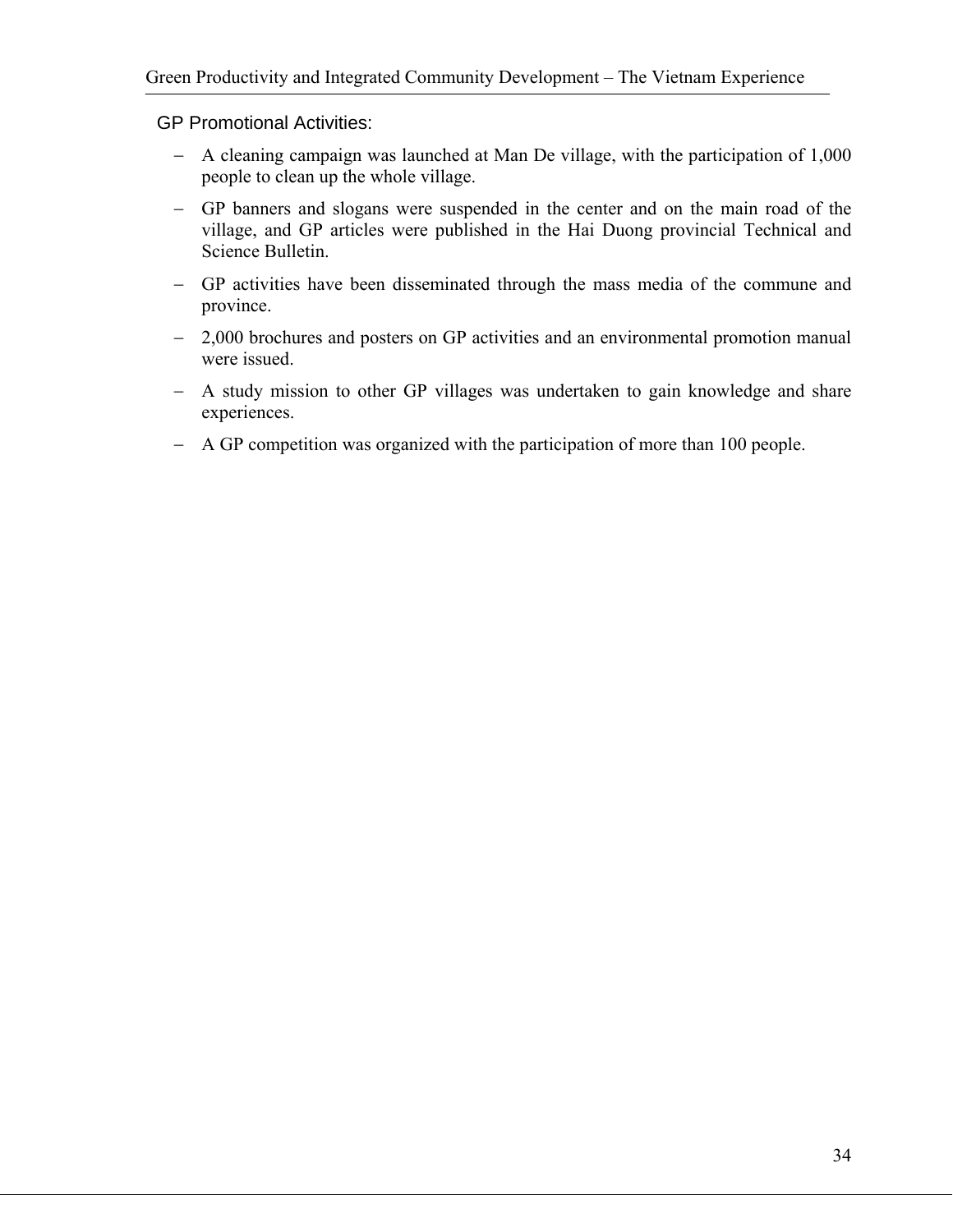

 **Thang Thanh village,Truong Yen commune,Ninh Binh province** 

#### GENERAL INFORMATION

Thang Thanh village implemented GP programs during 2000 and 2003 under the GP Integrated Community Development Program.

Thang Thanh village in Truong Yen commune is located in the old capital city. It is home to the historic ruins of the Temple of Dinh Le King.

Thang Thanh is in the west Hoa Lu district, approximately 93 km south of Hanoi. The Sao Khe River runs through this village. Some characteristics of the village are as follows:



|  |  |  | Thang Thanh village, Truong Yen commune, Ninh Binh Province |  |  |  |
|--|--|--|-------------------------------------------------------------|--|--|--|
|--|--|--|-------------------------------------------------------------|--|--|--|

| Total area: 22.38 ha                                                                                       |  |  |  |
|------------------------------------------------------------------------------------------------------------|--|--|--|
| Cultivated area: 14.12 ha                                                                                  |  |  |  |
| Farm produce area: 8.74 ha<br>$\circ$                                                                      |  |  |  |
| o Low- lying land area: 5.38 ha                                                                            |  |  |  |
| Residential area: 8.26 ha                                                                                  |  |  |  |
| Population: 1,200 people in 285 households                                                                 |  |  |  |
| Average income: VND2,800,000 /person/year                                                                  |  |  |  |
| <b>Main production activities:</b>                                                                         |  |  |  |
| Cultivation: 93% of the village's total income                                                             |  |  |  |
| Other: Embroidery, stone cutting, breeding pigs, poultry, developing tourism,<br>and extracting limestone. |  |  |  |

The average area cultivated by an individual is about  $400 \text{ m}^2$ . However, productivity is very low (5.4 - 5.6 tons/ha/year of rice). Villagers can increase their income and thus improve their quality of life by breeding pigs and poultry, developing tourism, and quarrying limestone for export.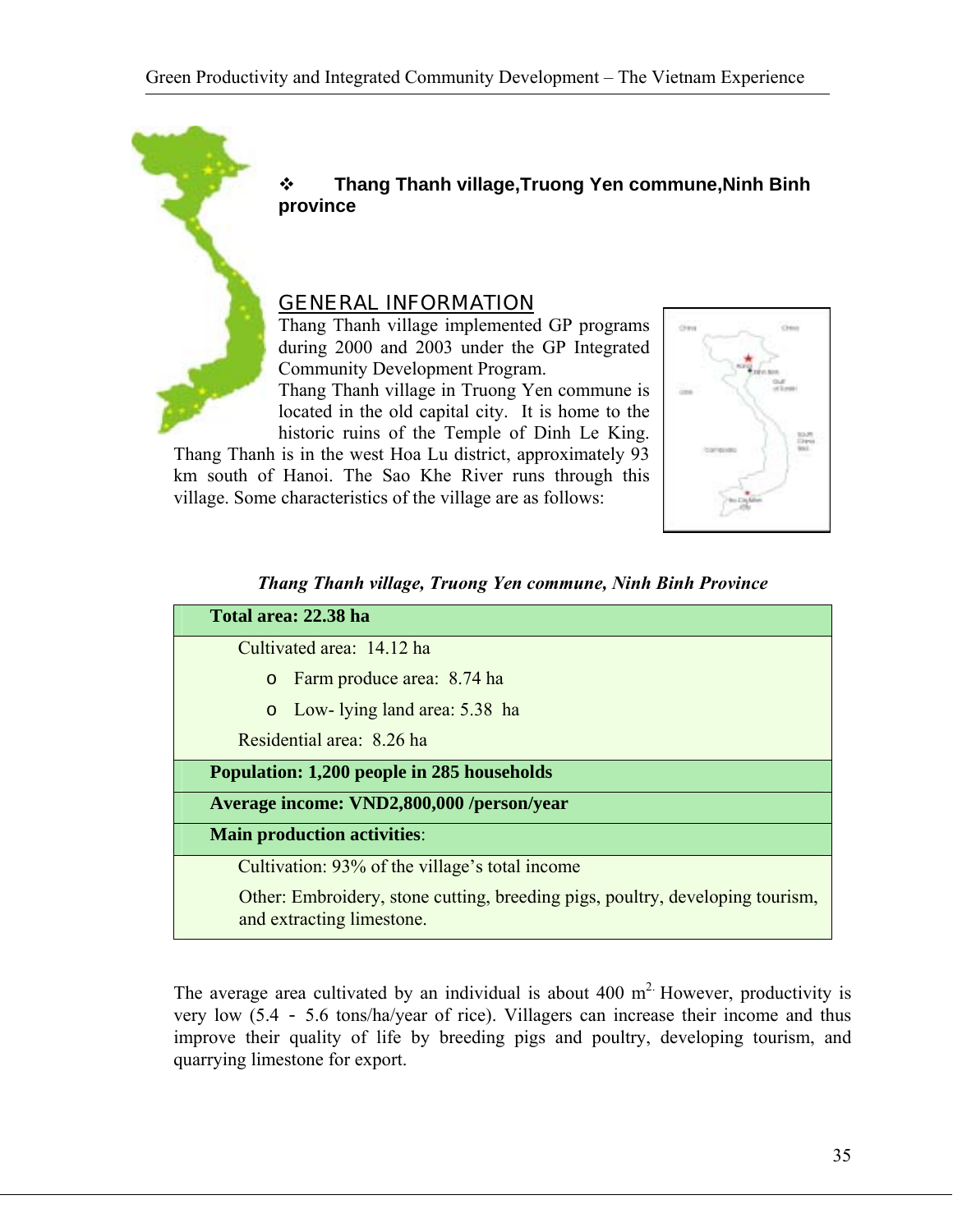- Poor water quality was the predominant problem for people within Thang Thanh village. Thang Thanh had neither a regular water supply system nor water drainage. The main source of potable water is rain and groundwater from a well. In the dry season, the well often dried up, resulting in limited water availability for domestic and drinking needs. In the wet season, polluted floodwater entered the well and contaminated the drinking water.
- The sewage management system was inadequate. There were few septic tanks in the village; concrete containers were used to store sewage. Once full, the contents of these containers were used as compost in fields and household vegetable gardens.
- The village lacked a solid waste collection system. The villagers often disposed of their waste in their gardens, rivers, or ponds.
- Households used wood excessively in their traditional stoves for cooking.
- Farmers depended heavily on chemical fertilizers for their fields. The average application rate was about 20 kg of phosphate fertilizer, 3 kg of potassium fertilizer, and  $8 - 10$  kg of nitrogenous fertilizer/crop/360 m<sup>2</sup>. The amount of chemical fertilizer applied was continuously increasing. The soil was acidic.
- The use of pesticides was not according to the guidelines provided by the manufacturers. Some households applied pesticides themselves without the control of the cooperative. The cooperative is responsible for cultivation activities in the village.
- Bottles that contained chemicals were not being correctly disposed of and were often left in mountain caves.

#### GP OPTIONS

- **(1)** Set up village-specific environmental regulations and educate the villagers on environmental management including wastewater treatment, potable water, and environmental regulations;
- **(2)** Construct a water supply plant capable of supplying potable groundwater for 50 households;
- **(3)** Construct a countercurrent water filtration model;
- **(4)** Construct septic tanks, biogas plants, and composting pits to treat sewage;
- **(5)** Construct a wastewater treatment system in each household to prevent polluted wastewater from being discharged directly into ponds or streams;
- **(6)** Set up a solid waste collection and management system;
- **(7)** Construct energy-efficient stoves to reduce energy consumption and air pollution;
- **(8)** Apply IPM to cultivated areas to reduce the reliance on chemical fertilizers and pesticides; and
- **(9)** Undertake traditional career development.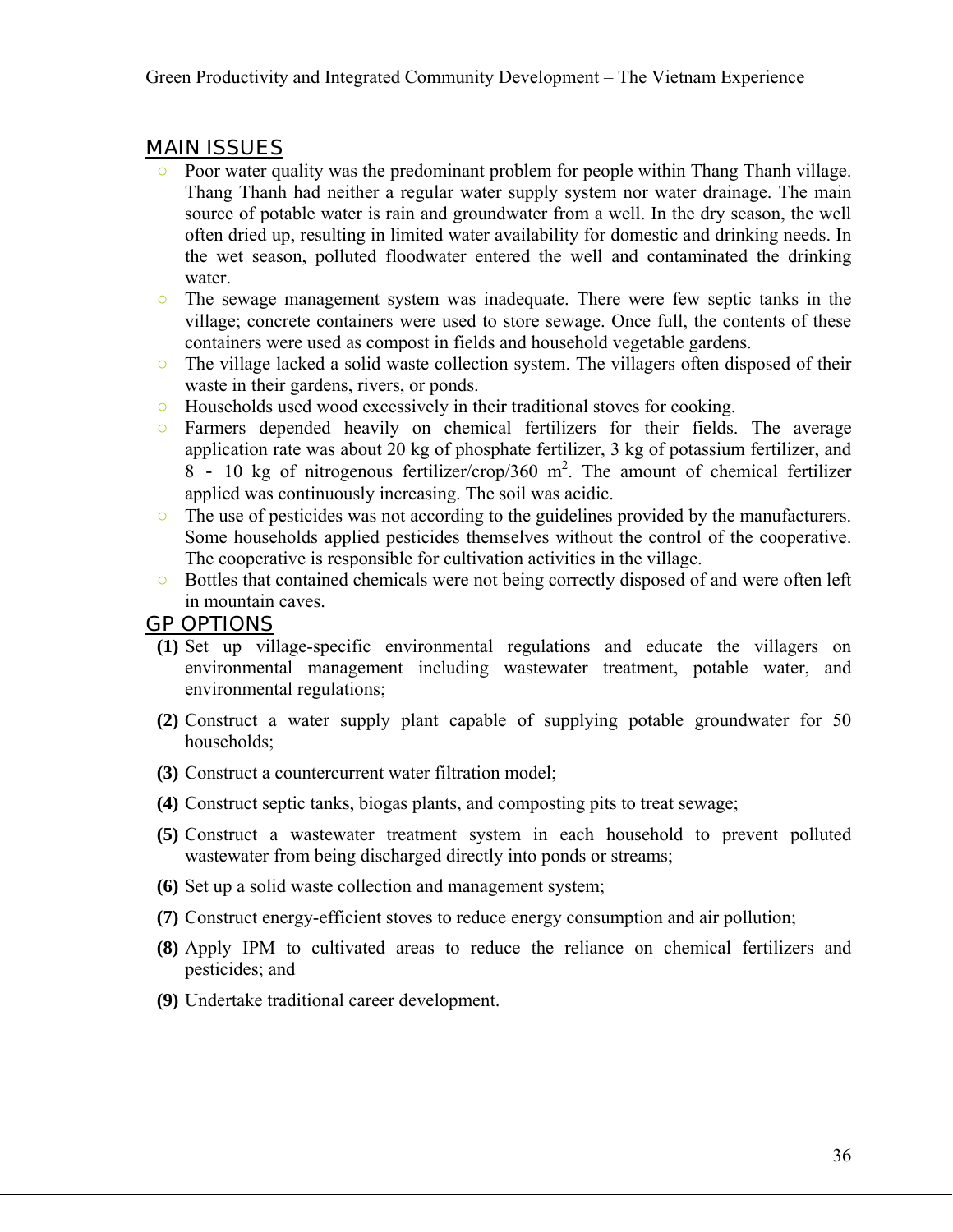# IMPLEMENTATION AND RESULTS

*In 2000 – 2001:* 

○ GP Training Activities:

− Training courses on GP methodology were organized and attended by over 200 people. *GP Option Activities:* 

- − A water supply plant was installed to pump and filter groundwater for potable purposes. This plant is capable of supplying potable water for 50 households. In addition, a water treatment plant was established for households unable to connect to the water supply plant. This plant provides households with simple filtration systems capable of making their water suitable for drinking as per the 505/BYT Potable Water Quality Standard (Ministry of Health).
- Four wastewater treatment systems were constructed within different households.
- $-$  Five biogas plants and a compost pit  $(2 \text{ m}^3)$  were constructed. EMONY, a biological product used to increase the speed of composting and to reduce odors, was added to the biogas plants and the compost pit.
- Three two-compartment latrines and four one-compartment latrines were built.
- GP Promotional Activities:
	- The villagers established regulations for environmental protection. They were informed of these regulations through radio, newspapers, and posters and also at festivals.
	- − A competition was organized for GP. Hundreds of people from the Hoa Lu district attended. This helped increase environmental awareness among the villagers.



*GP competition at village* 

#### *In 2002 – 2003:*

○ GP Training Activities:

- − A training course was organized on sedge work for 60 people.
- 24 villagers attended a training course on embroidery over 45 days to learn about embroidery spade production. This production is aimed at tourists traveling through the village.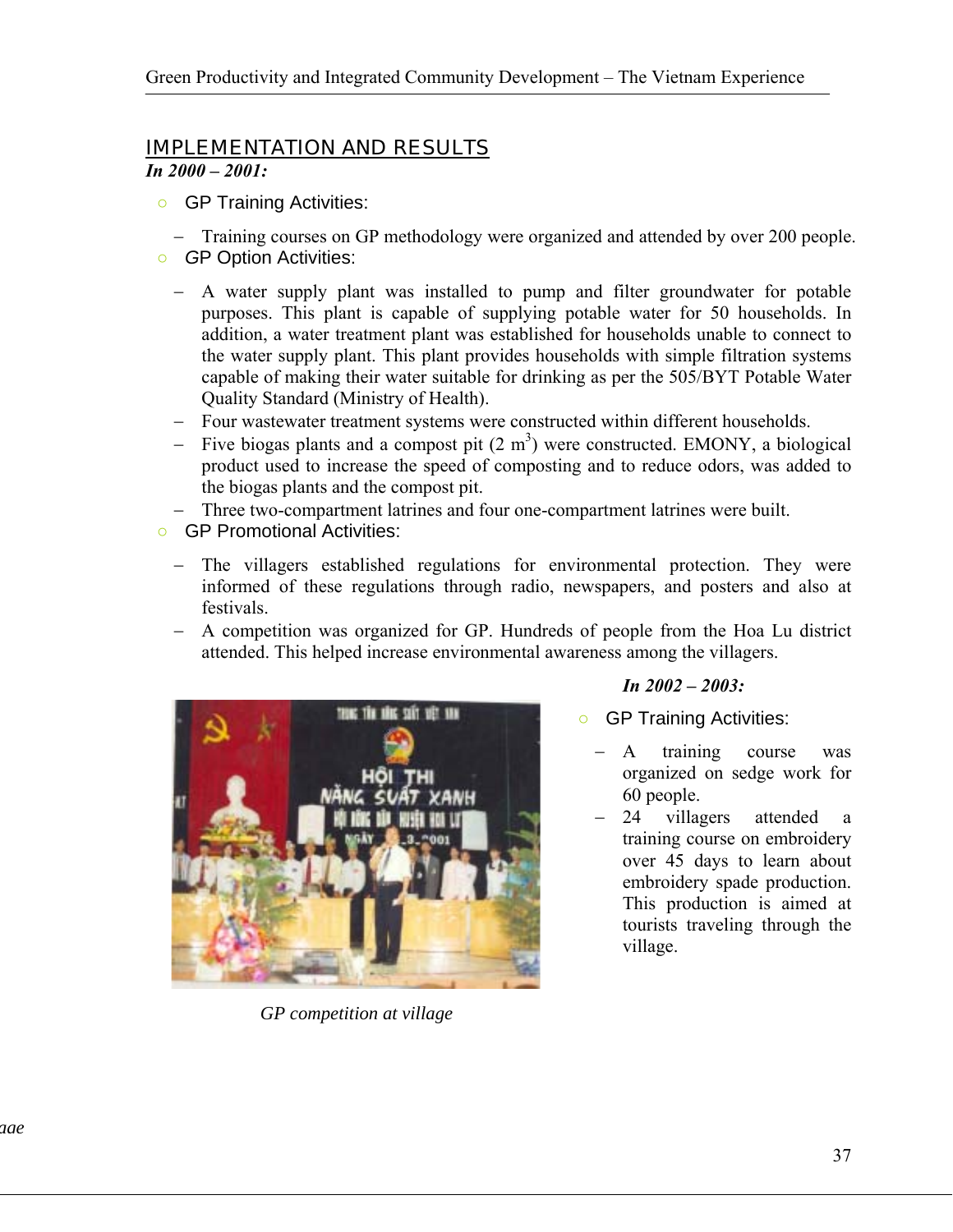#### **O** GP Option Activities:

- − 98% of villagers can now access clean water.
- − 90% of villagers have hygienic latrines.
- − Thirty-one dustbins were distributed throughout the village and a landfill was constructed.
- − Four biogas plants were constructed.
- − Four counter current water treatment models were constructed.
- − Four wastewater treatment pits were installed.
- <sup>−</sup> 11 energy-saving stoves were built. *Waste collection*

![](_page_37_Picture_9.jpeg)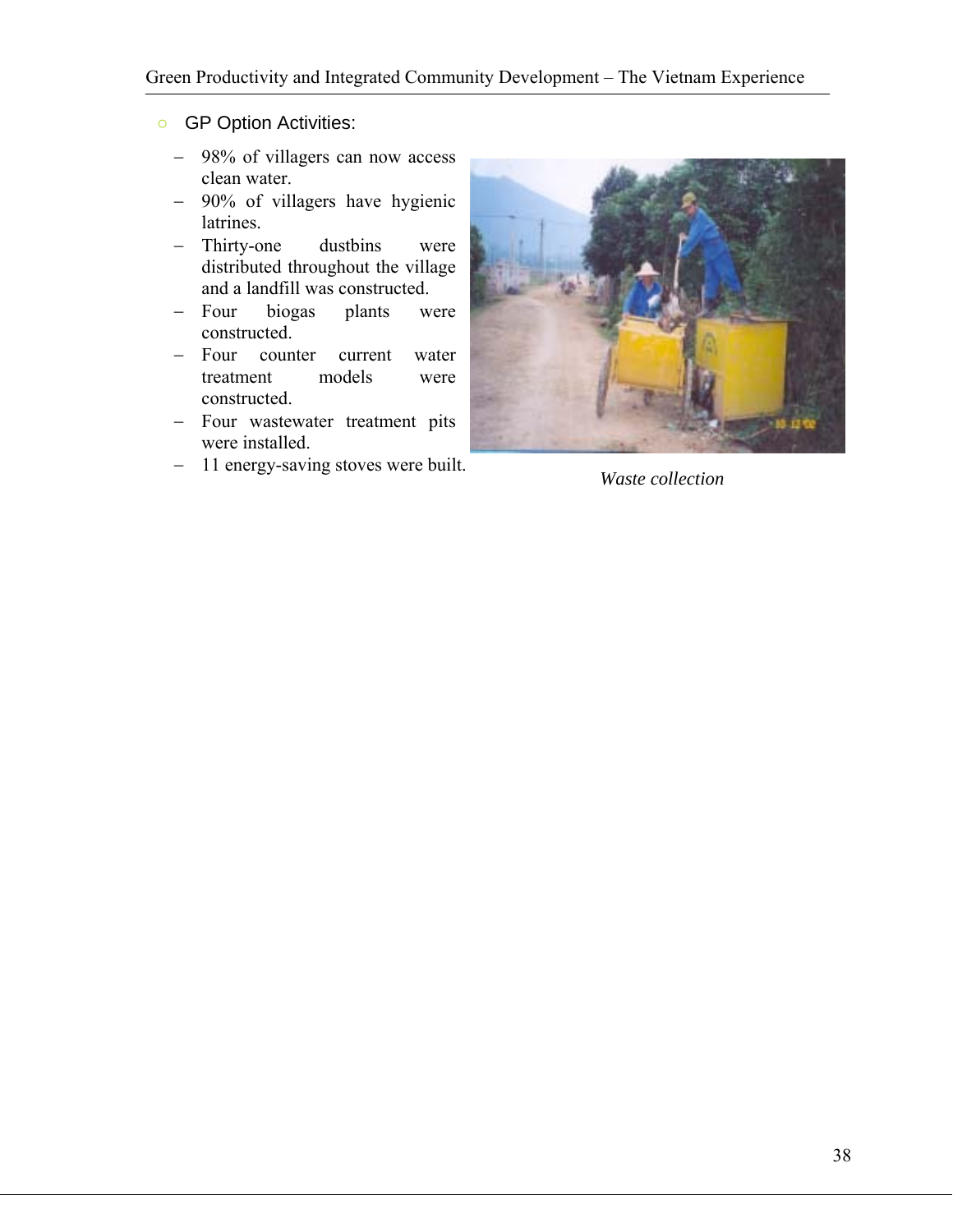![](_page_38_Picture_1.jpeg)

#### **Thanh Vinh 1 quarter, Tho Quang ward, Da Nang**

#### GENERAL INFORMATION

The Thanh Vinh quarter of Da Nang implemented GP implemented as a part of the GP-ICD project.

Thanh Vinh is located approximately 7 km northeast of Da Nang. The eastern boundary of Thanh Vinh 1 is Thanh Vinh 2, the western boundary is Man Quang 2, the northern boundary is Son Tra Mountain and the southern boundary is Loc Phuoc 4. Some characteristics of the village are as follows:

![](_page_38_Picture_6.jpeg)

#### *Thanh Vinh 1 quarter, Tho Quang ward, Da Nang*

| Total amount of land: 52.5 ha                                |
|--------------------------------------------------------------|
| Cultivated land: 33.7 ha, including                          |
| Vegetable plantation: 19.4 ha                                |
| $\mathbf{o}$<br>Lowlands used for rice cultivation: 14.3 ha. |
| Tenure lands: 18.8 ha                                        |
| <b>Population: 2,457 people in 546 households</b>            |
| Average income: VND4,800,000 /person/year                    |
| <b>Main production activities</b>                            |
| Agriculture: All of the total income                         |
|                                                              |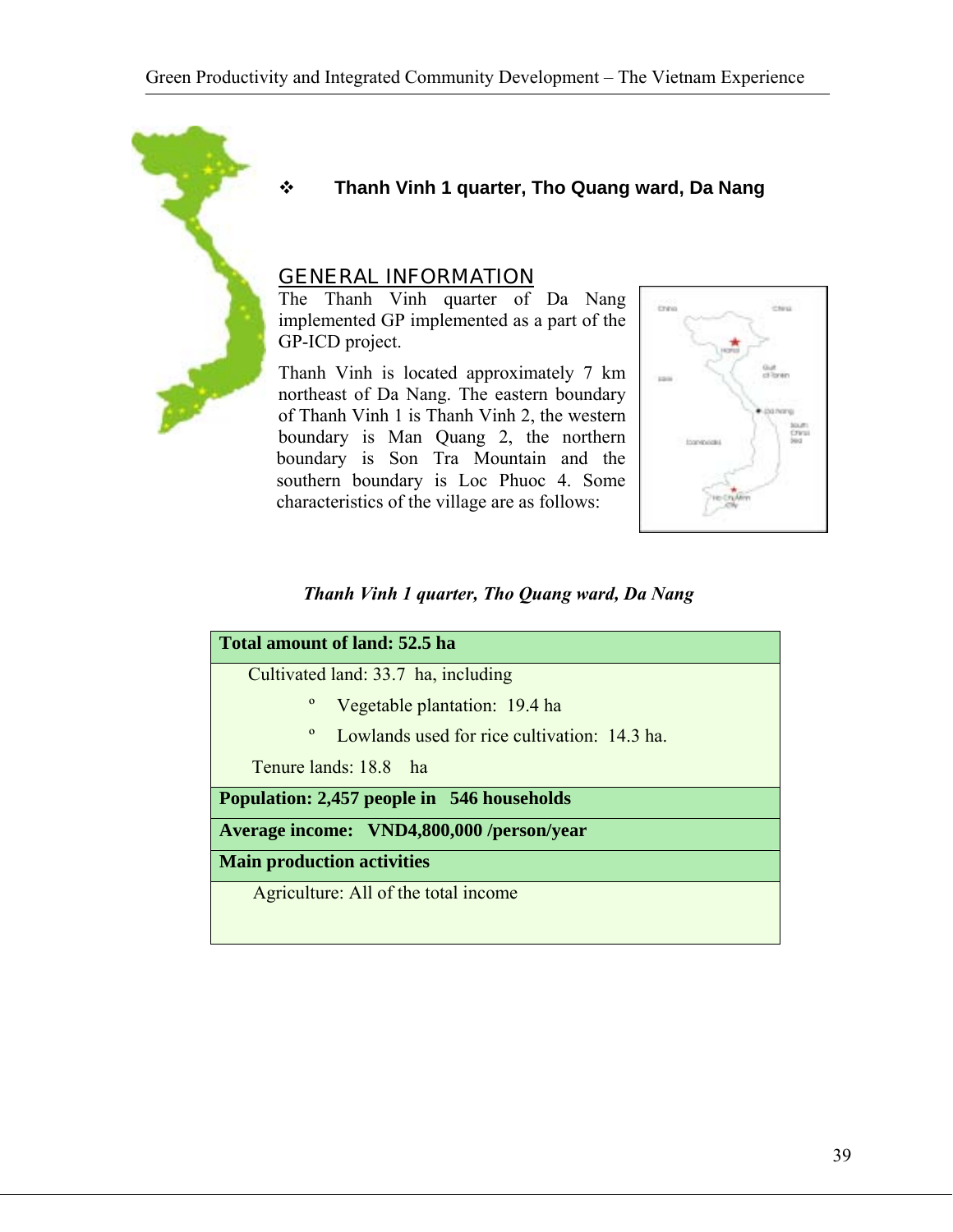- Polluted ground water;
- Inappropriate management of domestic waste, human waste, and animal waste, which led to environmental pollution that affected the landscape of the ward and community health problems; and
- Ineffective using of fuel.

### GP OPTIONS

**(1)** Construct hygienic latrines and encourage people to construct at their own houses;

- **(2)** Construct appropriate pig facilities;
- **(3)** Construct a biogas plant to treat human and animal waste;
- **(4)** Propagate and promote enhanced awareness of environmental protection among people in the ward;
- **(5)** Upgrade the road system and collect domestic waste;
- **(6)** Construct an area for domestic waste treatment;
- **(7)** Clean the whole ward once a month;
- **(8)** Construct a plant for storing the animal waste;
- **(9)** Construct an energy-saving cooking stove;
- **(10)** Develop local careers by transferring technology such as bee breeding, worm breeding, and mushroom cultivation;
- **(11)** Construct a simple water filter model for the community; and
- **(12)** Set up an administration management system for environmental protection.

## IMPLEMENTATION AND RESULTS

- GP Training Activities:
	- − Training courses to enhance the environmental awareness of people were organized, such as: management and treatment of solid waste, introduction to biogas plant and hygienic latrine models, how to treat wastewater and drinking water; how to save energy. There were 30 participants at each course.
- GP Option Activities:
	- − A GP team has been set up.
	- − Two hygienic latrines were constructed.
	- − Two energy-saving cooking stoves were constructed.
	- − The technology of a worm-breeding model was introduced and transferred to households. *Installing a biogas plant*

![](_page_39_Picture_26.jpeg)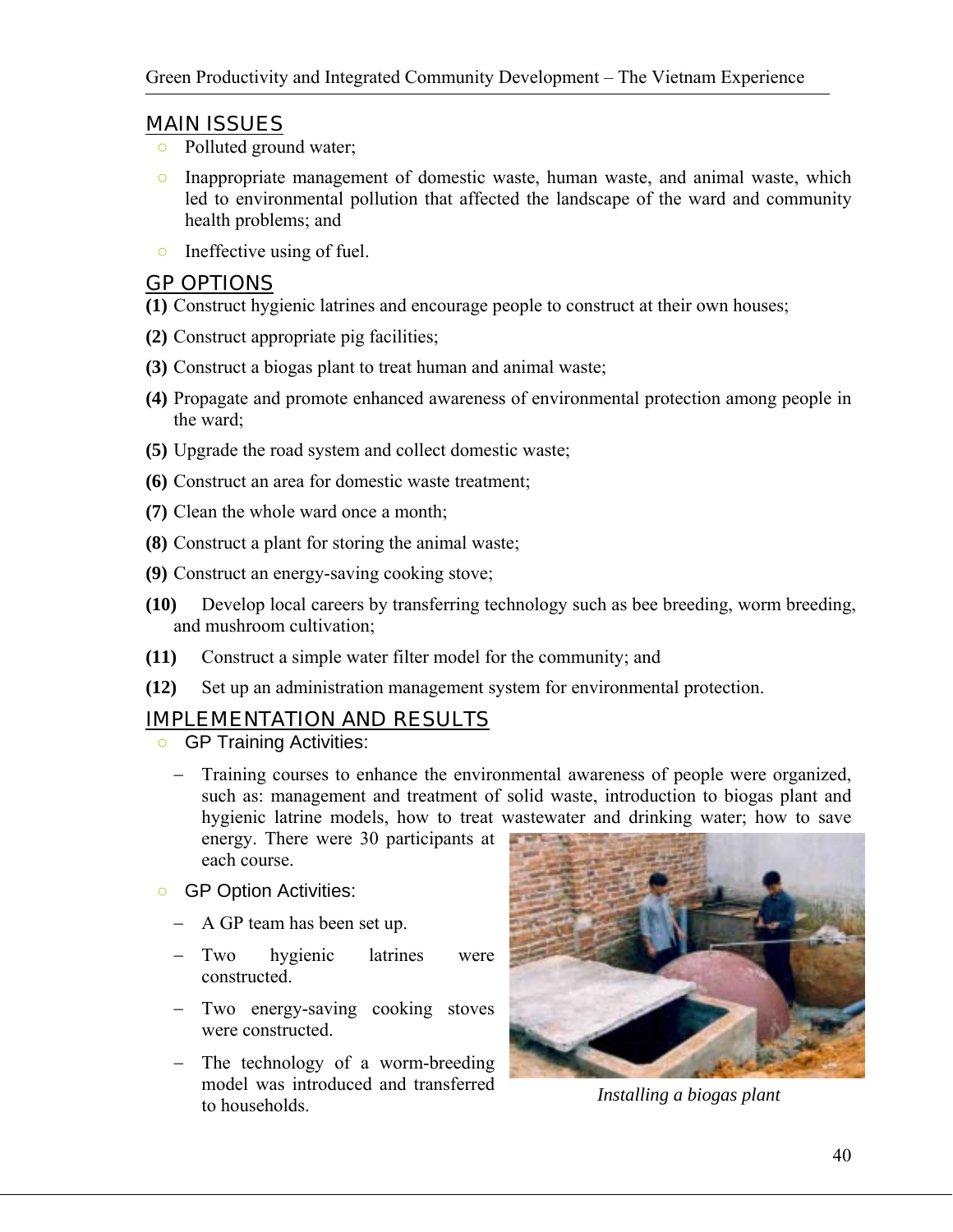- − A 8 m<sup>3</sup> biogas plant was constructed.
- GP Promotional Activities:
	- − GP promotional activities were organized such as: mass media, campaigns, posters, slogans and cleaning up whole the quarter.
	- − A competition for GP was organized.

![](_page_40_Picture_5.jpeg)

*Ward clean-up in progress*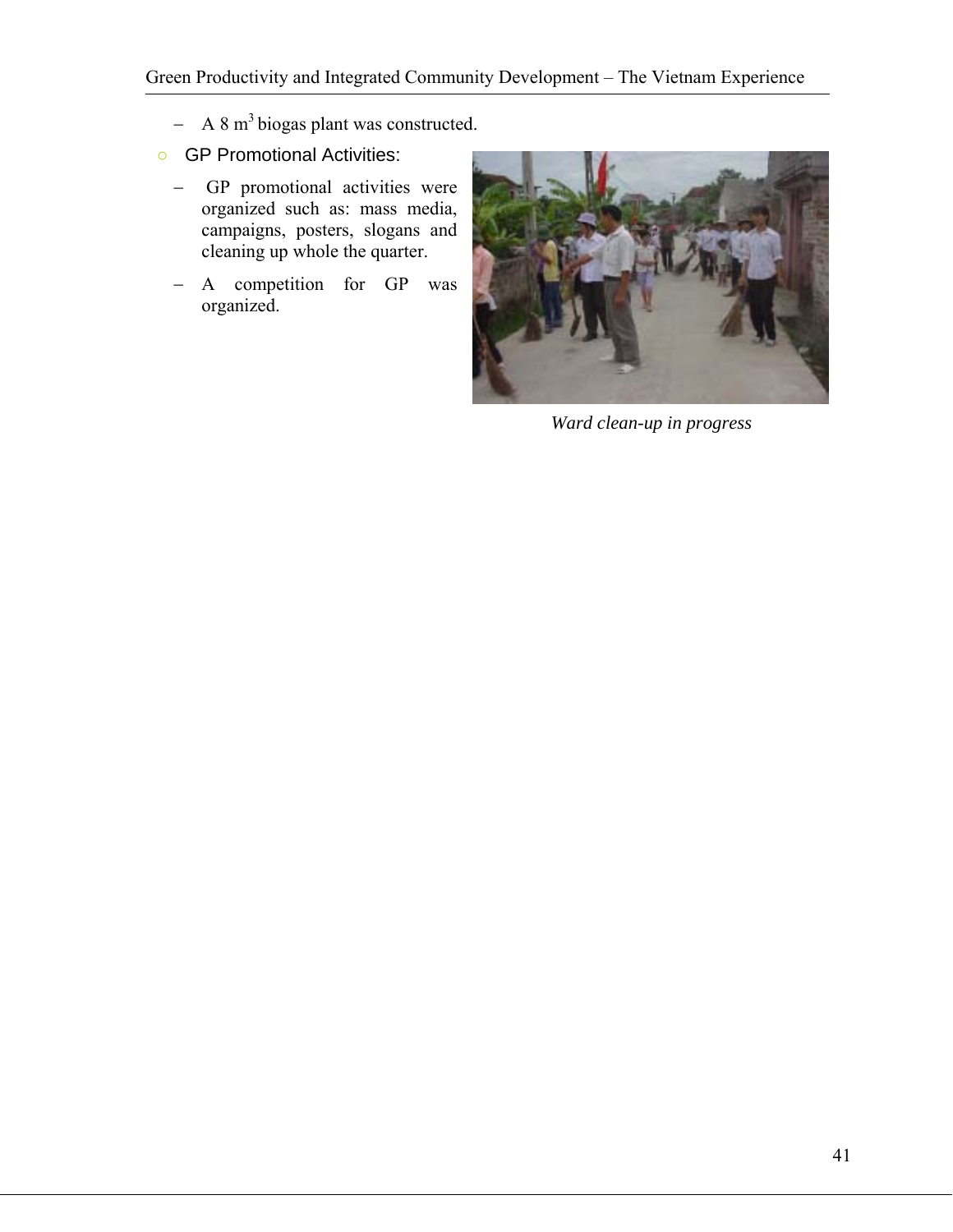![](_page_41_Picture_1.jpeg)

 **Phuoc Kieu village, Dien Phuong commune, Quang Nam province** 

#### GENERAL INFORMATION

Phuoc Kieu village implemented GP in 2002 under the GP Integrated Community Development Program.

Phuoc Kieu village is located in the Dien Phuong commune of Quang Nam province. The western boundary of Phuoc Kieu is National Highway 1A, the northern and southern boundaries are Dien Minh village, and the eastern boundary is Thanh Chiem village. Some characteristics of the village are as follows:

![](_page_41_Figure_6.jpeg)

*Phuoc Kieu village, Dien Phuong commune, Quang Nam province* 

| Total area: 45.9 ha                            |
|------------------------------------------------|
| Cultivated area: 31.2 ha                       |
| Farm produce area: 23.8 ha<br>$\circ$          |
| o Low- lying land area: 7.4 ha                 |
| Residential land: 14.7 ha                      |
| <b>Population: 380 people in 70 households</b> |
| Average income: VND2,400,000 /person/year      |
| <b>Main production activities:</b>             |
| <b>Production: Bronze casting</b>              |
| Other: Agriculture and services                |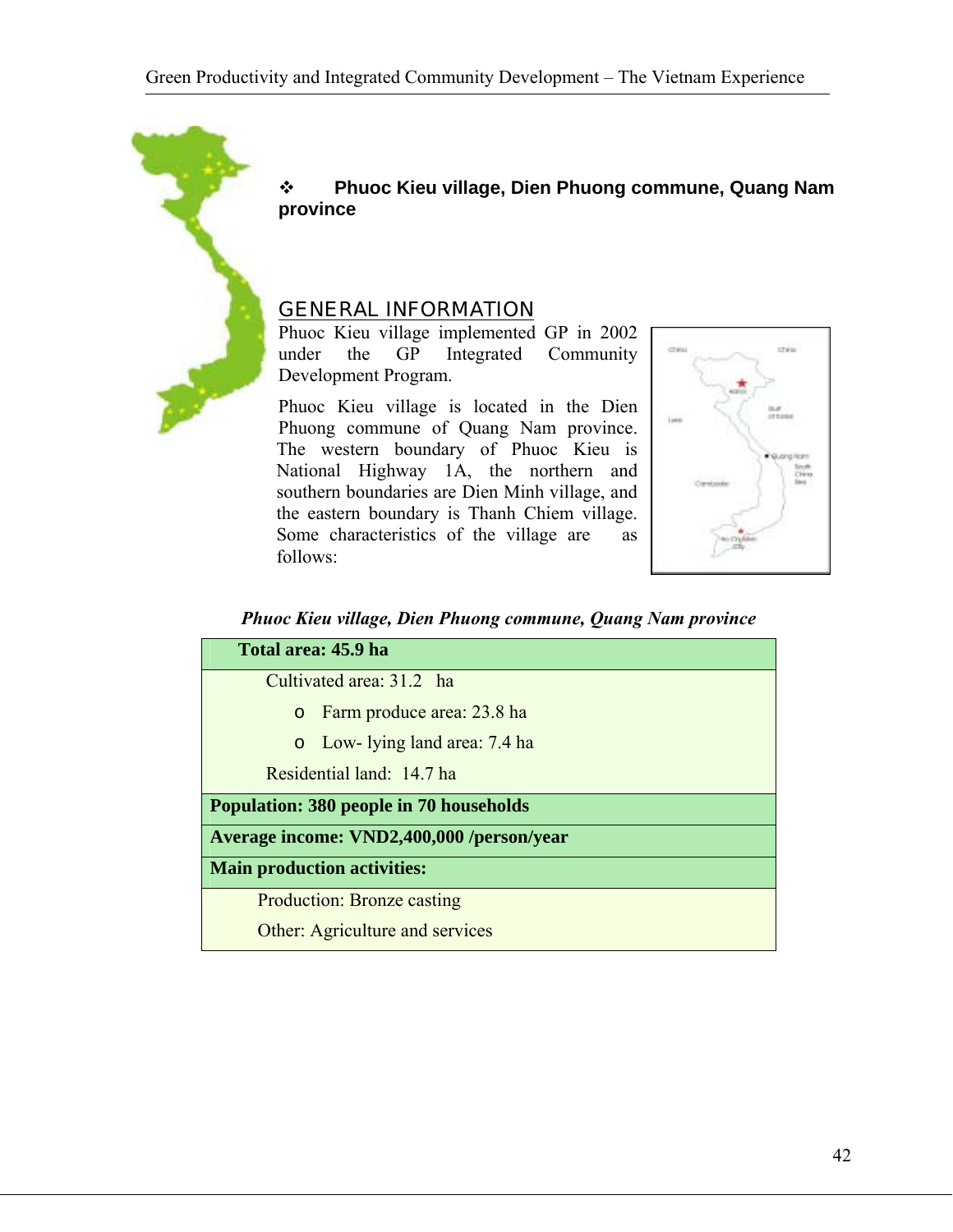- 98% of villagers used water from bore wells, although the water was polluted with iron.
- There were no drainage systems in the village. Waste water from domestic and animal breeding facilities was discharged into the gardens, ponds, and road.
- There was no solid waste collection system in the village. Solid waste was disposed of in gardens or ponds.
- Human and animal waste disposal methods were inappropriate. Given that 20% of households did not have latrines, the villagers disposed of waste along the roads or in gardens.
- The wastewater drainage system was limited. Wastewater from domestic use and animals was directly discharged into public ponds or onto the land, resulting in high pollution of both ground and surface water by organic matter. This water was used without any treatment.
- The villagers were unaware of environmental protection.
- The bronze foundry mainly used charcoal and diesel oil for burning without chimneys or personal protective equipment, such as safe working clothing, which caused health and environmental pollution.

## GP OPTIONS

- **(1)** Improve bronze casting technology;
- **(2)** Establish a solid waste collection system;
- **(3)** Construct hygienic latrines;
- **(4)** Construct wastewater pits for treatment before discharging to outside environment; and
- **(5)** Improve bronze casting technology to reduce material costs.

#### IMPLEMENTATION AND RESULTS

- GP Training Activities:
	- − A training course on GP methodology was organized and attended by over 100 people.
- GP Option Activities:
	- − A solid waste collection system was established.
	- − 20 latrines were built. This helped to reduce the amount of sewage being disposed of to roads and gardens.
	- − Nine biogas chambers using plastic bags were installed. These solved many human and animal waste disposal problems.
	- Three energy-efficient stoves were constructed to reduce *Solid waste collection equipment*

![](_page_42_Picture_23.jpeg)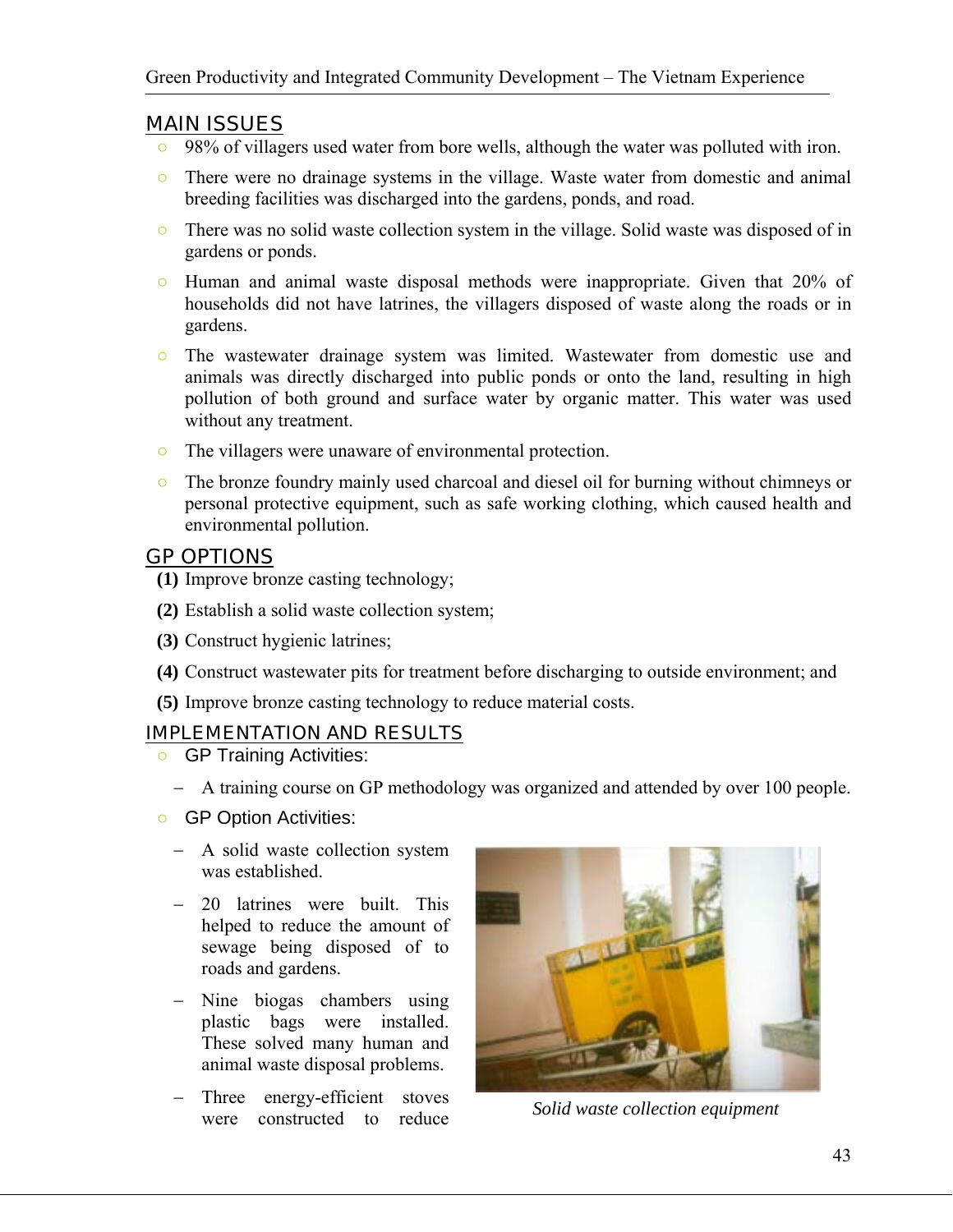energy consumption and air pollution.

- − Four water filtration systems were constructed to provide clean water for the village.
- − Three wastewater treatment pits were built in different households.
- − Environmental regulations were established and all households now follow these regulations.
- GP Promotional Activities:
	- − 11 posters on GP and environmental protection were designed and printed.
	- − A sign reading "Phuoc Kieu Green Productivity Village" was installed at the village entrance.

![](_page_43_Picture_8.jpeg)

*"Phuoc Kieu Green Productivity Village" sign*

- − Loudspeakers have been utilized to educate people on environmental protection.
- Two information boards on regulations for environmental protection were set up.
- A GP competition was organized to enhance environmental awareness among the villagers.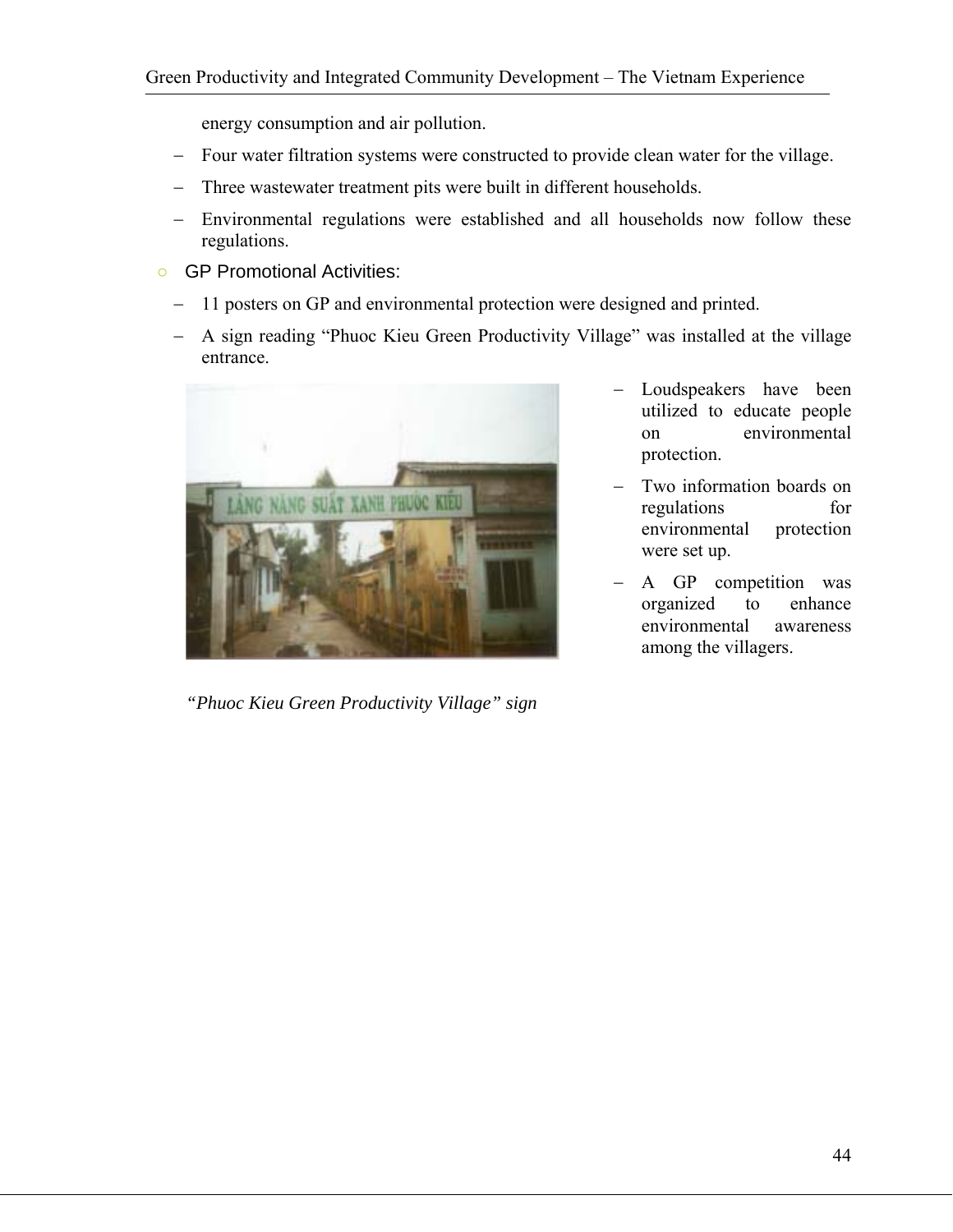![](_page_44_Picture_1.jpeg)

#### **Konhrachot village, Kon Tum town, Kon Tum province**

#### GENERAL INFORMATION

Konhrachot village implemented GP in 2002 under the GP Integrated Community Development Program. Konhrachot village is one of nine villages of Kon Tum town. The village is situated by the DakBla River and is the site of residence for the Banar people. Some characteristics of the village are as follows:

![](_page_44_Figure_5.jpeg)

| Konhrachot village, Kon Tum town, Kon Tum province |  |  |  |  |  |  |
|----------------------------------------------------|--|--|--|--|--|--|
|----------------------------------------------------|--|--|--|--|--|--|

| Total area: 105 ha                                |  |
|---------------------------------------------------|--|
| Cultivated area: 24.54 ha                         |  |
| Milpa land: 54.34 ha                              |  |
| Residential land: 26.12 ha                        |  |
| <b>Population: 1,318 people in 191 households</b> |  |
| Average income: VND2,300,000 /person/year         |  |
| <b>Main production activities:</b>                |  |
| Cultivation: 92% of the village's total income    |  |
| Other: Livestock breeding                         |  |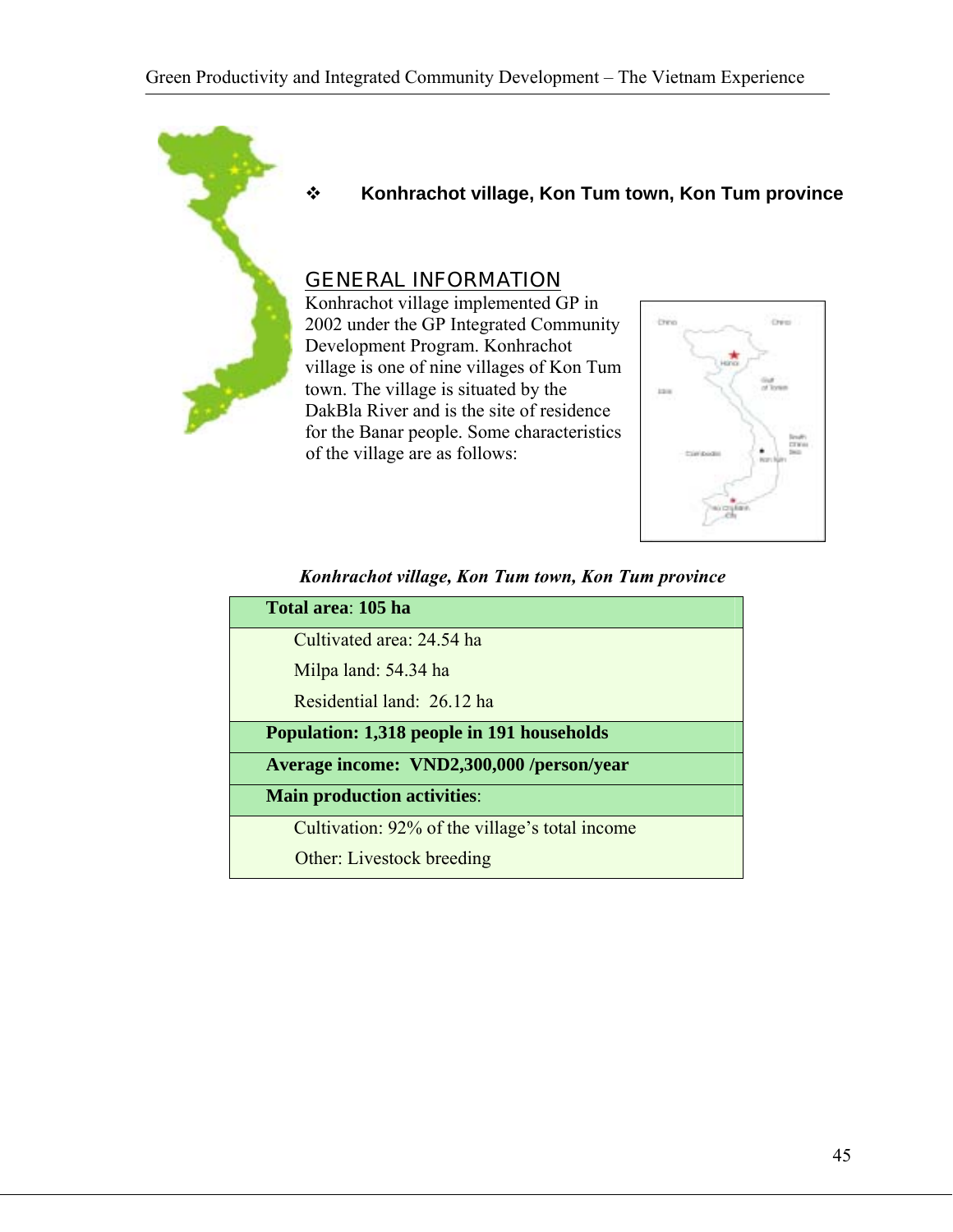- The lack of drainage system and low topographic location meant that almost all of the wells in the village were polluted. Almost 70% of the wells were contaminated with iron.
- Environmental pollution occurred as a result of traditional techniques and customs, such as cow breeding under the floor, the lack of facilities to breed pigs, and the tendency to let them live unbridled.
- Many villagers did not use toilets, and the percentage of households with toilet facilities in the village was very low (only 10 to 15%), leading to environmental pollution and disease.
- Domestic waste, residue agricultural products, and animal and human wastes were not collected and treated.
- The inappropriate use of chemical fertilizers and pesticides on vegetables produced unsafe vegetables for consumers.

#### GP OPTIONS

- **(1)** Enhance the awareness of the need for clean water and encourage villagers to use fresh water;
- **(2)** Improve and update wells, and construct a simple water filtration model;
- **(3)** Propagate to the villagers the importance of clean breeding facilities and move cow stables to the outside of their houses;
- **(4)** Support the construction of the advanced latrine model; and
- **(5)** Provide training and practice for the safe cultivation method of vegetable (IPM).

#### IMPLEMENTATION AND RESULTS

- GP Training Activities:
	- − Training courses on GP methodology were organized for the local project coordinator and GP team;
	- − Training on IPM was given to 25 households who cultivate vegetables.
	- − A training course on environmental awareness and GP practice was conducted with 300 attendants.
	- − Training sessions on waste management, the usage of hygienic water, wastewater, and the advanced latrine model were conducted. *Training course on GP methodology for*

![](_page_45_Picture_19.jpeg)

*GP teams*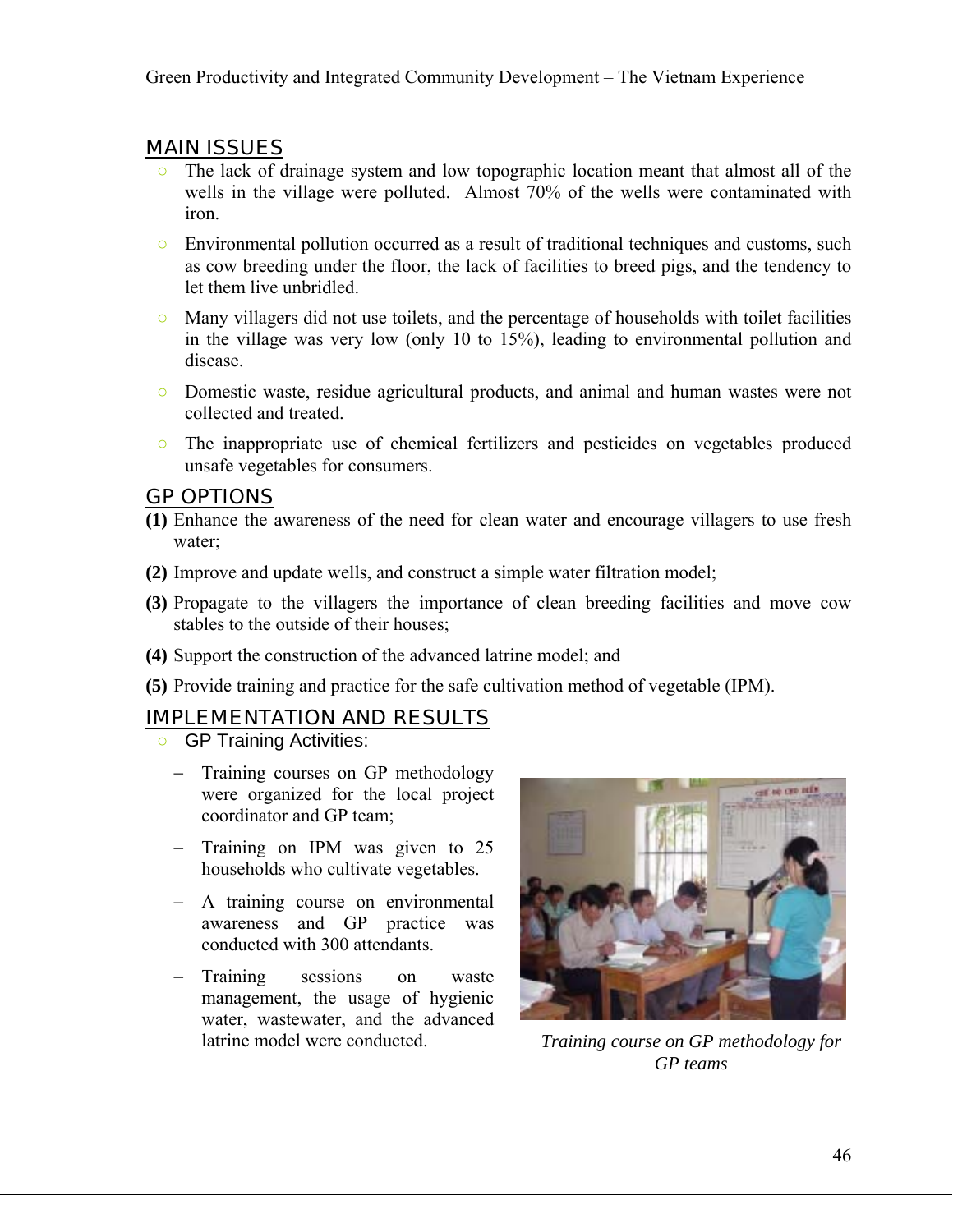- GP Option Activities:
	- 35 households, who bred cows under their homes, moved the breeding facilities outside the house. This model indicates the successful results of the project, as 100% of households in the nine villages of Kon Tum town have moved their cow stables to a safe distance from their house.
	- Two fixed cow stables with area of 240  $m<sup>2</sup>$  were constructed.
	- 43 households have constructed sanitary cow stables using their own funds;
	- − 60 latrines were constructed. Finance was provided for the construction of 20 latrines,

![](_page_46_Picture_6.jpeg)

*Cow stable*

although funding for the additional 40 latrines was contributed by villagers. Ten households have constructed their own latrines. As a result of these new facilities, the use of latrines increased from 15% before the project to 80% upon completion.

- Three wells were upgraded, one additional well was built, and 3 water treatment models were constructed at the household level.
- − The safety cultivation method

was applied by 25 households over an area of 0.5 ha of vegetables. This helped to provide knowledge on IPM and reduce the inappropriate use of pesticide and chemical fertilizer.

- 12 composting models were built and 50 villagers have attended training courses on composting.
- − A drainage system was constructed.
- GP Promotion Activities:
	- − Established a promotion campaign on mass media, i.e., TV and radio;
	- − Study missions on GP practice organized;
	- − Environmental regulations of the village established;
	- Environmental activities were promoted at the village's meeting every Sunday morning to encourage the villagers to participate to the program.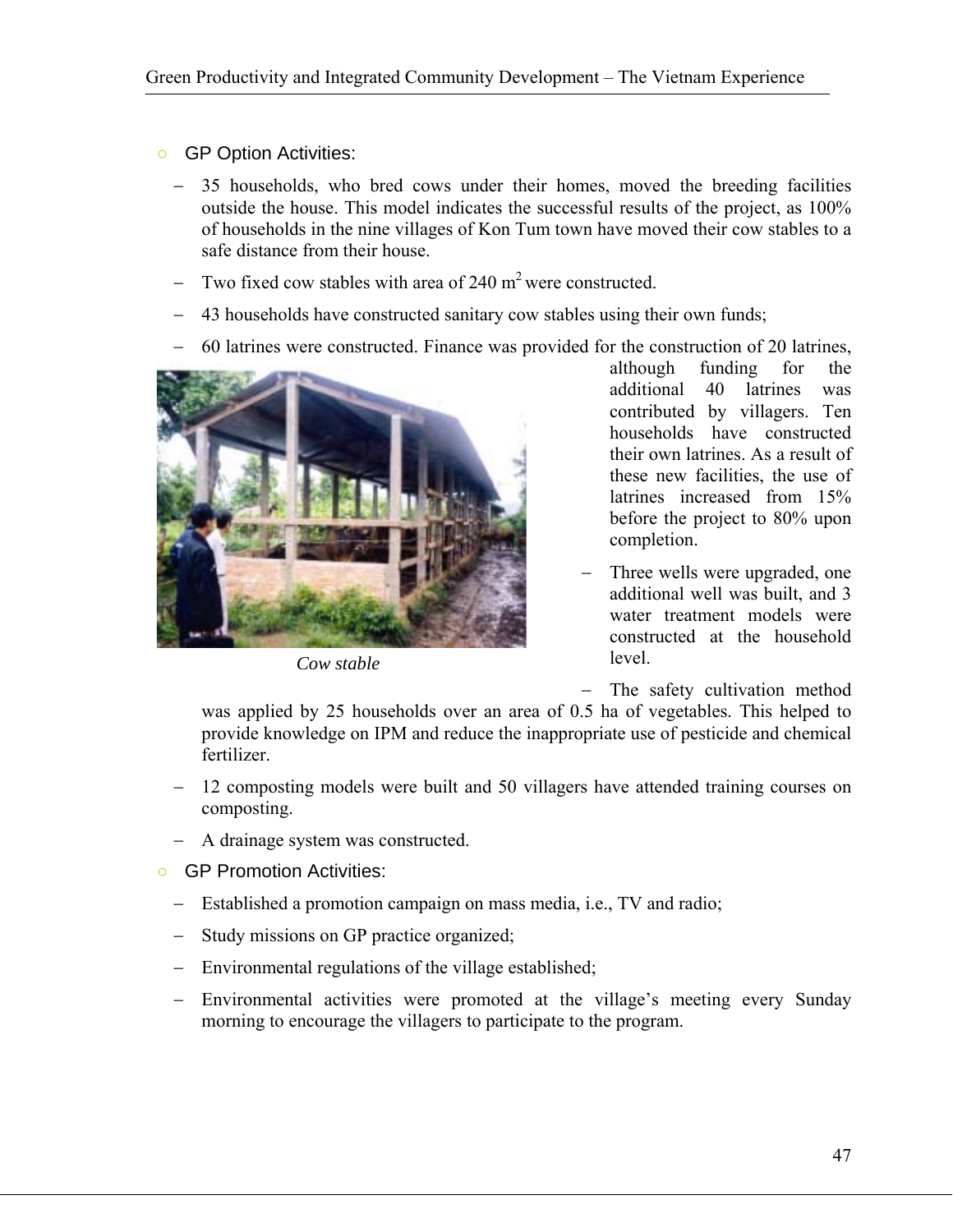![](_page_47_Picture_1.jpeg)

#### **Xuan Thoi Thuong village, Hoc Mon district, Ho Chi Minh**

#### GENERAL INFORMATION

Xuan Thoi Thuong is located southwest of Hoc Mon district, about 7 km from Hoc Mon town. The northern boundary of Xuan Thoi Thuong is Xuan Thoi Son village, the southern boundary is Vinh Loc village, the eastern boundary is Ba Diem, and the western boundary is Pham Van Hai state-run farm. Some characteristics of the village are as follows:

![](_page_47_Figure_5.jpeg)

*Xuan Thoi Thuong village, Hoc Mon district, Ho Chi Minh* 

| Total amount of land: 1,856 ha, comprising   |
|----------------------------------------------|
| Cultivated land: 1,543 ha                    |
| Specific land: 313 ha                        |
| Population: 17,978 people in 3482 households |
| Average income: VND4,130,000 /person/year    |
| <b>Main production activities:</b>           |
| Agriculture: 85% of the total income         |
| Other: Small-scale industry, breeding        |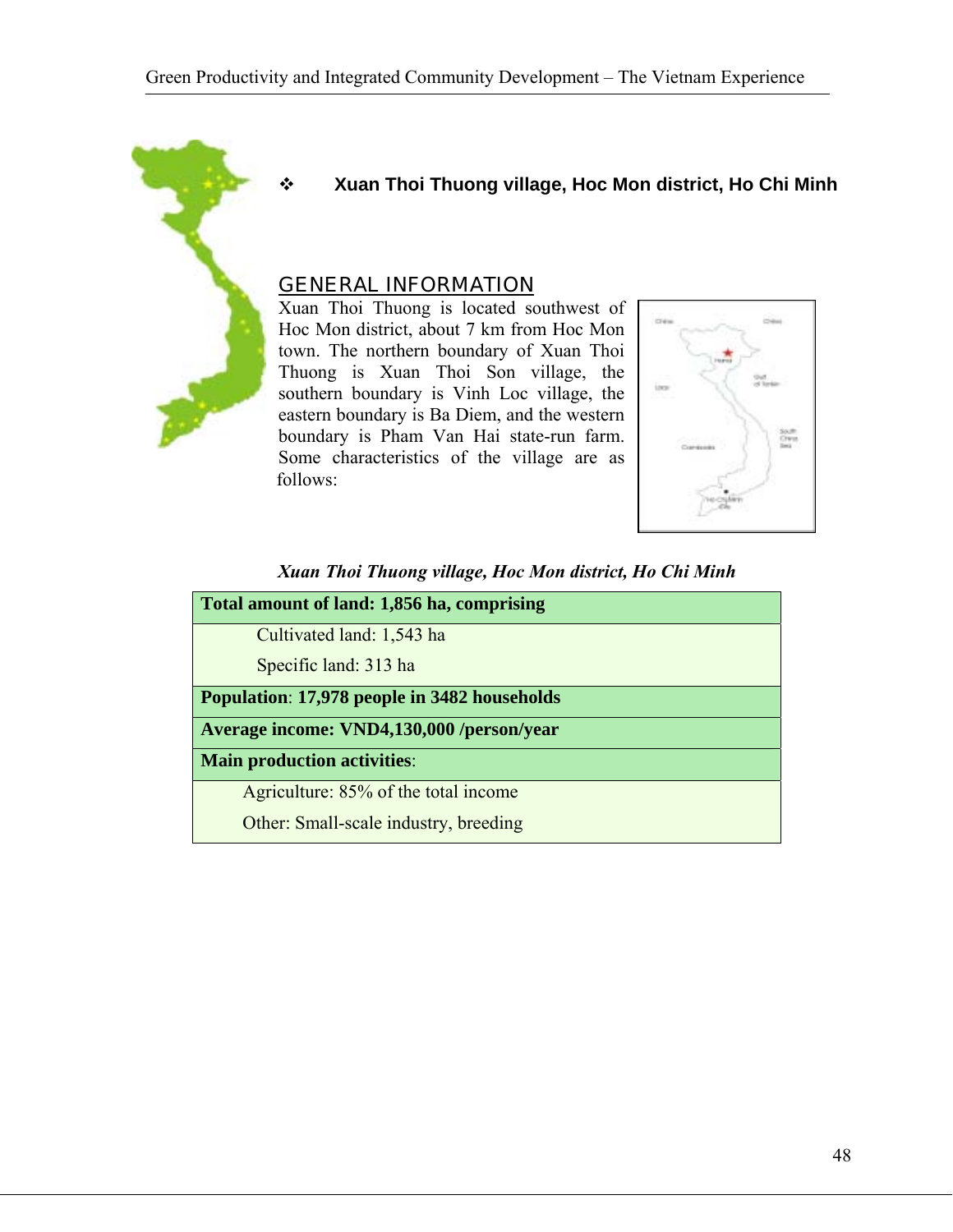- Solid waste and sewage was discharged directly into fields, ponds, and lakes through the drainage system.
- Animal waste was used as a fertilizer and for fish breeding without treatment, which polluted the environment.
- Chemical fertilizers and pesticides were used in large quantities. Bottles and packing that contained chemicals were not properly treated.
- There was no solid waste collection system within the village. The villagers often disposed of their waste in empty areas of land or by burning, which resulted in environmental pollution and poor aesthetics.

## GP OPTIONS

- **(1)** Replace nonstandard latrines with standard latrines and build two-compartment latrines;
- **(2)** Apply a simple filtration method to remove pollutants from well water;
- **(3)** Construct a water supply plant for residential areas;
- **(4)** Install and upgrade a drainage and canal system;
- **(5)** Apply biogas technology for human and animal waste treatment;
- **(6)** Establish a solid waste collection system and manage pesticide containers;
- **(7)** Install animal waste treatment pits in each household;
- **(8)** Use IPM and natural farming to reduce the utilization of pesticide and chemical fertilizers;
- **(9)** Conduct training courses on biogas construction techniques, environmental hygiene, etc; and
- **(10)** Organize a study mission to share best practice experiences with other villages.

#### IMPLEMENTATION AND RESULTS

- GP Option Activities
	- 150 hygienic latrines for 150 households were built.
	- 40 biogas chambers were constructed.
	- Two worm rearing models were tested.
	- 40 dustbins were distributed throughout the village and a solid waste collection team was established.

![](_page_48_Picture_23.jpeg)

*Worm rearing* 

- One closed waste treatment system and two animal waste treatment pits were constructed.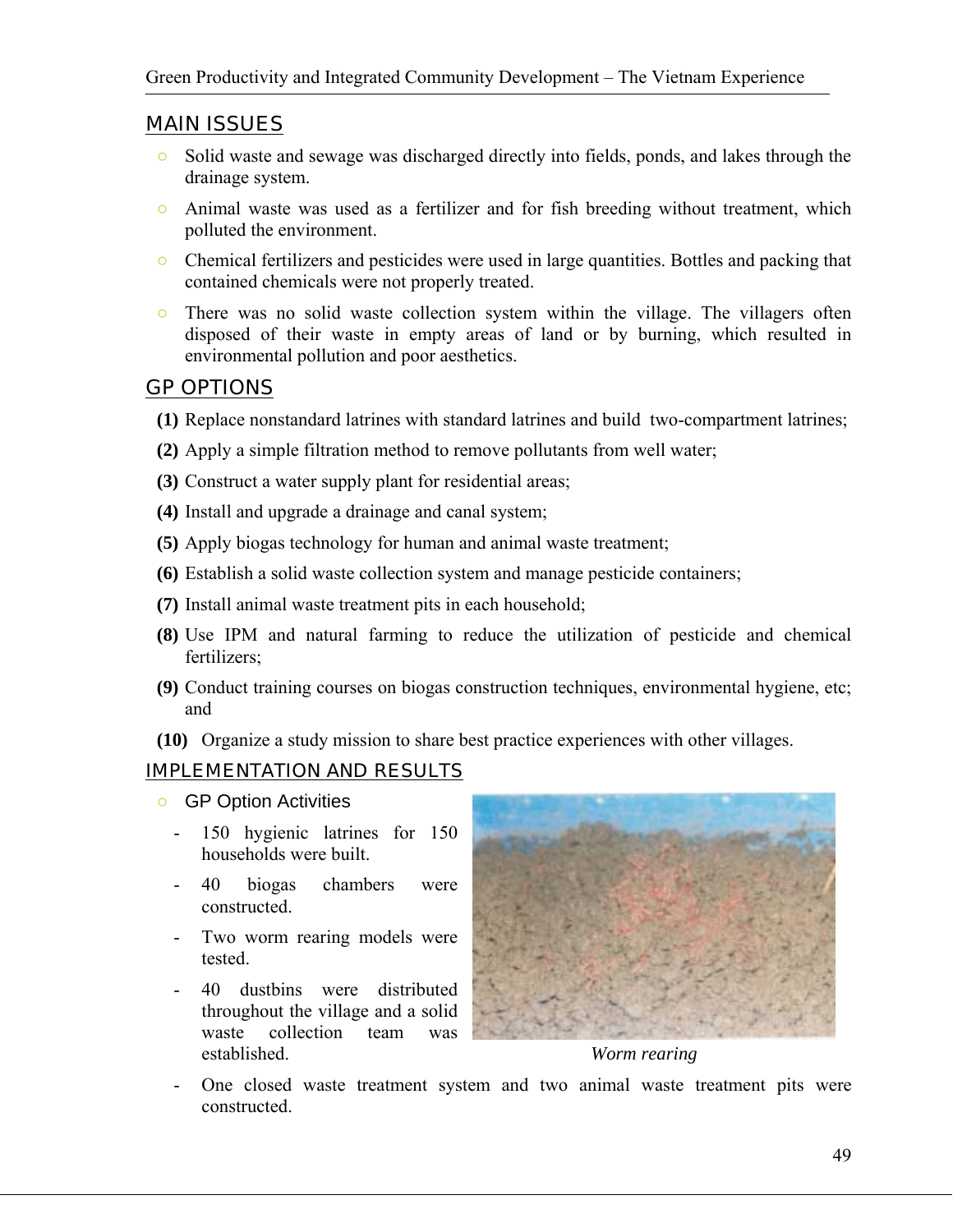![](_page_49_Picture_1.jpeg)

*Training course on natural farming* 

600 people were organized.

- GP Training and Promotion Activities:
	- Two training courses on environmental protection were conducted. These were attended by 100 villagers.
	- Nine training courses on environmental hygiene and prevention of diseases were undertaken with the participation of 450 people.
	- 20 training courses on safe vegetables and natural farming for
- Promotions and campaigns were organized to raise the awareness of the importance of clean water and the collection of chemical containers from the field.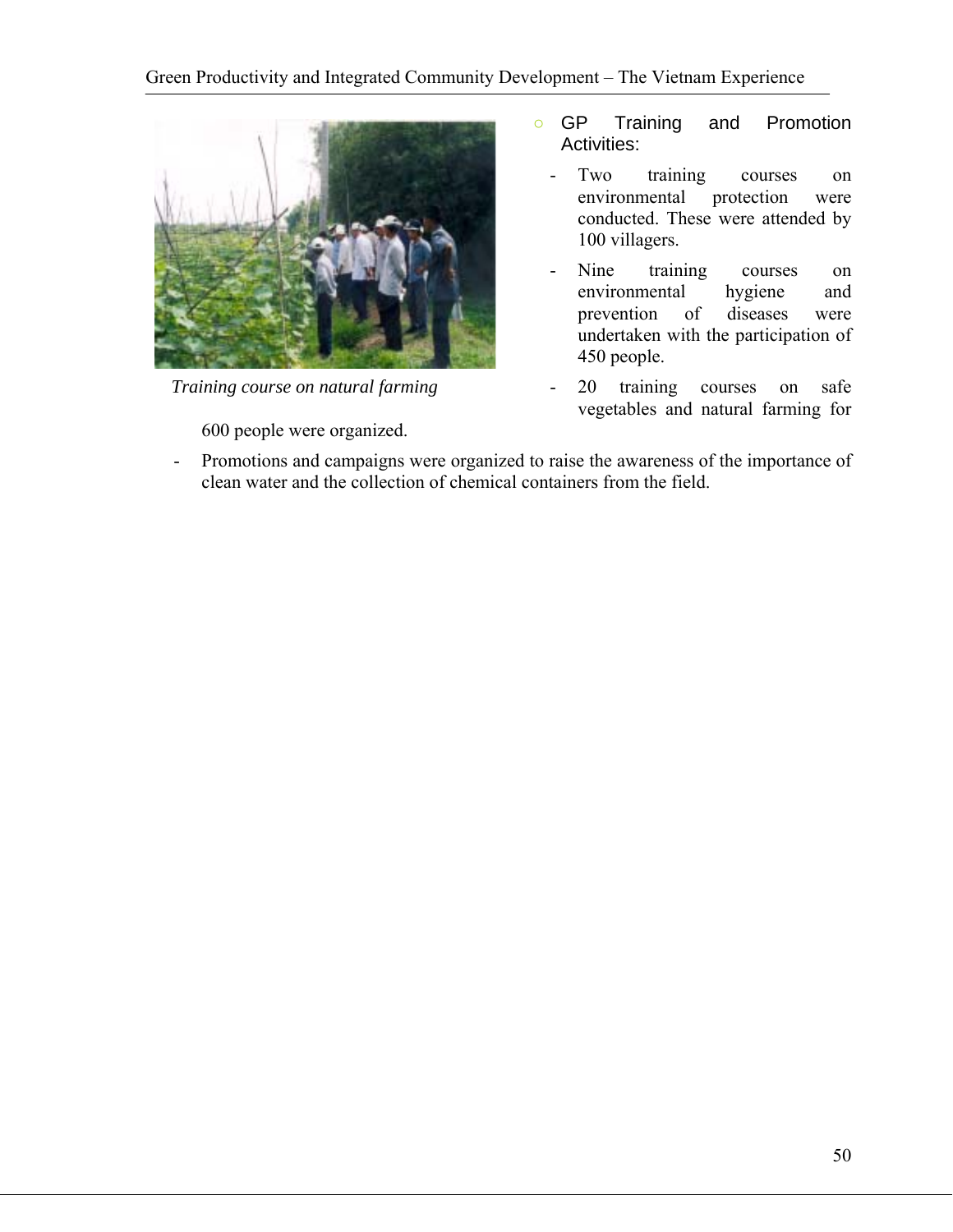![](_page_50_Picture_1.jpeg)

**An Thanh village, Mo Cay district, Ben Tre province** 

#### GENERAL INFORMATION

An Thanh village implemented GP in 2002 under the GP Integrated Community Development Program. An Thanh is located in a brackish water area and is inundated with salty water from January to March every year. It is located in Mo Cay district, approximately 20 km southwest of Ben Tre. Some characteristics of the village are as follows:

![](_page_50_Figure_5.jpeg)

#### *An Thanh commune, Mo Cay district, Ben Tre province*

|          | Total amount of land: 1,365 ha.               |
|----------|-----------------------------------------------|
|          | Cultivated land: 1,149 ha, comprising         |
|          | Rice cultivation land: 589 ha                 |
| $\circ$  | Vegetable plantation land: 480 ha             |
| $\circ$  | Potential land for aquatic production: 80 has |
| $\Omega$ | Other land: 216 ha                            |
|          | Population: 12,890 people in 2,985 households |
|          | Average income: VND4,050,000 /person/year     |
|          | <b>Main production activities:</b>            |
|          | Agriculture: 90% of the total income          |
|          | Other: 10% from various services              |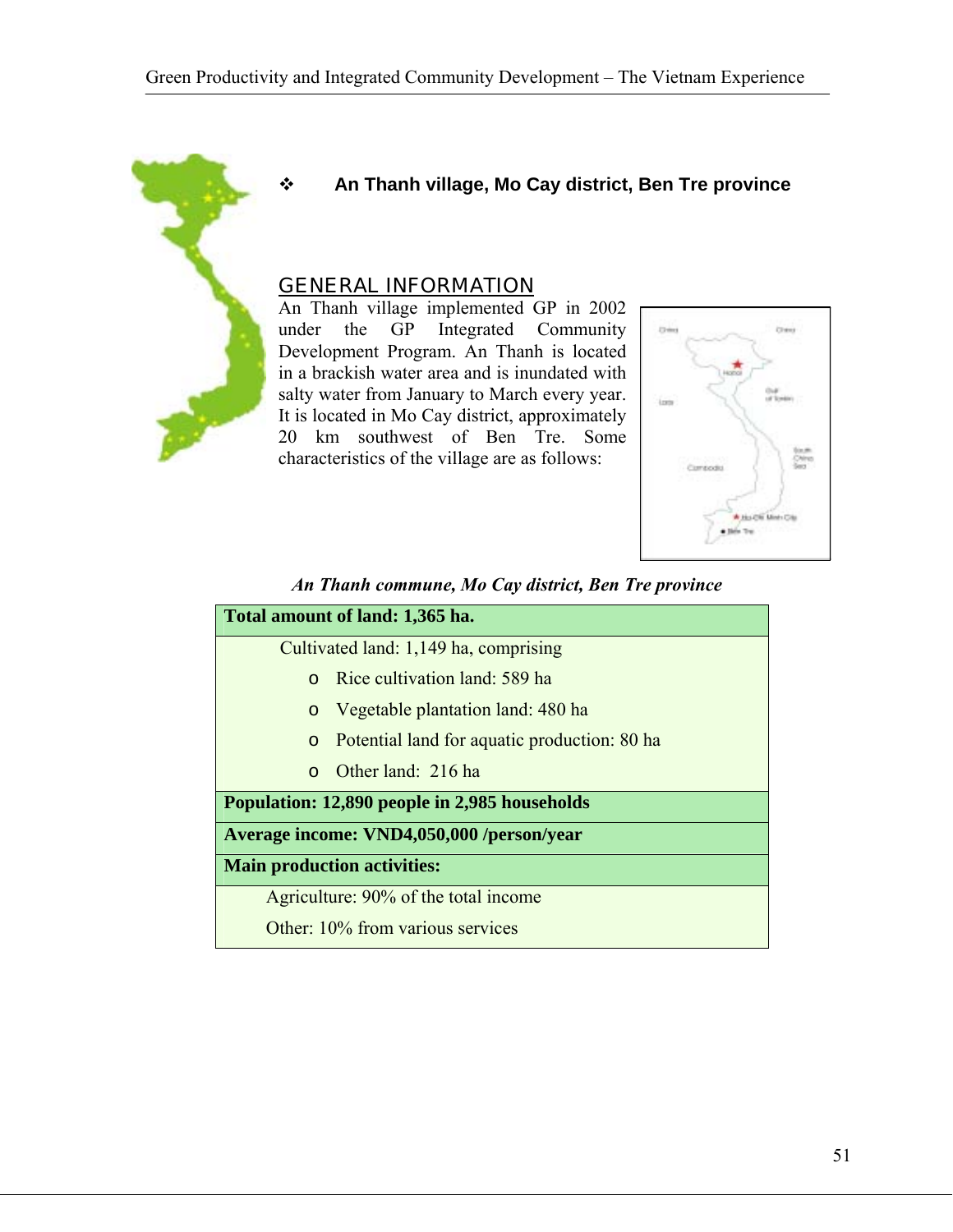- Potable water was limited and polluted. In the rainy season, 22% of households used rain water. In the dry season, 30% of households used river and pond water. However, the water was polluted and salty in one to three months per year. Only 7.2% of households used potable water.
- Solid waste was discharged to gardens and ponds. There was no solid waste collection system in the village.
- Only 20% of households had access to hygienic latrines. Human waste was generally discharged directly into ponds and lakes. This caused serious environmental and health hazards.
- The village lacked an adequate drainage system, and the inhabited zone usually overflowed in the wet season.

## GP OPTIONS

- **(1)** Enhance environmental awareness of people through training and promotion;
- **(2)** Organize training courses on GP technologies suitable for the commune;
- **(3)** Set up a solid waste collection and management system;
- **(4)** Introduce a simple water treatment technology to provide clean water for the commune; and
- **(5)** Plantation of appropriate crop varieties with high economic value.

## IMPLEMENTATION AND RESULTS

- GP Training Activities:
	- − A training course on clean water treatment techniques was conducted for 36 households who applied this option in their own homes.
	- − Training courses on the plantation of clean orange trees and shrimp cultivation were conducted
	- − Training courses on cultivation techniques for high-yield corn were offered.
- GP Option Activities:
	- − 36 water treatment models were built in the commune;
	- − A pilot plantation of clean oranges was started on 20 ha managed by 93 households. This new technique can increase productivity by 1.5 to 2 times compared with the traditional method and reduces pollution caused by pesticide application.
	- High-yield corn was planted on 15 ha for 26 households.

![](_page_51_Picture_21.jpeg)

*Clean oranges*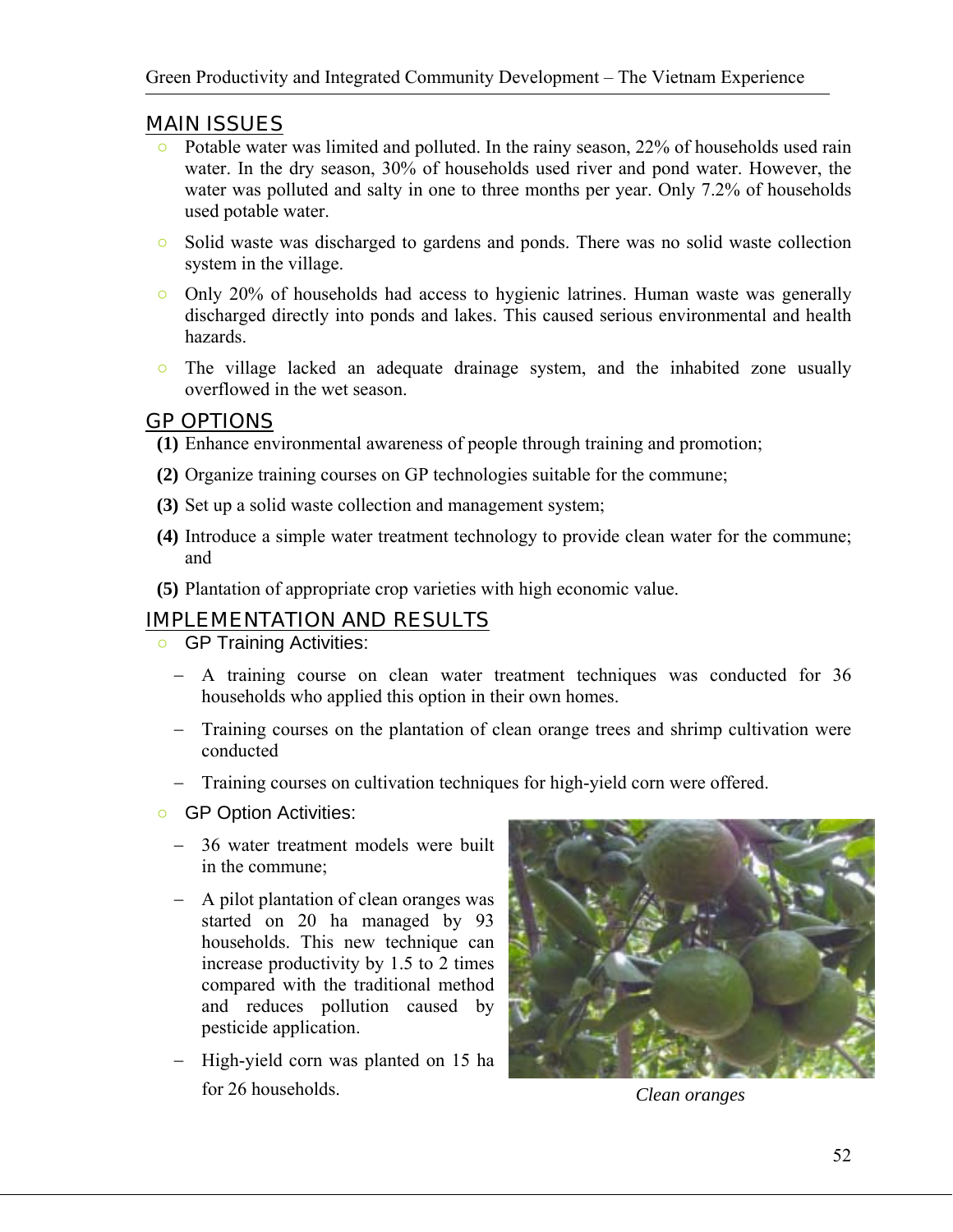- GP Promotion Activities:
	- − Three banners were set up to promote GP in the commune.
	- − A video on GP implementation was produced which was shown on television at the provincial level.
	- − GP was publicized through local newspapers.

![](_page_52_Picture_5.jpeg)

*GP banner*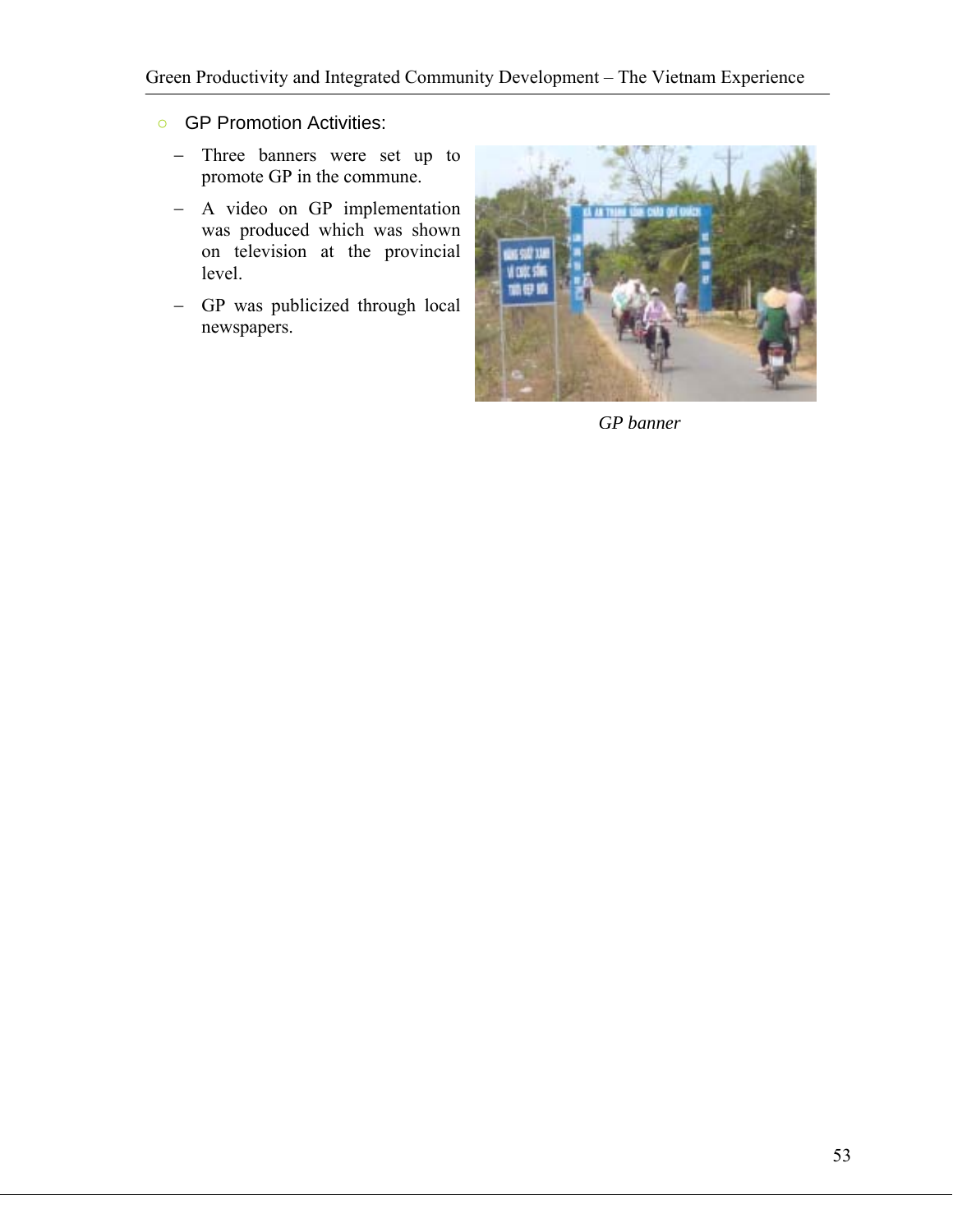![](_page_53_Picture_1.jpeg)

 **Phuoc Hanh village, Phuoc Hau commune,Vinh Long province** 

#### GENERAL INFORMATION

Phuoc Hanh village implemented GP during 2001 and 2002 under the GP Integrated Community Development Program. Phuoc Hanh is located 4 km south of Vinh Long town and lies on an important water and land traffic line, where the Doi Ho River is connected to the Tien River, Hau River and National Highway 1A. Some characteristics of the village are as follows:

![](_page_53_Figure_5.jpeg)

| <b>Total amount of land: 150 ha</b>                             |
|-----------------------------------------------------------------|
| Cultivated land: 137 ha, comprising                             |
| Rice cultivation: 60.2 ha<br>$\Omega$                           |
| Land containing fruit and vegetable gardens: 10.6 ha<br>$\circ$ |
| Potential land for aquatic production: 66.2 ha<br>$\circ$       |
| Specific land: 13.6 ha                                          |
| Population: 2,098 people in 395 households                      |
| Average income: VND3,000,000 /person/year                       |
| <b>Main production activities:</b>                              |
| Agriculture: 217 households are involved (54.8%)                |
| Construction: 88 households are involved (22.3%)                |
| Commerce: 90 households are involved (22.9%)                    |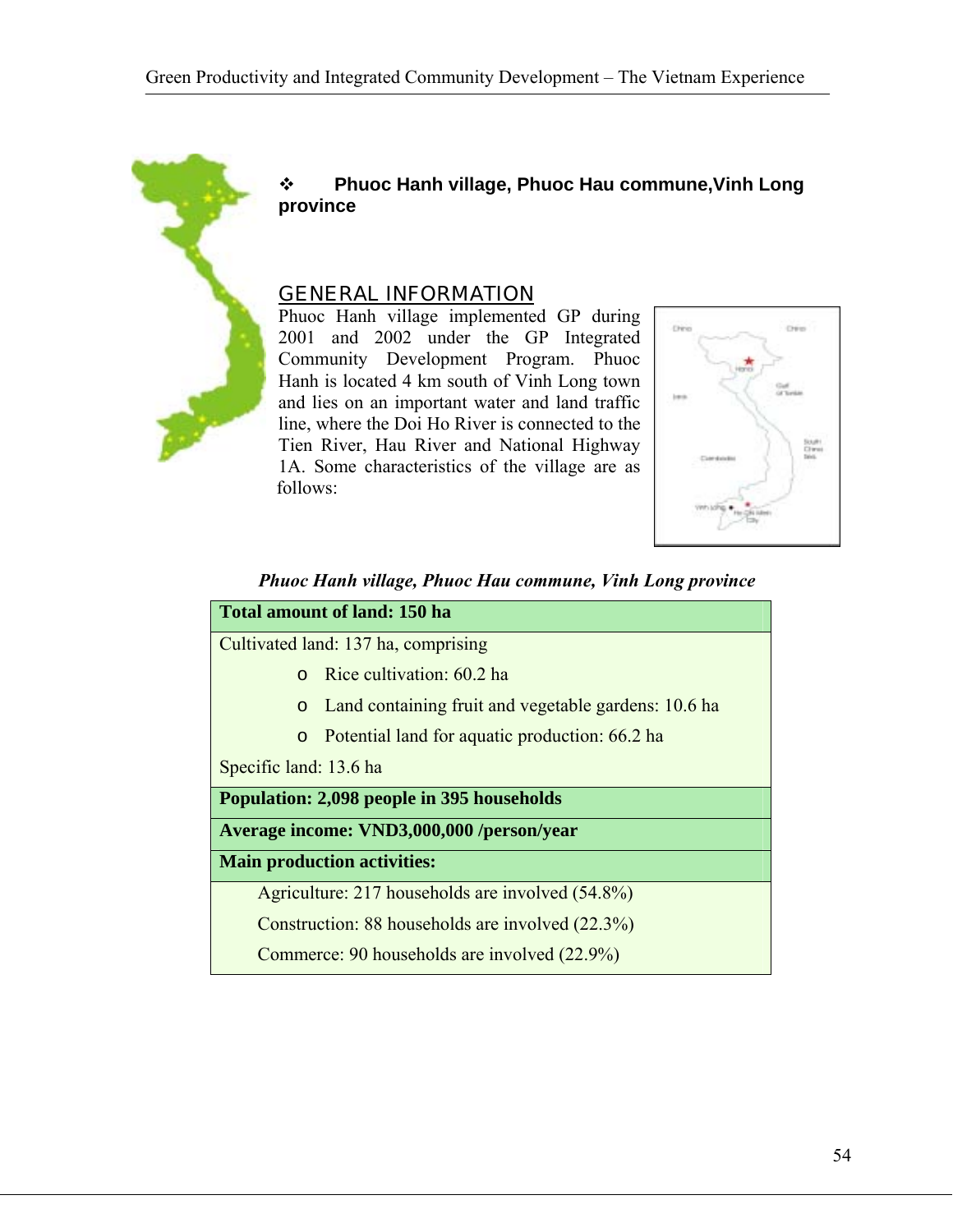- Surface and groundwater pollution due to the direct discharge of untreated sewage into rivers and drains caused numerous environmental and health problems.
- During the flood season there was a lack of clean water for domestic activities.
- The application of chemical pesticides and fertilizers was inappropriate and resulted in an increase in environmental degradation through water pollution.
- At the village, a breeding branch was developed but almost no sewage was collected and treated before discharging into the environment. This caused groundwater pollution and epidemic diseases.
- The population had a low level of environmental protection awareness, which led to a generally poor state of the environment.

## GP OPTIONS

- **(1)** Conduct training courses on GP methodology, solid waste management, IPM, mushroom cultivation, worm-rearing techniques, biogas, and composting methodology;
- **(2)** Construct a biogas plant to treat the human and animal waste;
- **(3)** Apply clean vegetable production models;
- **(4)** Apply IPM techniques on rice fields to limit the use of chemical fertilizers and pesticides;
- **(5)** Introduce a composting technique for sewage to reduce waste and increase the quality of soil where compost is applied;
- **(6)** Implement worm rearing to make use of animal waste;
- **(7)** Apply different water treatment techniques, such as water treatment powder and a simple filtration water treatment model, to provide clean water for villagers;
- **(8)** Construction a plastic bag biogas model;
- **(9)** Set up a collection and classification system for solid waste within individual households so that separated solid waste can be treated by composting, recycling, or reusing.

## IMPLEMENTATION AND RESULTS

- GP Training Activities:
	- − A training course on GP concepts and methodologies was organized.
	- − A training course on IPM was organized with the participation of 80 people.
	- − A training course on safe vegetable plantation was organized with the participation of 80 people.
	- Two training courses on composting were organized with the participation of 120 people. *IPM training course*

![](_page_54_Picture_23.jpeg)